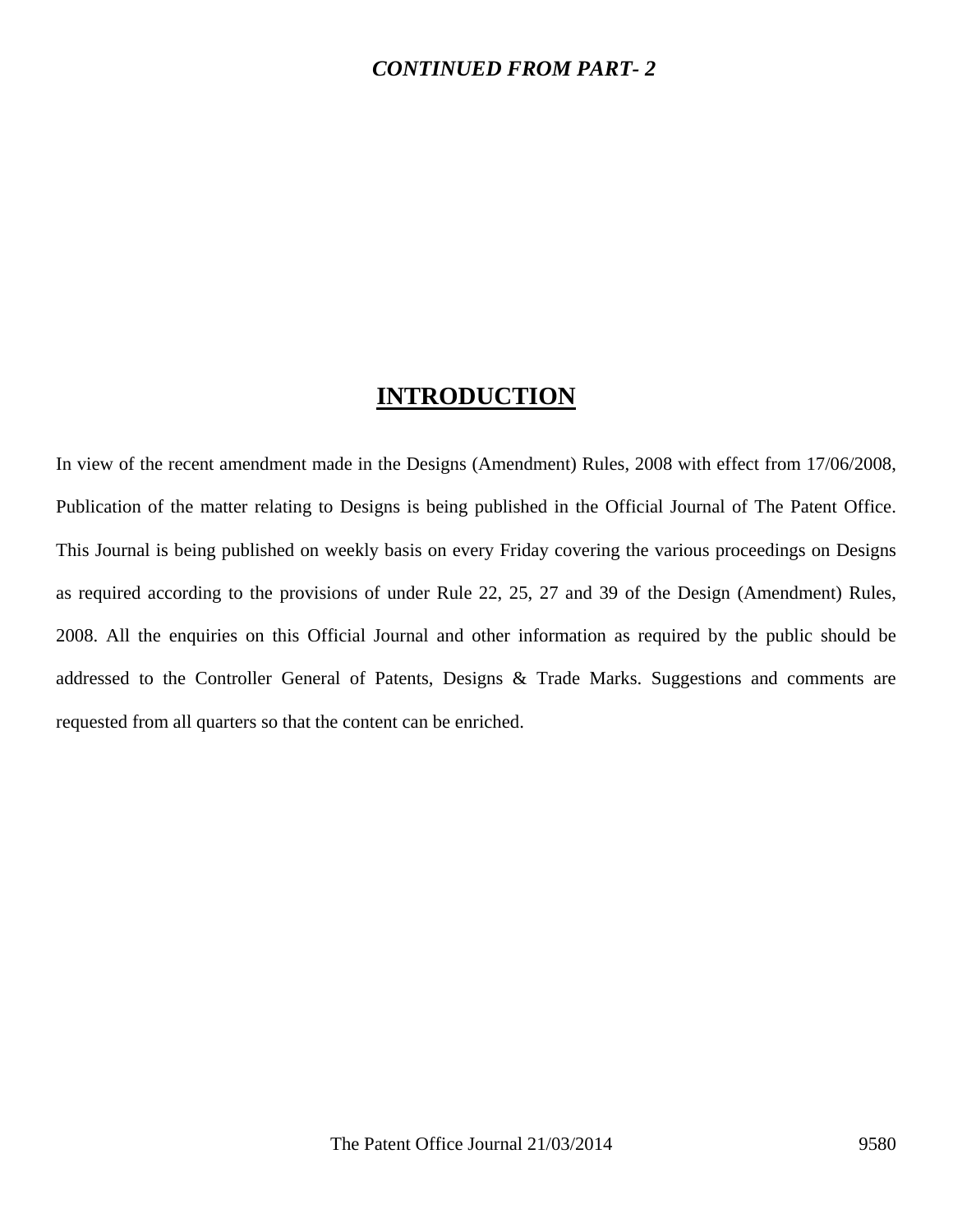# **COPYRIGHT PUBLICATION**

| <b>SL NO</b> | <b>CASE NUMBERS</b> | <b>RENEWED ON</b> |
|--------------|---------------------|-------------------|
| 1.           | 192471              | 25.02.2014        |
| 2.           | 192986              | 20.02.2014        |
| 3.           | 194064              | 20.02.2014        |
| 4.           | 194376              | 20.02.2014        |
| 5.           | 194377              | 20.02.2014        |
| 6.           | 194995              | 20.02.2014        |
| 7.           | 196243              | 20.02.2014        |
| 8.           | 196263              | 20.02.2014        |
| 9.           | 199727              | 25.02.2014        |
| 10.          | 202340              | 20.02.2014        |
| 11.          | 204484              | 20.02.2014        |
| 12.          | 238465              | 20.02.2014        |
| 13.          | 245994              | 20.02.2014        |
| 14.          | 246141              | 20.02.2014        |
| 15.          | 246442              | 20.02.2014        |
| 16.          | 249201              | 20.02.2014        |
| 17.          | 249664              | 20.02.2014        |
| 18.          | 249807              | 20.02.2014        |
| 19.          | 250166              | 20.02.2014        |
| 20.          | 193304              | 25.02.2014        |
| 21.          | 194659              | 20.02.2014        |
| 22.          | 189540              | 26.02.2014        |
| 23.          | 190519              | 20.02.2014        |
| 24.          | 192015              | 07.03.2014        |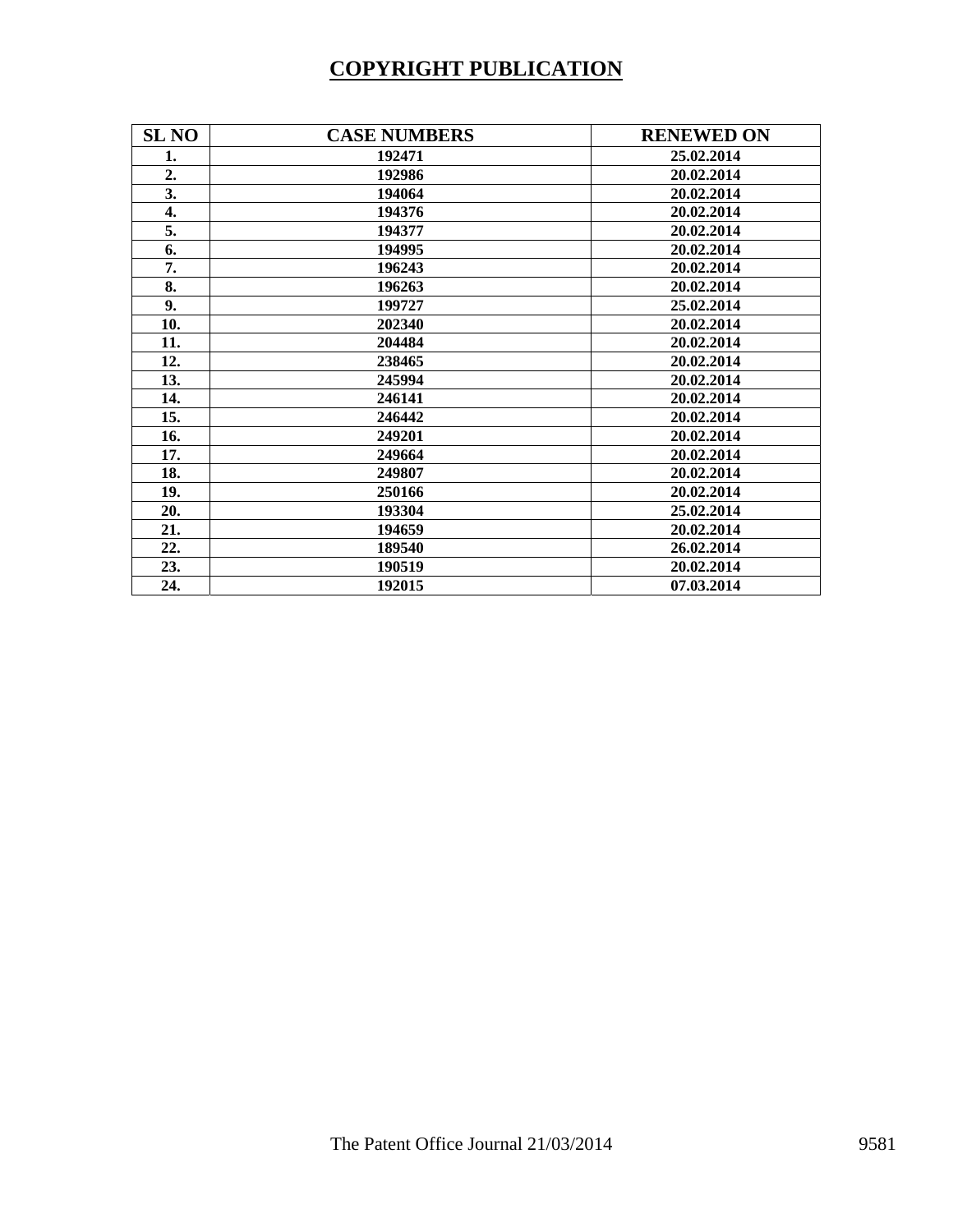## **THE DESIGNS ACT 2000 SECTION 30 DESIGN ASSIGNMENT**

**The Design stands in the name of SARA LEE HOUSEHOLD AND BODY CARE NEDERLAND B.V. registered under the Designs Act, 2000 has been assigned in the Register of Designs in the name as follows:-** 

| Design Nos. | <b>Class</b> | <b>Name</b>                                                                                                           |
|-------------|--------------|-----------------------------------------------------------------------------------------------------------------------|
| 224157      | 23-04        | SARA LEE HOUSEHOLD CARE NEDERLAND B.V OF,<br>VLEUTENSEVAART 100, 3532 AD UTRECHT, THE<br>NETHERLANDS, A DUTCH COMPANY |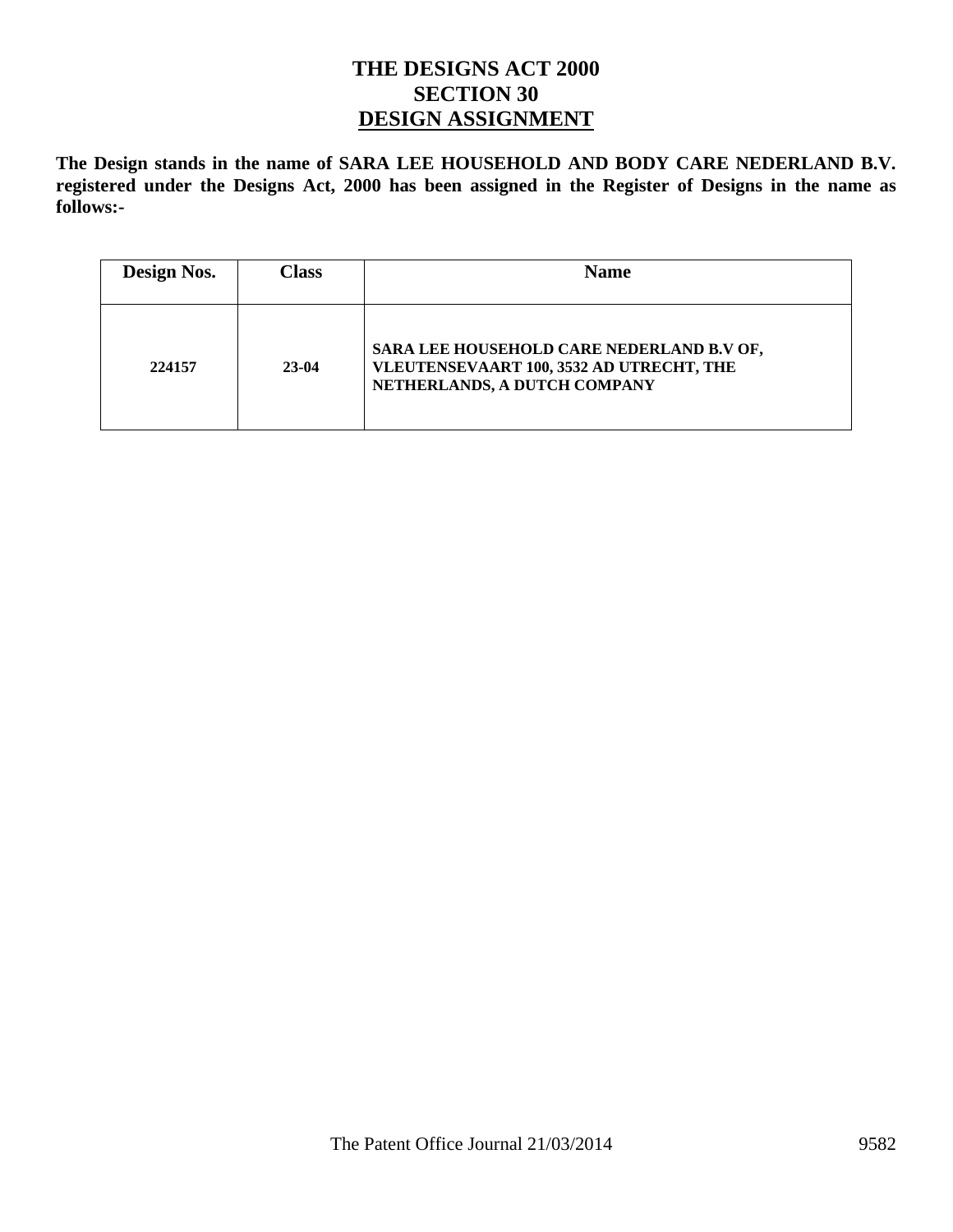#### **REGISTRATION OF DESIGNS**

**The following designs have been registered. They are now open for public inspection. In the following each entry the Date of Registration is shown. The Priority Number, Priority Date and Priority Country are also shown**

| <b>DESIGN NUMBER</b>                                                                                                                                                           |             |                            | 250217 |                                     |  |
|--------------------------------------------------------------------------------------------------------------------------------------------------------------------------------|-------------|----------------------------|--------|-------------------------------------|--|
| <b>CLASS</b>                                                                                                                                                                   |             | 15-04                      |        |                                     |  |
| 1) M/S. CATERPILLAR INC.; AN AMERICAN CORPORATION, OF THE<br><b>ADDRESS</b><br>100 NE ADAMS STREET, PEORIA, IL 61269, UNITED STATES OF<br><b>AMERICA</b>                       |             |                            |        |                                     |  |
| <b>DATE OF</b><br><b>REGISTRATION</b>                                                                                                                                          | 17/12/2012  |                            |        |                                     |  |
| <b>TITLE</b>                                                                                                                                                                   |             | <b>EARTHMOVING MACHINE</b> |        | UNDERCARRIAGE TRACK LINK FOR MOBILE |  |
| <b>PRIORITY</b>                                                                                                                                                                |             |                            |        |                                     |  |
| <b>PRIORITY NUMBER</b>                                                                                                                                                         |             | <b>DATE</b>                |        | <b>COUNTRY</b>                      |  |
| 29/426,091                                                                                                                                                                     |             | 29/06/2012                 |        | U.S.A.                              |  |
| <b>DESIGN NUMBER</b>                                                                                                                                                           |             |                            |        | 256459                              |  |
| <b>CLASS</b>                                                                                                                                                                   |             | $07 - 06$                  |        |                                     |  |
| 1) MA DESIGN INDIA PRIVATE LIMITED, A COMPANY INCORPORATED IN<br><b>INDIA HAVING ITS PRINCIPAL PLACE OF BUSINESS AT</b><br>A-41, SECTOR-80, PHASE-II, NOIDA-201305, U.P. INDIA |             |                            |        |                                     |  |
| <b>DATE OF REGISTRATION</b>                                                                                                                                                    |             | 16/09/2013                 |        |                                     |  |
| <b>TITLE</b>                                                                                                                                                                   |             | <b>TONGS</b>               |        |                                     |  |
| <b>PRIORITY NA</b>                                                                                                                                                             |             |                            |        |                                     |  |
| <b>DESIGN NUMBER</b>                                                                                                                                                           |             |                            |        | 256581                              |  |
| <b>CLASS</b>                                                                                                                                                                   |             | $12 - 15$                  |        |                                     |  |
| 1) TVS SRICHAKRA LIMITED, AN INDIAN COMPANY,<br>7B, WEST VELI STREET, MADURAI 625001, TAMIL NADU, INDIA                                                                        |             |                            |        |                                     |  |
| <b>DATE OF REGISTRATION</b>                                                                                                                                                    |             | 18/09/2013                 |        |                                     |  |
| <b>TITLE</b>                                                                                                                                                                   | <b>TYRE</b> |                            |        |                                     |  |
| <b>PRIORITY NA</b>                                                                                                                                                             |             |                            |        |                                     |  |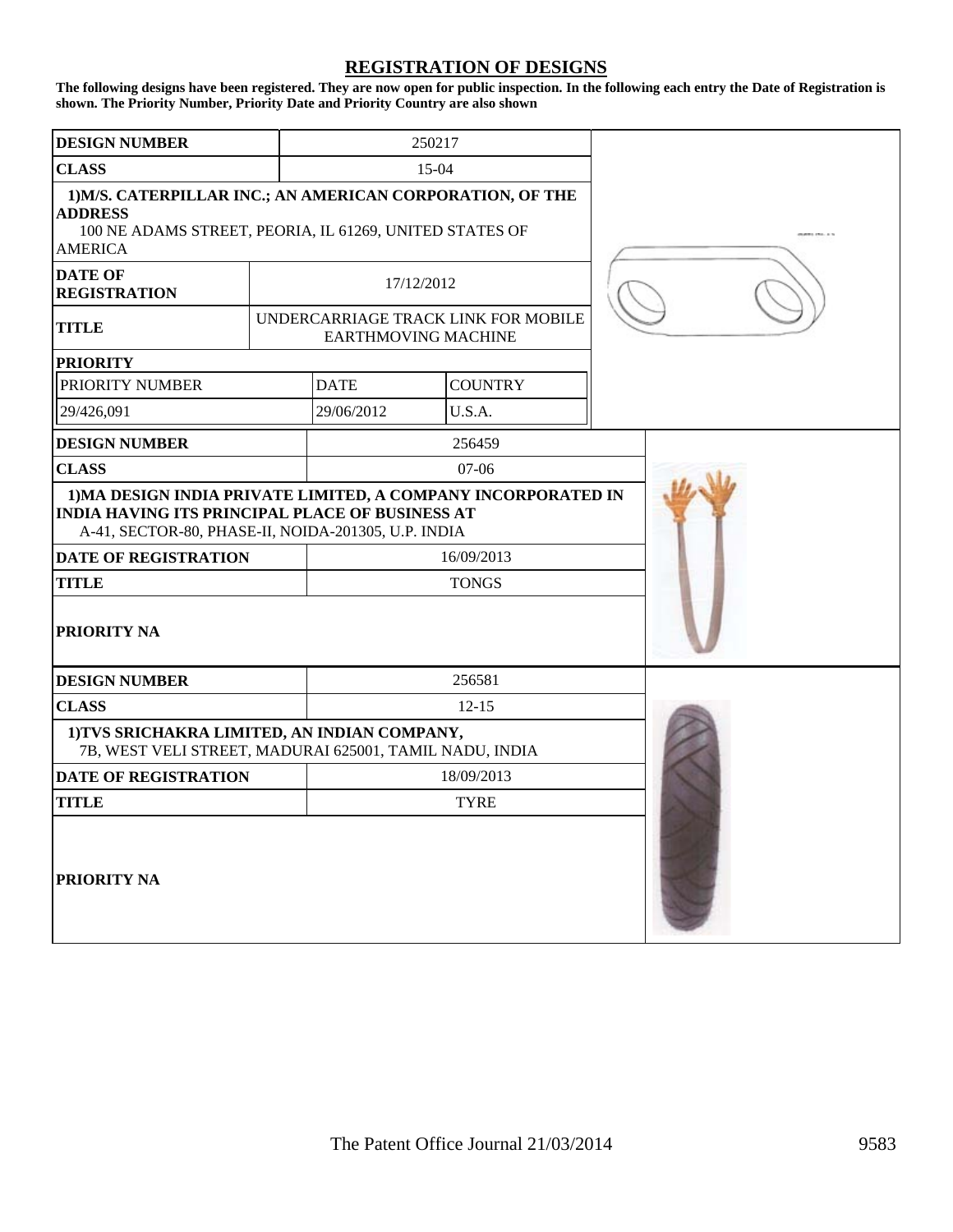| <b>DESIGN NUMBER</b>                                                                                                                                                                                                                            |  |                             | 253674                                             |                                         |                           |
|-------------------------------------------------------------------------------------------------------------------------------------------------------------------------------------------------------------------------------------------------|--|-----------------------------|----------------------------------------------------|-----------------------------------------|---------------------------|
| <b>CLASS</b>                                                                                                                                                                                                                                    |  |                             | $12 - 16$                                          |                                         |                           |
| 1) SONA KOYO STEERING SYSTEMS LTD., AN INDIAN COMPANY, OF<br>38/6 DELHI-JAIPUR ROAD, NH-8, GURGAON-122001, HARYANA, INDIA                                                                                                                       |  |                             |                                                    |                                         |                           |
| <b>DATE OF REGISTRATION</b>                                                                                                                                                                                                                     |  |                             |                                                    |                                         |                           |
| <b>TITLE</b>                                                                                                                                                                                                                                    |  |                             | PART OF STOPPER FOR POWER STEERING OF<br>A VEHICLE |                                         |                           |
| <b>PRIORITY NA</b>                                                                                                                                                                                                                              |  |                             |                                                    |                                         | <b><i>MINISTERING</i></b> |
| <b>DESIGN NUMBER</b>                                                                                                                                                                                                                            |  |                             | 251501                                             |                                         |                           |
| <b>CLASS</b>                                                                                                                                                                                                                                    |  |                             | 09-07                                              |                                         |                           |
| 1) ACCESS BUSINESS GROUP INTERNATIONAL LLC,<br>7575 FULTON STREET EAST, ADA, MICHIGAN 49355, U.S.A., A<br>MICHIGAN LIMITED LIABILITY COMPANY, U.S.A.                                                                                            |  |                             |                                                    |                                         |                           |
| DATE OF REGISTRATION                                                                                                                                                                                                                            |  |                             | 07/02/2013                                         |                                         |                           |
| <b>TITLE</b>                                                                                                                                                                                                                                    |  |                             | <b>CONTAINER CLOSURE</b>                           |                                         |                           |
| <b>PRIORITY</b><br>PRIORITY NUMBER                                                                                                                                                                                                              |  | <b>DATE</b>                 | <b>COUNTRY</b>                                     |                                         |                           |
| 29/430,194                                                                                                                                                                                                                                      |  | 22/08/2012                  | U.S.A.                                             |                                         |                           |
|                                                                                                                                                                                                                                                 |  |                             |                                                    |                                         |                           |
| <b>DESIGN NUMBER</b>                                                                                                                                                                                                                            |  | 254381                      |                                                    |                                         |                           |
| <b>CLASS</b><br>$25-02$                                                                                                                                                                                                                         |  |                             |                                                    |                                         |                           |
| 1) M/S. DIAMOND FRAMES PRIVATE LIMITED, A COMPANY<br>INCORPORATED UNDER INDIAN COMPANIES ACT, 1956,<br><b>HAVING PLACE OF BUSINESS AT</b><br>#4, CORPORATION SHOPPING COMPLEX, PROJECT-II, BREWERY<br>ROAD, SHENOY NAGAR, CHENNAI-600030, INDIA |  |                             |                                                    | 1999 Britannich and Company and Company |                           |
| DATE OF REGISTRATION                                                                                                                                                                                                                            |  | 06/06/2013                  |                                                    |                                         |                           |
| <b>TITLE</b>                                                                                                                                                                                                                                    |  | METAL STUD PARTITION SYSTEM |                                                    |                                         |                           |
| <b>PRIORITY NA</b>                                                                                                                                                                                                                              |  |                             |                                                    |                                         |                           |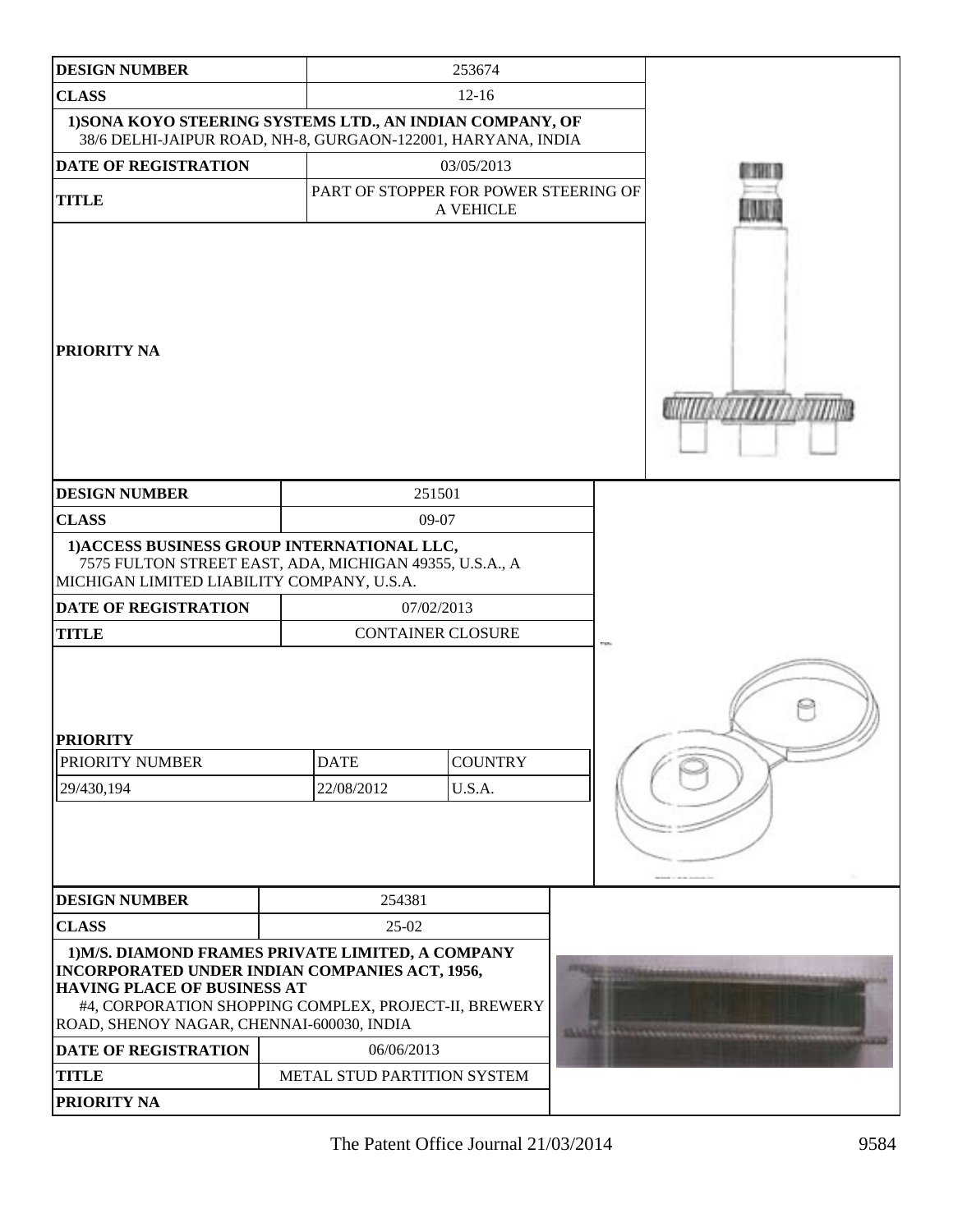| <b>DESIGN NUMBER</b>                                                                                                               |             | 249281                                                     |  |
|------------------------------------------------------------------------------------------------------------------------------------|-------------|------------------------------------------------------------|--|
| <b>CLASS</b>                                                                                                                       |             | 15-02                                                      |  |
| 1) DOSATRON INTERNATIONAL<br>RUE PASCAL F-33370 TRESSES, BORDEAUX FRANCE A FRENCH COMPANY<br>INCORPORATED UNDER THE LAWS OF FRANCE |             |                                                            |  |
| <b>DATE OF REGISTRATION</b>                                                                                                        |             | 06/11/2012                                                 |  |
| TITLE                                                                                                                              |             | <b>PUMP</b>                                                |  |
| <b>PRIORITY</b>                                                                                                                    |             |                                                            |  |
| PRIORITY NUMBER                                                                                                                    | <b>DATE</b> | <b>COUNTRY</b>                                             |  |
| 002066563-0001                                                                                                                     | 02/07/2012  | <b>OHIM</b>                                                |  |
| <b>DESIGN NUMBER</b>                                                                                                               |             | 254689                                                     |  |
| <b>CLASS</b>                                                                                                                       |             | $05-06$                                                    |  |
| 1) TANUJ GROVER (INDIAN NATIONAL) TRADING AS M/S. T. G. INDUSTRIES,<br>C-57, UDYOG KUNJ, SITE-5, PANKI, KANPUR, UTTAR PRADESH      |             |                                                            |  |
| <b>DATE OF REGISTRATION</b>                                                                                                        |             | 24/06/2013                                                 |  |
| TITLE                                                                                                                              |             | <b>SEPARATOR SHEET FOR BATTERIES</b>                       |  |
| <b>PRIORITY NA</b>                                                                                                                 |             |                                                            |  |
| <b>DESIGN NUMBER</b>                                                                                                               |             | 250223                                                     |  |
| <b>CLASS</b>                                                                                                                       |             | $15-04$                                                    |  |
| 1) CATERPILLAR INC.; AN AMERICAN CORPORATION, OF THE ADDRESS<br>100 NE ADAMS STREET, PEORIA, IL 61269, UNITED STATES OF AMERICA    |             |                                                            |  |
| <b>DATE OF REGISTRATION</b>                                                                                                        |             | 17/12/2012                                                 |  |
| <b>TITLE</b>                                                                                                                       |             | UNDERCARRIAGE TRACK SHOE FOR<br>MOBILE EARTHMOVING MACHINE |  |
| <b>PRIORITY</b>                                                                                                                    |             |                                                            |  |
| PRIORITY NUMBER                                                                                                                    | <b>DATE</b> | <b>COUNTRY</b>                                             |  |
| 29/426,090<br>29/06/2012<br>U.S.A.                                                                                                 |             |                                                            |  |
|                                                                                                                                    |             |                                                            |  |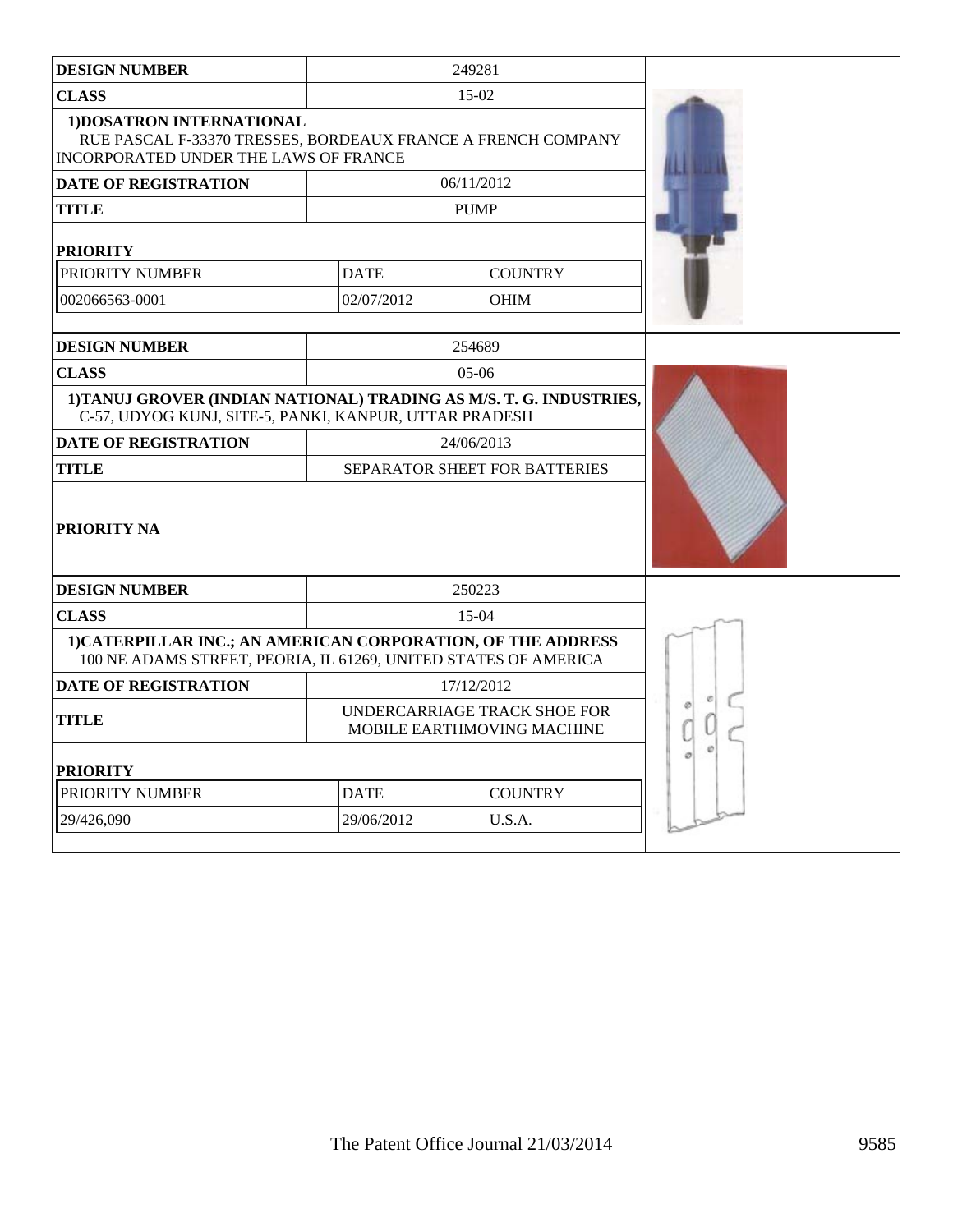| <b>DESIGN NUMBER</b>                                                                                                                                                           | 256461                                                                                                                                                                                        |  |
|--------------------------------------------------------------------------------------------------------------------------------------------------------------------------------|-----------------------------------------------------------------------------------------------------------------------------------------------------------------------------------------------|--|
| <b>CLASS</b>                                                                                                                                                                   | $07-07$                                                                                                                                                                                       |  |
| 1) MA DESIGN INDIA PRIVATE LIMITED, A COMPANY INCORPORATED IN<br><b>INDIA HAVING ITS PRINCIPAL PLACE OF BUSINESS AT</b><br>A-41, SECTOR-80, PHASE-II, NOIDA-201305, U.P. INDIA |                                                                                                                                                                                               |  |
| <b>DATE OF REGISTRATION</b>                                                                                                                                                    | 16/09/2013                                                                                                                                                                                    |  |
| <b>TITLE</b>                                                                                                                                                                   | <b>CONTAINER</b>                                                                                                                                                                              |  |
| PRIORITY NA                                                                                                                                                                    |                                                                                                                                                                                               |  |
| <b>DESIGN NUMBER</b>                                                                                                                                                           | 256180                                                                                                                                                                                        |  |
| <b>CLASS</b>                                                                                                                                                                   | $08-06$                                                                                                                                                                                       |  |
| <b>PLACE OF BUSINESS</b>                                                                                                                                                       | 1) SHOBHNABEN R BARASIYA (ADULT & INDIAN NATIONALS) AND SOLE<br>PROPRIETOR OF SURAJ METAL (INDIAN PROPRIETARY CONCERN) HAVING<br>AT-4, PARSANA SOCIETY, NR. 73, SCHOOL RAJKOT-GUJARAT (INDIA) |  |
| <b>DATE OF REGISTRATION</b>                                                                                                                                                    |                                                                                                                                                                                               |  |
| <b>TITLE</b>                                                                                                                                                                   | <b>HANDLE</b>                                                                                                                                                                                 |  |
| PRIORITY NA                                                                                                                                                                    |                                                                                                                                                                                               |  |
| <b>DESIGN NUMBER</b>                                                                                                                                                           | 256262                                                                                                                                                                                        |  |
| <b>CLASS</b>                                                                                                                                                                   | 03-01                                                                                                                                                                                         |  |
| 1) RAMNEET KAUR SAHOTA, NATIONALITY INDIAN WHOES ADDRESS IS<br>V-264, 1ST FLOOR, RAJOURI GARDEN, NEW DELHI-110027 (INDIA)                                                      |                                                                                                                                                                                               |  |
| <b>DATE OF REGISTRATION</b>                                                                                                                                                    |                                                                                                                                                                                               |  |
| <b>TITLE</b>                                                                                                                                                                   | <b>LAPTOP BAG</b>                                                                                                                                                                             |  |
| PRIORITY NA                                                                                                                                                                    |                                                                                                                                                                                               |  |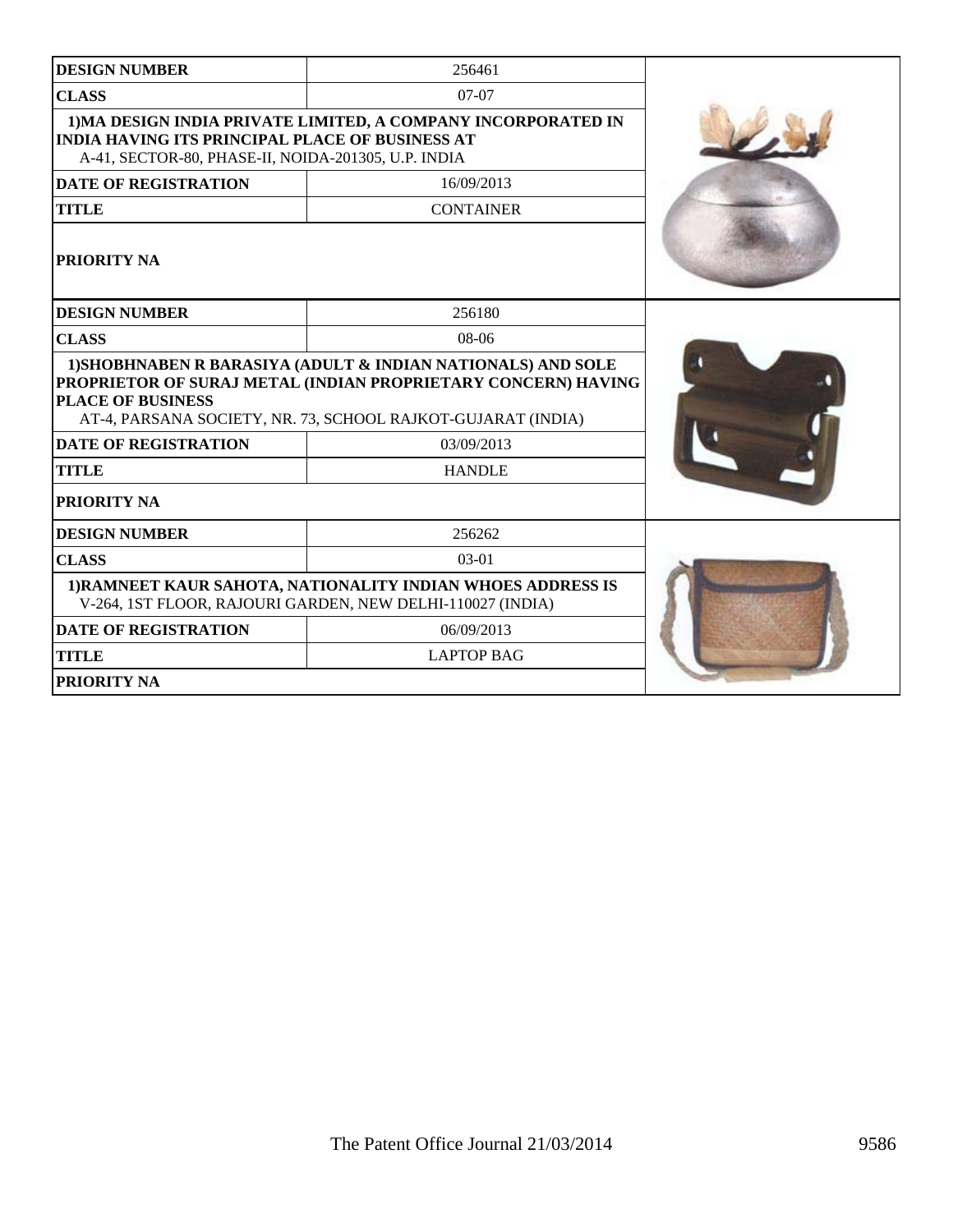| <b>DESIGN NUMBER</b>                                                  |  | 256361                                                  |                                                                                                                      |           |                |  |
|-----------------------------------------------------------------------|--|---------------------------------------------------------|----------------------------------------------------------------------------------------------------------------------|-----------|----------------|--|
| <b>CLASS</b>                                                          |  | 13-03                                                   |                                                                                                                      |           |                |  |
| 1) YAZAKI CORPORATION,<br><b>JAPANESE CORPORATION</b>                 |  | 4-28, MITA 1-CHOME, MINATO-KU, TOKYO 108-8333, JAPAN, A |                                                                                                                      |           |                |  |
| <b>DATE OF</b><br><b>REGISTRATION</b>                                 |  | 10/09/2013                                              |                                                                                                                      |           |                |  |
| <b>TITLE</b>                                                          |  |                                                         | HOUSING FOR ELECTRICAL CONNECTOR                                                                                     |           |                |  |
| <b>PRIORITY</b>                                                       |  |                                                         |                                                                                                                      |           |                |  |
| PRIORITY NUMBER                                                       |  |                                                         | <b>DATE</b>                                                                                                          |           | <b>COUNTRY</b> |  |
| 2013-007702                                                           |  |                                                         | 05/04/2013                                                                                                           |           | <b>JAPAN</b>   |  |
| <b>DESIGN NUMBER</b>                                                  |  |                                                         |                                                                                                                      | 256789    |                |  |
| <b>CLASS</b>                                                          |  |                                                         |                                                                                                                      | $12 - 08$ |                |  |
|                                                                       |  |                                                         | 1) HONDA MOTOR CO., LTD., A JAPANESE CORPORATION, OF<br>1-1, MINAMI-AOYAMA 2-CHOME, MINATO-KU, TOKYO, 107-8556 JAPAN |           |                |  |
| <b>DATE OF REGISTRATION</b>                                           |  | 26/09/2013                                              |                                                                                                                      |           |                |  |
| <b>TITLE</b>                                                          |  | CAR                                                     |                                                                                                                      |           |                |  |
| <b>PRIORITY</b>                                                       |  |                                                         |                                                                                                                      |           |                |  |
| PRIORITY NUMBER                                                       |  |                                                         | <b>DATE</b>                                                                                                          |           | <b>COUNTRY</b> |  |
| 2013-007892                                                           |  |                                                         | 09/04/2013                                                                                                           |           | <b>JAPAN</b>   |  |
| <b>DESIGN NUMBER</b>                                                  |  |                                                         | 253415                                                                                                               |           |                |  |
| <b>CLASS</b>                                                          |  |                                                         | 08-03                                                                                                                |           |                |  |
| 1) WIRTGEN GMBH,<br>REINHARD-WIRTGEN-STR.2., 53578 WINDHAGEN, GERMANY |  |                                                         |                                                                                                                      |           |                |  |
| <b>DATE OF REGISTRATION</b>                                           |  |                                                         | 25/04/2013                                                                                                           |           |                |  |
| <b>TITLE</b>                                                          |  |                                                         | <b>CHISEL HOLDER</b>                                                                                                 |           |                |  |
| <b>PRIORITY</b>                                                       |  |                                                         |                                                                                                                      |           |                |  |
| PRIORITY NUMBER                                                       |  |                                                         | <b>DATE</b>                                                                                                          |           | <b>COUNTRY</b> |  |
| EM 002147884                                                          |  |                                                         | 05/12/2012                                                                                                           |           | <b>OHIM</b>    |  |
|                                                                       |  |                                                         |                                                                                                                      |           |                |  |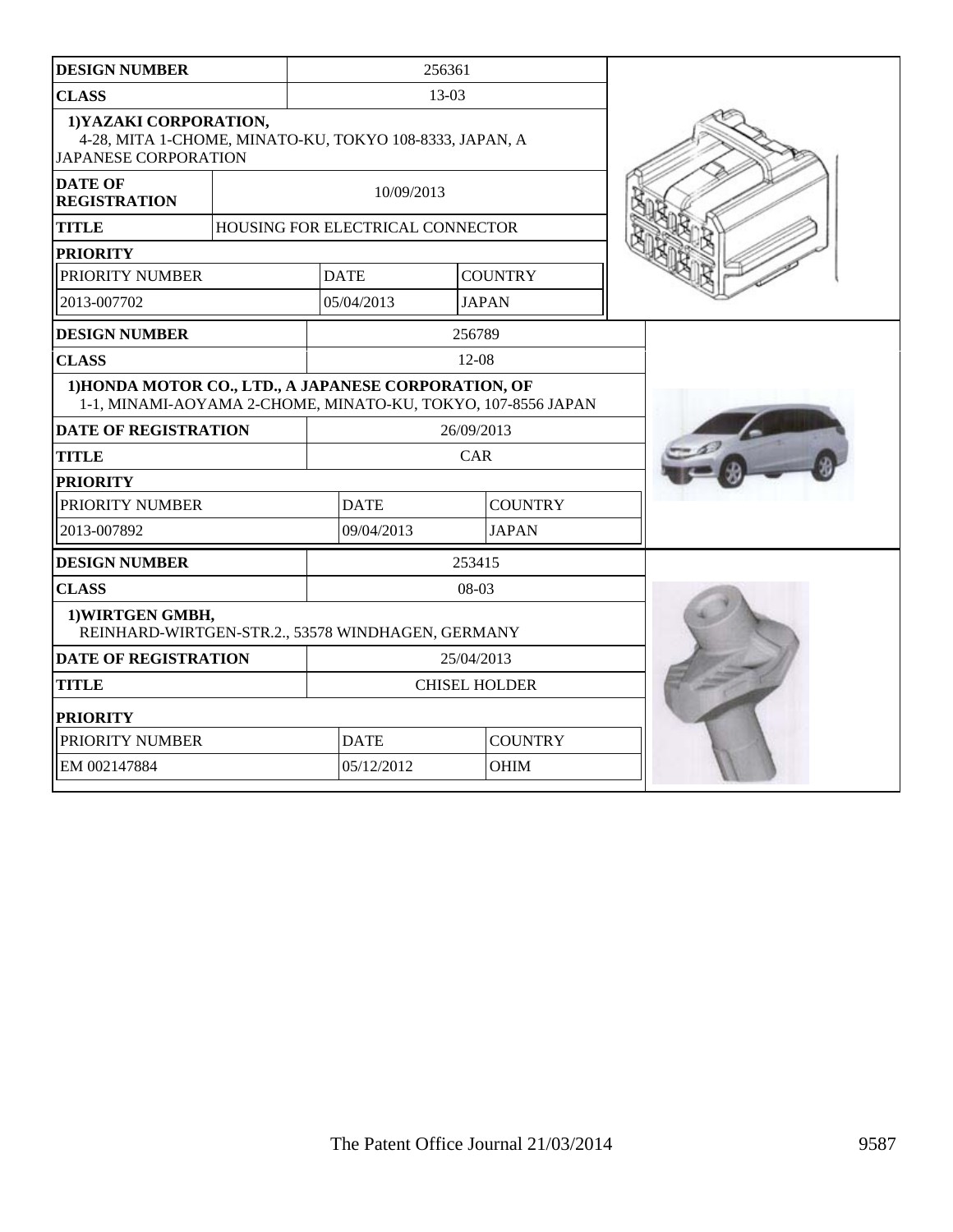| <b>DESIGN NUMBER</b>                                                                                          | 250842                                                                                                                         |  |
|---------------------------------------------------------------------------------------------------------------|--------------------------------------------------------------------------------------------------------------------------------|--|
| <b>CLASS</b>                                                                                                  | 14-02                                                                                                                          |  |
| 1)ZEN TECHNOLOGIES LIMITED, WHOSE ADDRESS IS<br>PRADESH AND WHOSE NATIONALITY IS INDIA                        | B-42, INDUSTRIAL ESTATE, SANATHNAGAR, HYDERABAD-500018, ANDHRA                                                                 |  |
| DATE OF REGISTRATION                                                                                          | 07/01/2013                                                                                                                     |  |
| <b>TITLE</b>                                                                                                  | DISPLAY DEVICE FOR TARGET PRACTICE<br><b>SYSTEM</b>                                                                            |  |
| <b>PRIORITY NA</b>                                                                                            |                                                                                                                                |  |
| <b>DESIGN NUMBER</b>                                                                                          | 254250                                                                                                                         |  |
| <b>CLASS</b>                                                                                                  | 15-99                                                                                                                          |  |
| <b>INDIAN COMPANIES ACT,</b><br>411005, MAHARASHTRA, INDIA                                                    | 1) NICHROME INDIA LIMITED, A COMPANY INCORPORATED UNDER THE<br>SAFIRE PARK, GALLERIA NO. 4, PUNE MUMBAI ROAD, WAKDEWADI, PUNE- |  |
| <b>DATE OF REGISTRATION</b>                                                                                   | 03/06/2013                                                                                                                     |  |
| <b>TITLE</b>                                                                                                  | SALT PACKAGING MACHINE                                                                                                         |  |
| <b>PRIORITY NA</b>                                                                                            |                                                                                                                                |  |
| <b>DESIGN NUMBER</b>                                                                                          | 256460                                                                                                                         |  |
| <b>CLASS</b>                                                                                                  | $07-03$                                                                                                                        |  |
| <b>INDIA HAVING ITS PRINCIPAL PLACE OF BUSINESS AT</b><br>A-41, SECTOR-80, PHASE-II, NOIDA-201305, U.P. INDIA | 1) MA DESIGN INDIA PRIVATE LIMITED, A COMPANY INCORPORATED IN                                                                  |  |
| <b>DATE OF REGISTRATION</b>                                                                                   | 16/09/2013                                                                                                                     |  |
| <b>TITLE</b>                                                                                                  | <b>CHEESE SPREADER</b>                                                                                                         |  |
| <b>PRIORITY NA</b>                                                                                            |                                                                                                                                |  |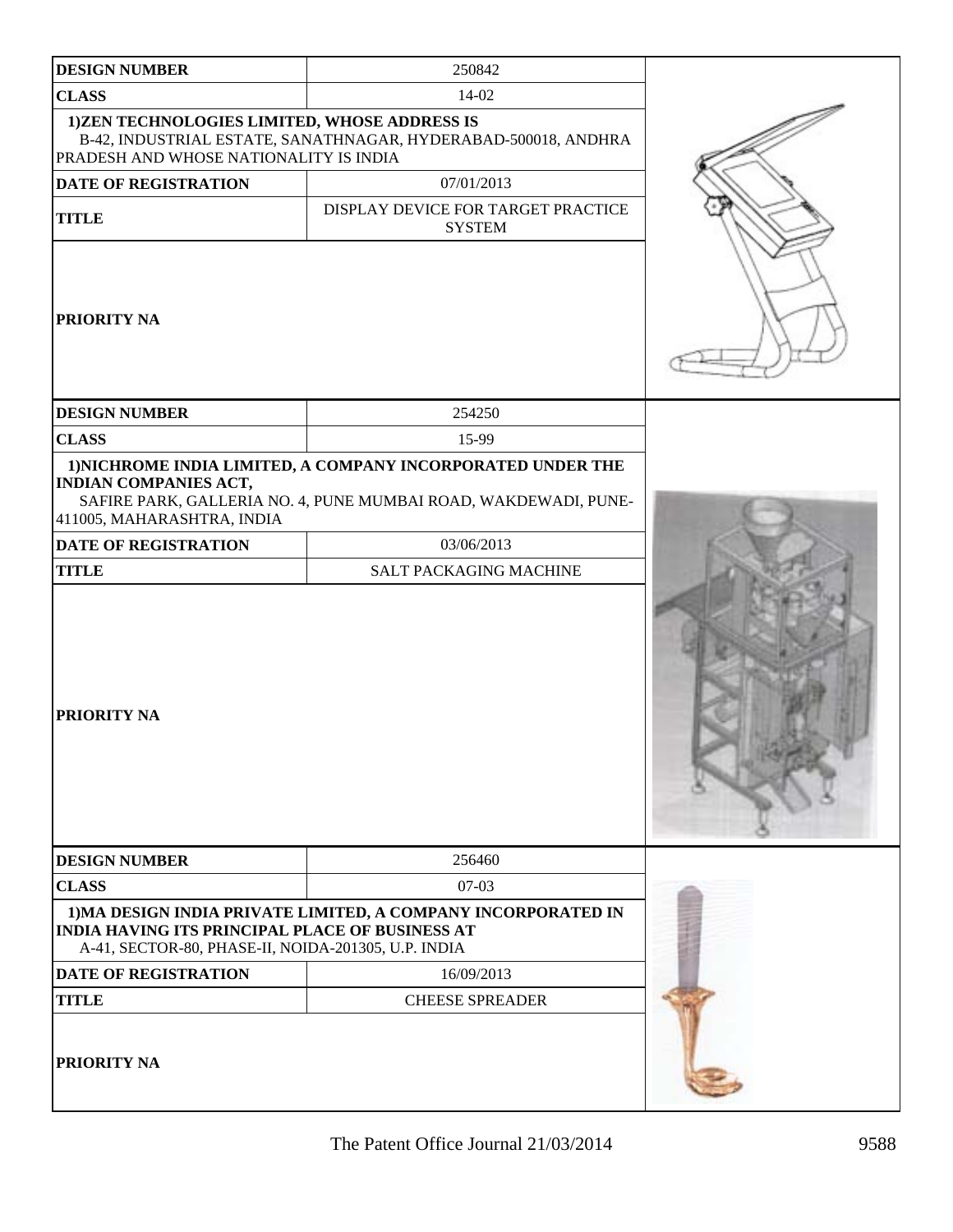| <b>DESIGN NUMBER</b>                                                                                     | 256583                                                                                                                                                                                             |  |  |  |
|----------------------------------------------------------------------------------------------------------|----------------------------------------------------------------------------------------------------------------------------------------------------------------------------------------------------|--|--|--|
| <b>CLASS</b>                                                                                             | $12 - 15$                                                                                                                                                                                          |  |  |  |
| 1) TVS SRICHAKRA LIMITED, AN INDIAN COMPANY,<br>7B, WEST VELI STREET, MADURAI 625 001, TAMIL NADU, INDIA |                                                                                                                                                                                                    |  |  |  |
| <b>DATE OF REGISTRATION</b>                                                                              | 18/09/2013                                                                                                                                                                                         |  |  |  |
| <b>TITLE</b>                                                                                             | <b>TYRE</b>                                                                                                                                                                                        |  |  |  |
| PRIORITY NA                                                                                              |                                                                                                                                                                                                    |  |  |  |
| <b>DESIGN NUMBER</b>                                                                                     | 250276                                                                                                                                                                                             |  |  |  |
| <b>CLASS</b>                                                                                             | $23-04$                                                                                                                                                                                            |  |  |  |
| <b>REGISTERED OFFICE AT</b>                                                                              | 1) KHAITAN (INDIA) LIMITED, AN INDIAN COMPANY HAVING ITS<br>46C, JAWAHAR LAL NEHRU ROAD, KOLKATA 700071, WEST BENGAL, INDIA.                                                                       |  |  |  |
| <b>DATE OF REGISTRATION</b>                                                                              | 18/12/2012                                                                                                                                                                                         |  |  |  |
| <b>TITLE</b>                                                                                             | <b>AIR COOLER</b>                                                                                                                                                                                  |  |  |  |
| <b>PRIORITY NA</b>                                                                                       |                                                                                                                                                                                                    |  |  |  |
| <b>DESIGN NUMBER</b>                                                                                     | 254150                                                                                                                                                                                             |  |  |  |
| <b>CLASS</b>                                                                                             | $23-04$                                                                                                                                                                                            |  |  |  |
| 1) BALDEV KUMAR B. VARMA, A BRITISH NATIONAL, HAVING<br><b>HONG KONG</b><br>ROAD, GURGAON, HARYANA)      | PERMANENT RESIDENCE AT 19, MIDDLE LANE, DISCOVERY BAY MIDVALE<br>VILLAGE, MARINE VIEW, 18/F FLAT B & PENTHOUSE B, LANTAU ISLAND NT,<br>(ALSO AT A1/701, PARSAVNATH EXOTICA APARTMENTS, GOLF COURSE |  |  |  |
| <b>DATE OF REGISTRATION</b>                                                                              | 29/05/2013                                                                                                                                                                                         |  |  |  |
| <b>TITLE</b>                                                                                             | <b>AIR COOLER</b>                                                                                                                                                                                  |  |  |  |
| <b>PRIORITY NA</b>                                                                                       |                                                                                                                                                                                                    |  |  |  |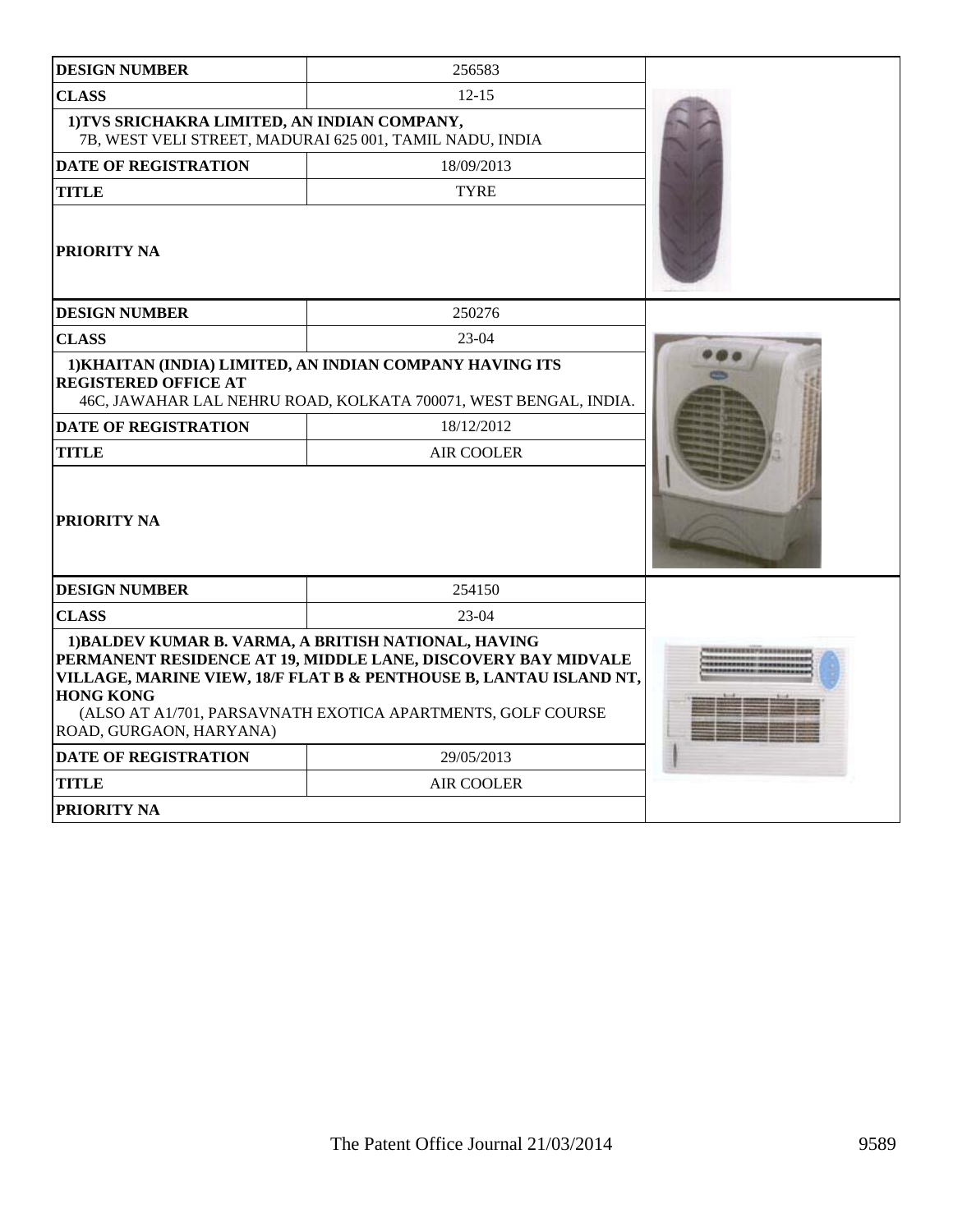| <b>DESIGN NUMBER</b>                                                                                                                                                           |             | 252355                                                    |  |  |
|--------------------------------------------------------------------------------------------------------------------------------------------------------------------------------|-------------|-----------------------------------------------------------|--|--|
| <b>CLASS</b>                                                                                                                                                                   |             | $24-01$                                                   |  |  |
| 1) IVF TECH APS, HAVING NATIONALITY OF DENMARK OF THE ADDRESS<br>AT<br>TOPPEVADVEJ 34-38, GANLØSE 3660 STENLØSE, DENMARK                                                       |             |                                                           |  |  |
| <b>DATE OF REGISTRATION</b>                                                                                                                                                    |             | 15/03/2013                                                |  |  |
| <b>TITLE</b>                                                                                                                                                                   |             | TABLE TOP FOR CONDUCTING IN-VITRO<br><b>FERTILIZATION</b> |  |  |
| PRIORITY NA                                                                                                                                                                    |             |                                                           |  |  |
| <b>DESIGN NUMBER</b>                                                                                                                                                           |             | 256462                                                    |  |  |
| <b>CLASS</b>                                                                                                                                                                   |             | $06-07$                                                   |  |  |
| 1) MA DESIGN INDIA PRIVATE LIMITED, A COMPANY INCORPORATED IN<br><b>INDIA HAVING ITS PRINCIPAL PLACE OF BUSINESS AT</b><br>A-41, SECTOR-80, PHASE-II, NOIDA-201305, U.P. INDIA |             |                                                           |  |  |
| <b>DATE OF REGISTRATION</b>                                                                                                                                                    |             | 16/09/2013                                                |  |  |
| <b>TITLE</b>                                                                                                                                                                   |             | PHOTO FRAME                                               |  |  |
| PRIORITY NA                                                                                                                                                                    |             |                                                           |  |  |
| <b>DESIGN NUMBER</b>                                                                                                                                                           |             | 256362                                                    |  |  |
| <b>CLASS</b>                                                                                                                                                                   |             | $13-03$                                                   |  |  |
| 1) YAZAKI CORPORATION,<br>4-28, MITA 1-CHOME, MINATO-KU, TOKYO 108-8333, JAPAN, A JAPANESE<br><b>CORPORATION</b>                                                               |             |                                                           |  |  |
| <b>DATE OF REGISTRATION</b>                                                                                                                                                    | 10/09/2013  |                                                           |  |  |
| HOUSING FOR ELECTRICAL CONNECTOR<br><b>TITLE</b>                                                                                                                               |             |                                                           |  |  |
| <b>PRIORITY</b>                                                                                                                                                                |             |                                                           |  |  |
| PRIORITY NUMBER                                                                                                                                                                | <b>DATE</b> | <b>COUNTRY</b>                                            |  |  |
| 2013-007703                                                                                                                                                                    | 05/04/2013  | <b>JAPAN</b>                                              |  |  |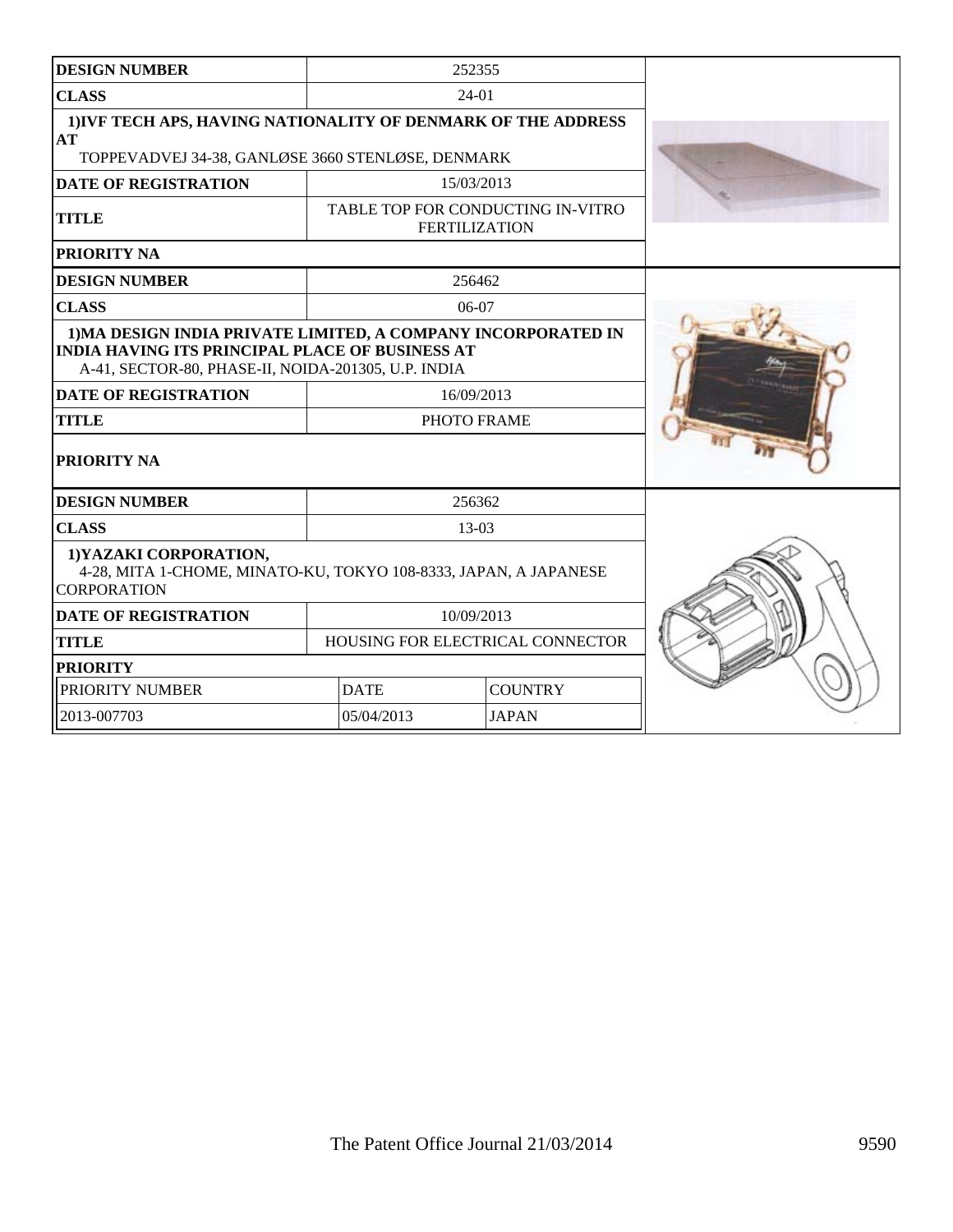| <b>DESIGN NUMBER</b>                                                                                                                                               | 256638                                                         |  |
|--------------------------------------------------------------------------------------------------------------------------------------------------------------------|----------------------------------------------------------------|--|
| <b>CLASS</b>                                                                                                                                                       |                                                                |  |
| 1) NITIN BORKAR (AN INDIAN NATIONAL) TRADING AS M/S. INNOVATIVE<br><b>SOLUTIONS,</b><br>PLOT NO. 41-A, AMBIKA NAGAR, MANEWADA, RING ROAD, NAGPUR-4400024<br>(M.S.) |                                                                |  |
| <b>DATE OF REGISTRATION</b>                                                                                                                                        | 20/09/2013                                                     |  |
| <b>TITLE</b>                                                                                                                                                       | BAG PACKING AND STITCHING MACHINE                              |  |
| PRIORITY NA                                                                                                                                                        |                                                                |  |
| <b>DESIGN NUMBER</b>                                                                                                                                               | 250843                                                         |  |
| <b>CLASS</b>                                                                                                                                                       | $22-04$                                                        |  |
| 1)ZEN TECHNOLOGIES LIMITED, WHOSE ADDRESS IS<br>PRADESH AND WHOSE NATIONALITY IS INDIA                                                                             | B-42, INDUSTRIAL ESTATE, SANATHNAGAR, HYDERABAD-500018, ANDHRA |  |
| <b>DATE OF REGISTRATION</b>                                                                                                                                        |                                                                |  |
| <b>TITLE</b>                                                                                                                                                       |                                                                |  |
| PRIORITY NA                                                                                                                                                        |                                                                |  |
| <b>DESIGN NUMBER</b>                                                                                                                                               | 254564                                                         |  |
| <b>CLASS</b>                                                                                                                                                       | $12 - 11$                                                      |  |
| 1) PIAGGIO & C. S.P.A., A CORPORATION ORGANIZED AND EXISTING<br>UNDER THE LAWS OF ITALY,<br>OF VIALE RINALDO PIAGGIO, 25, I-56025 PONTEDERA, PISA, ITALY           |                                                                |  |
| <b>DATE OF REGISTRATION</b>                                                                                                                                        |                                                                |  |
| <b>TITLE</b>                                                                                                                                                       |                                                                |  |
| <b>PRIORITY NA</b>                                                                                                                                                 |                                                                |  |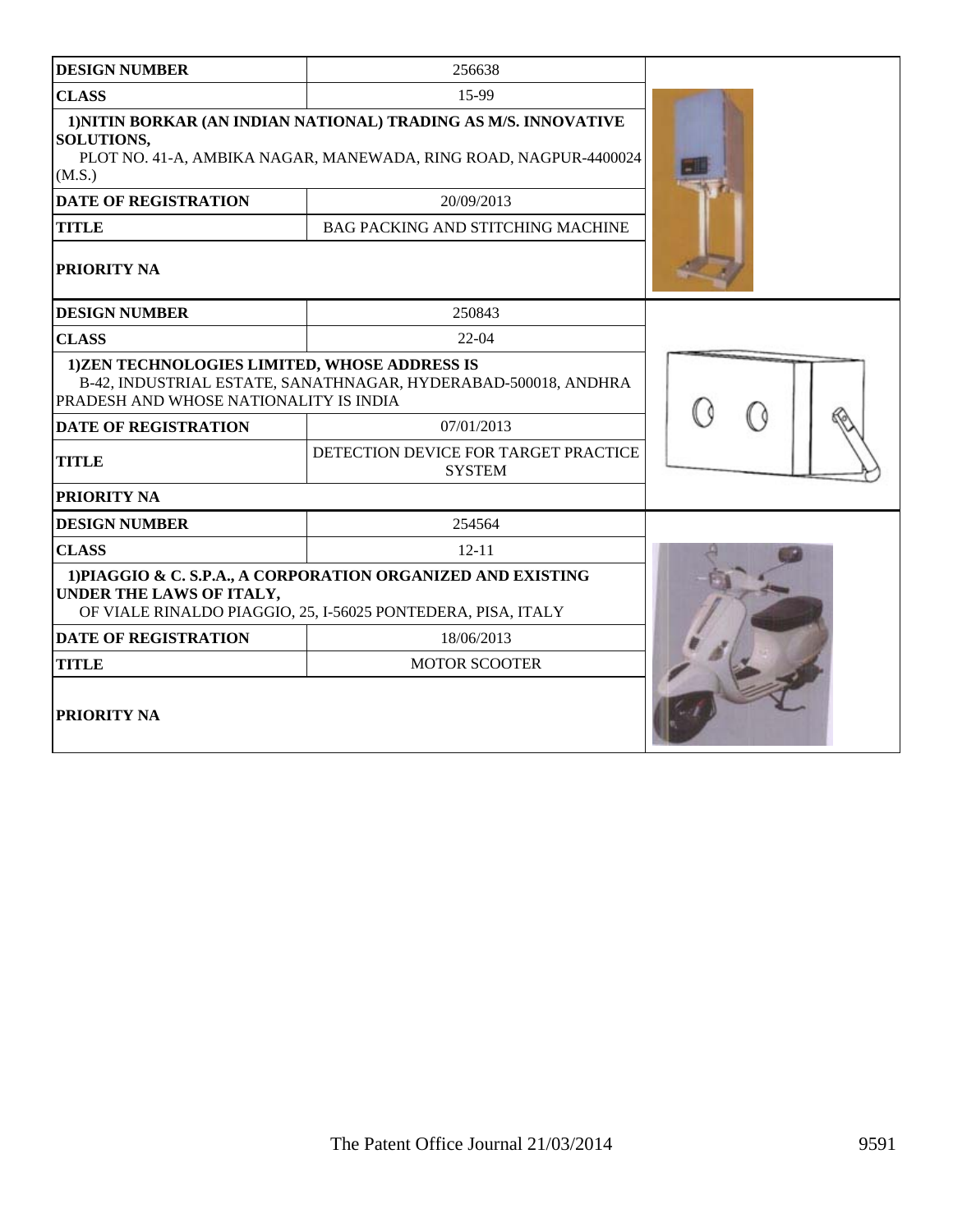| <b>DESIGN NUMBER</b>                                                                                                                                       | 253890                                                                                                                                                                                                                                                       |             |  |  |
|------------------------------------------------------------------------------------------------------------------------------------------------------------|--------------------------------------------------------------------------------------------------------------------------------------------------------------------------------------------------------------------------------------------------------------|-------------|--|--|
| <b>CLASS</b>                                                                                                                                               | $09-03$                                                                                                                                                                                                                                                      |             |  |  |
| 1) SUNITA PURI (AN INDIAN NATIONAL) TRADING AS M/S. DELUX<br>PETROCHEM (INDIA),<br>B-91, CO-OPERATIVE INDUSTRIAL ESTATE, UDYOG NAGAR, KANPUR, U.P.         |                                                                                                                                                                                                                                                              |             |  |  |
| <b>DATE OF REGISTRATION</b>                                                                                                                                | 16/05/2013                                                                                                                                                                                                                                                   |             |  |  |
| <b>TITLE</b>                                                                                                                                               | <b>CONTAINER</b>                                                                                                                                                                                                                                             |             |  |  |
| <b>PRIORITY NA</b>                                                                                                                                         |                                                                                                                                                                                                                                                              |             |  |  |
| <b>DESIGN NUMBER</b>                                                                                                                                       | 252733                                                                                                                                                                                                                                                       |             |  |  |
| <b>CLASS</b>                                                                                                                                               | 05-06                                                                                                                                                                                                                                                        |             |  |  |
| <b>HAVING ITS REGISTERED OFFICE AT</b><br><b>STATES OF AMERICA</b><br><b>DATE OF REGISTRATION</b><br><b>TITLE</b><br><b>PRIORITY</b><br>PRIORITY NUMBER    | 1) THE PROCTER & GAMBLE COMPANY, A BODY CORPORATE<br>INCORPORATED UNDER THE LAWS OF UNITED STATES OF AMERICA,<br>ONE PROCTER & GAMBLE PLAZA, CINCINNATI, OHIO - 45202, UNITED<br>01/04/2013<br><b>BACKSHEET OF A DIAPER</b><br><b>DATE</b><br><b>COUNTRY</b> |             |  |  |
| 695079601                                                                                                                                                  | 02/10/2012                                                                                                                                                                                                                                                   | <b>WIPO</b> |  |  |
|                                                                                                                                                            |                                                                                                                                                                                                                                                              |             |  |  |
| <b>DESIGN NUMBER</b>                                                                                                                                       | 250278                                                                                                                                                                                                                                                       |             |  |  |
| <b>CLASS</b>                                                                                                                                               | 23-04                                                                                                                                                                                                                                                        |             |  |  |
| 1) KHAITAN (INDIA) LIMITED, AN INDIAN COMPANY HAVING ITS<br><b>REGISTERED OFFICE AT</b><br>46C, JAWAHAR LAL NEHRU ROAD, KOLKATA 700071, WEST BENGAL, INDIA |                                                                                                                                                                                                                                                              |             |  |  |
| <b>DATE OF REGISTRATION</b>                                                                                                                                | 18/12/2012                                                                                                                                                                                                                                                   |             |  |  |
| <b>TITLE</b>                                                                                                                                               | <b>AIR COOLER</b>                                                                                                                                                                                                                                            |             |  |  |
| <b>PRIORITY NA</b>                                                                                                                                         |                                                                                                                                                                                                                                                              |             |  |  |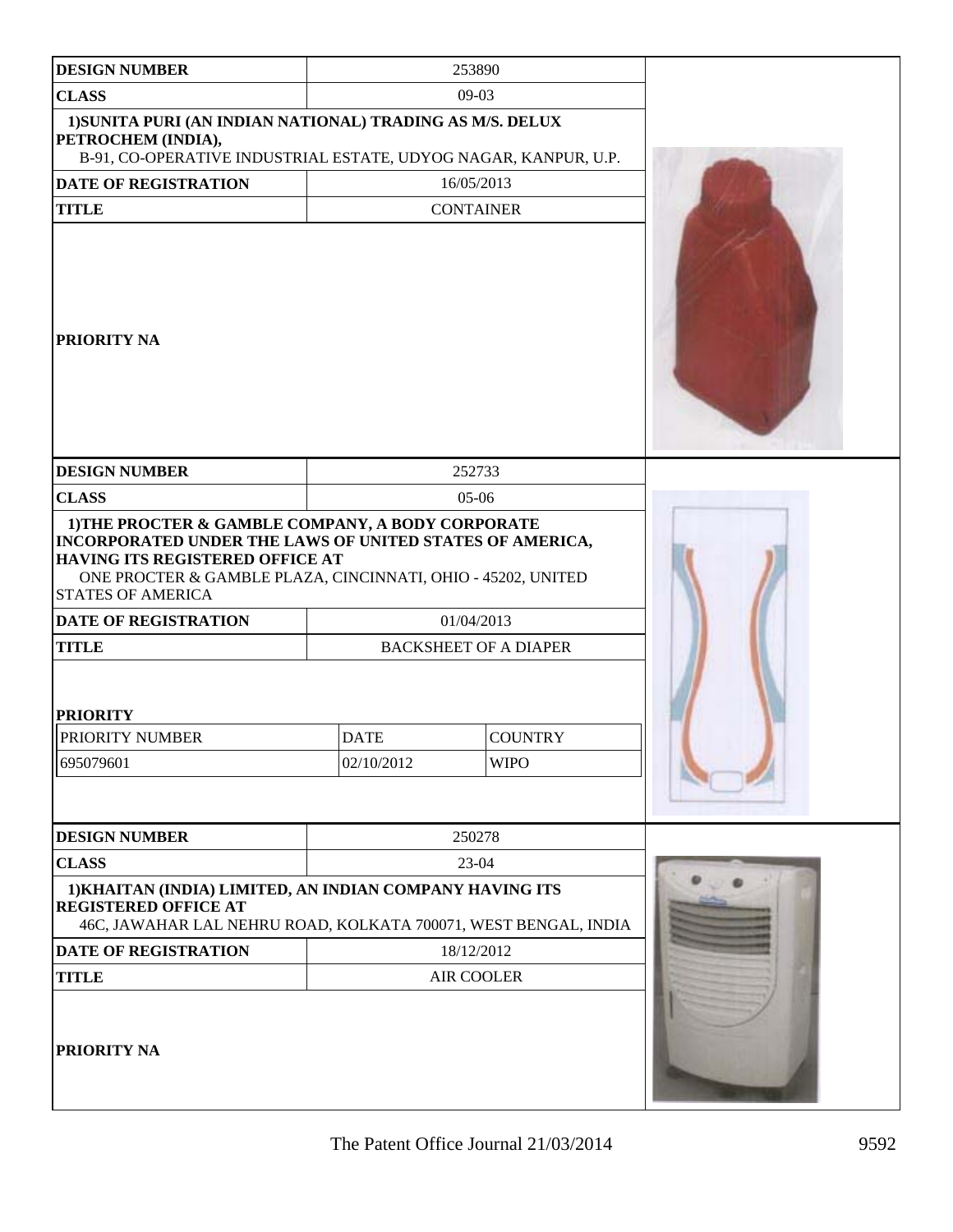| <b>DESIGN NUMBER</b>                                                                                                                                                                                                                                                                                                                                                                                     |             | 253694                |  |
|----------------------------------------------------------------------------------------------------------------------------------------------------------------------------------------------------------------------------------------------------------------------------------------------------------------------------------------------------------------------------------------------------------|-------------|-----------------------|--|
| <b>CLASS</b>                                                                                                                                                                                                                                                                                                                                                                                             |             | $06-01$               |  |
| 1) WIM PLAST LIMITED, A PUBLIC LIMITED COMPANY REGISTERED<br>UNDER THE PROVISION OF INDIAN COMPANIES ACT, 1956, HAVING OFFICE<br><b>ADDRESS AT</b><br>5 CORPORATE AVENUE, 'B' WING, CELLO HOUSE, SONAWALA ROAD,<br>GOREGAON (EAST), MUMBAI-400063, MAHARASHTRA, INDIA                                                                                                                                    |             |                       |  |
| <b>DATE OF REGISTRATION</b>                                                                                                                                                                                                                                                                                                                                                                              |             | 06/05/2013            |  |
| <b>TITLE</b>                                                                                                                                                                                                                                                                                                                                                                                             |             | <b>CHAIR</b>          |  |
| PRIORITY NA                                                                                                                                                                                                                                                                                                                                                                                              |             |                       |  |
| <b>DESIGN NUMBER</b>                                                                                                                                                                                                                                                                                                                                                                                     |             | 253438                |  |
| <b>CLASS</b>                                                                                                                                                                                                                                                                                                                                                                                             |             | $05-05$               |  |
| 1) KANG NA HSIUNG ENTERPRISE CO., LTD., A COMPANY OF TAIWAN OF<br>77-1, TUNG AN LIAO, MIN AN LI, CHIA LI DIST., TAINAN CITY-72256, TAIWAN                                                                                                                                                                                                                                                                |             |                       |  |
| <b>DATE OF REGISTRATION</b>                                                                                                                                                                                                                                                                                                                                                                              |             | 26/04/2013            |  |
| <b>TITLE</b>                                                                                                                                                                                                                                                                                                                                                                                             |             | <b>TEXTILE FABRIC</b> |  |
| <b>PRIORITY</b>                                                                                                                                                                                                                                                                                                                                                                                          |             |                       |  |
| PRIORITY NUMBER                                                                                                                                                                                                                                                                                                                                                                                          | <b>DATE</b> | <b>COUNTRY</b>        |  |
| 101306664                                                                                                                                                                                                                                                                                                                                                                                                | 12/11/2012  | <b>TAIWAN</b>         |  |
| <b>DESIGN NUMBER</b>                                                                                                                                                                                                                                                                                                                                                                                     |             | 255418                |  |
| <b>CLASS</b>                                                                                                                                                                                                                                                                                                                                                                                             |             | 28-03                 |  |
| 1) LA-PAR CREATIONS., (A PARTNERSHIP FIRM REGISTERED UNDER<br>INDIAN PARTNERSHIP ACT, 1932), AT C-1/C-2, SHREYAS INDUSTRIAL<br>ESTATE, OFF. W. E. HIGHWAY (BEHIND JAY COACH), GOREGAON (EAST),<br>MUMBAI-400063. MAHARASHTRA, INDIA. WHOSE PARTNERS ARE (1)<br>RAKESH JAIN. (INDIAN NATIONAL),<br>(2) ANITA JAIN. (INDIAN NATIONAL), & (3) INDU JAIN. (INDIAN NATIONAL),<br>ALL ARE HAVING ABOVE ADDRESS |             |                       |  |
| <b>DATE OF REGISTRATION</b>                                                                                                                                                                                                                                                                                                                                                                              |             | 26/07/2013            |  |
| <b>TITLE</b>                                                                                                                                                                                                                                                                                                                                                                                             |             | <b>FOOT SCRUBBER</b>  |  |
| <b>PRIORITY NA</b>                                                                                                                                                                                                                                                                                                                                                                                       |             |                       |  |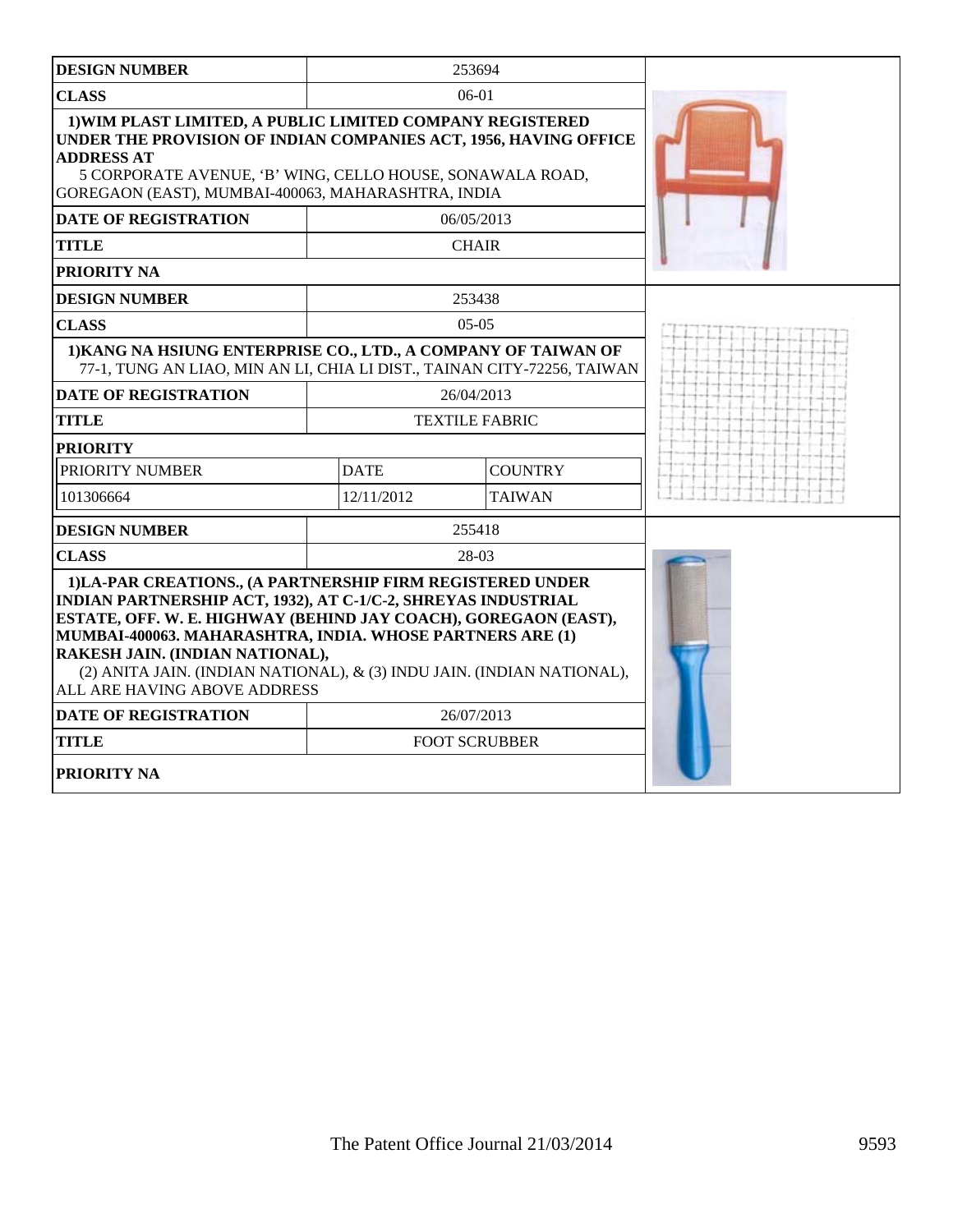| <b>DESIGN NUMBER</b>                                                                                                                                                                                                                        |             | 252196              |  |
|---------------------------------------------------------------------------------------------------------------------------------------------------------------------------------------------------------------------------------------------|-------------|---------------------|--|
| <b>CLASS</b>                                                                                                                                                                                                                                |             | 14-01               |  |
| 1) APPLE INC.,<br>1 INFINITE LOOP, CUPERTINO, CALIFORNIA 95014, UNITED STATES OF<br>AMERICA, A CORPORATION INCORPORATED IN THE STATE OF CALIFORNIA                                                                                          |             |                     |  |
| <b>DATE OF REGISTRATION</b>                                                                                                                                                                                                                 |             | 07/03/2013          |  |
| <b>TITLE</b>                                                                                                                                                                                                                                |             | <b>MEDIA PLAYER</b> |  |
| <b>PRIORITY</b>                                                                                                                                                                                                                             |             |                     |  |
| PRIORITY NUMBER                                                                                                                                                                                                                             | <b>DATE</b> | <b>COUNTRY</b>      |  |
| 29/431,569                                                                                                                                                                                                                                  | 09/09/2012  | U.S.A.              |  |
| <b>DESIGN NUMBER</b>                                                                                                                                                                                                                        |             | 255979              |  |
| <b>CLASS</b>                                                                                                                                                                                                                                |             | $08-09$             |  |
| 1) M/S SANGAM METAL PRODUCTS, A PROPRIETORSHIP FIRM WHOSE<br>PROPRIETOR IS SHALENDR KUMAR S/O SH. RAMESH CHANDRA HAVING<br><b>ITS OFFICE AT</b><br>9/137, GANDHI BARA, KANWARI GANJ, ALIGARH-202001 (U.P.) INDIA, INDIAN<br><b>NATIONAL</b> |             |                     |  |
| <b>DATE OF REGISTRATION</b>                                                                                                                                                                                                                 |             | 23/08/2013          |  |
| <b>TITLE</b>                                                                                                                                                                                                                                |             | <b>DOOR ALDROP</b>  |  |
| <b>PRIORITY NA</b>                                                                                                                                                                                                                          |             |                     |  |
| <b>DESIGN NUMBER</b>                                                                                                                                                                                                                        |             | 255352              |  |
| <b>CLASS</b>                                                                                                                                                                                                                                |             | $09-07$             |  |
| 1) H2O4K9, INC., A CALIFORNIA CORPORATION<br>OF 171 N. IVY AVENUE, MONROVIA, CA 91016, UNITED STATES OF AMERICA                                                                                                                             |             |                     |  |
| <b>DATE OF REGISTRATION</b>                                                                                                                                                                                                                 |             | 19/07/2013          |  |
| <b>TITLE</b>                                                                                                                                                                                                                                |             | <b>BOTTLE CAP</b>   |  |
| <b>PRIORITY</b>                                                                                                                                                                                                                             |             |                     |  |
| PRIORITY NUMBER                                                                                                                                                                                                                             | <b>DATE</b> | <b>COUNTRY</b>      |  |
| 29/443,756                                                                                                                                                                                                                                  | 22/01/2013  | U.S.A.              |  |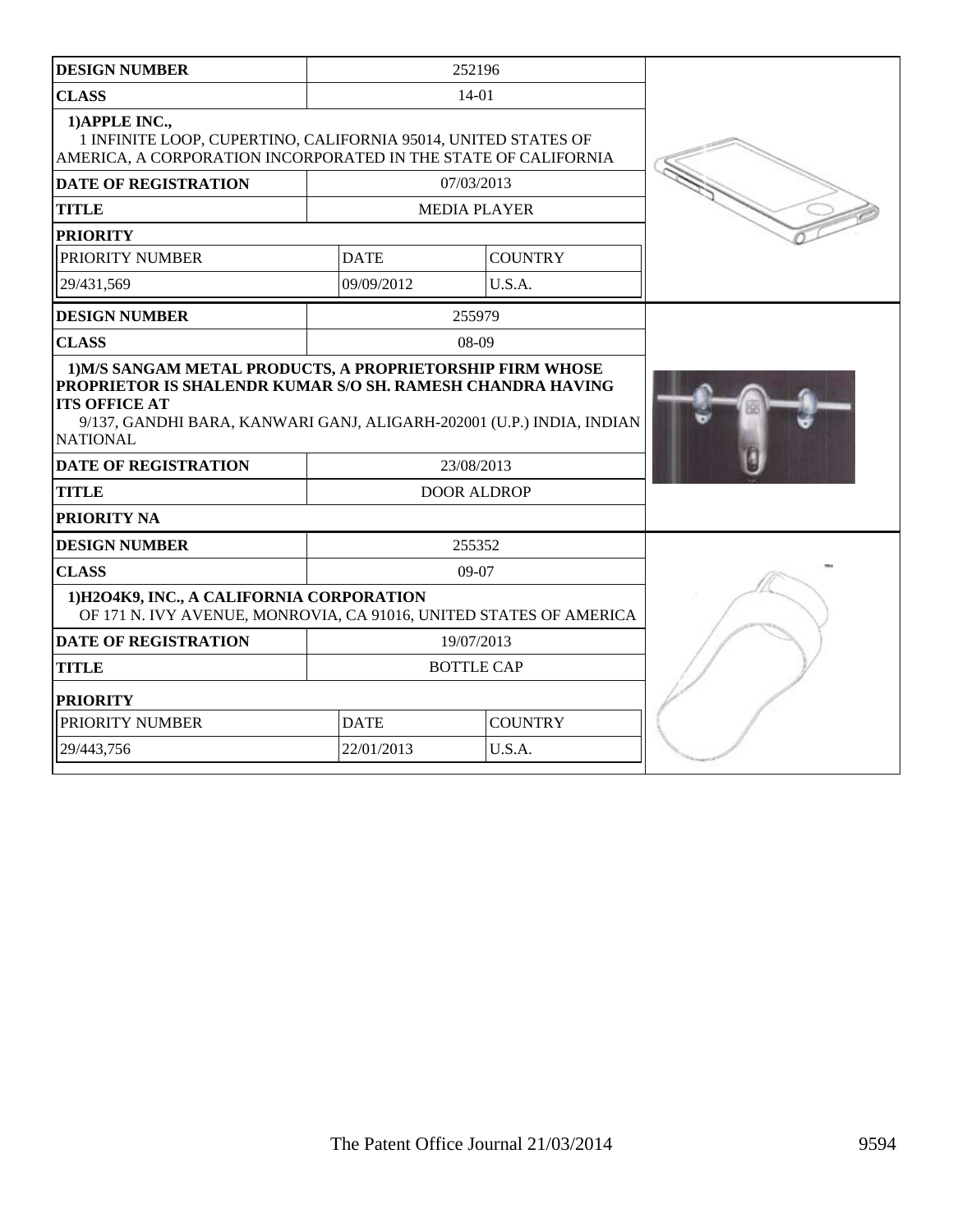| <b>DESIGN NUMBER</b>                                                                                                                                               |             |                          | 254417                                               |  |
|--------------------------------------------------------------------------------------------------------------------------------------------------------------------|-------------|--------------------------|------------------------------------------------------|--|
| <b>CLASS</b>                                                                                                                                                       |             |                          | 13-03                                                |  |
| 1) MR. MR. PRASHANT MADHAV DIXIT, WITH HIS ADDRESS AS<br>VIJETA SWITCHGEAR PVT. LTD., E-26, MIDC KUPWAD BLOCK, SANGLI-<br>416436, MAHARASHTRA, AN INDIAN NATIONAL. |             |                          |                                                      |  |
| <b>DATE OF REGISTRATION</b>                                                                                                                                        |             |                          | 11/06/2013                                           |  |
| <b>TITLE</b>                                                                                                                                                       |             |                          | DIGITAL CONTROL PANEL FOR<br><b>SUBMERSIBLE PUMP</b> |  |
| <b>PRIORITY NA</b>                                                                                                                                                 |             |                          |                                                      |  |
| <b>DESIGN NUMBER</b>                                                                                                                                               |             |                          | 254010                                               |  |
| <b>CLASS</b>                                                                                                                                                       |             |                          | $21-01$                                              |  |
| 1) FERRARI S.P.A.,<br>VIA EMILIA EST 1163 I-41100 MODENA (ITALY)                                                                                                   |             |                          |                                                      |  |
| <b>DATE OF REGISTRATION</b>                                                                                                                                        |             |                          | 21/05/2013                                           |  |
| <b>TITLE</b>                                                                                                                                                       |             |                          | <b>TOY-CAR</b>                                       |  |
| <b>PRIORITY</b>                                                                                                                                                    |             |                          |                                                      |  |
| PRIORITY NUMBER                                                                                                                                                    | <b>DATE</b> | <b>COUNTRY</b>           |                                                      |  |
| 002147447                                                                                                                                                          | 04/12/2012  |                          | <b>EUROPEAN UNION</b>                                |  |
| <b>DESIGN NUMBER</b>                                                                                                                                               |             |                          |                                                      |  |
| <b>CLASS</b>                                                                                                                                                       |             |                          | 14-99                                                |  |
| 1) SAMSUNG ELECTRONICS CO., LTD., A KOREAN COMPANY, OF<br>129, SAMSUNG-RO, YEONGTONG-GU, SUWON-SI, GYEONGGI-DO, 443-742,<br><b>REPUBLIC OF KOREA</b>               |             |                          |                                                      |  |
| <b>DATE OF REGISTRATION</b>                                                                                                                                        |             |                          | 31/01/2013                                           |  |
| <b>TITLE</b>                                                                                                                                                       |             |                          | CASE FOR PORTABLE ELECTRONIC DEVICE                  |  |
| <b>PRIORITY</b>                                                                                                                                                    |             |                          |                                                      |  |
| PRIORITY NUMBER                                                                                                                                                    | <b>DATE</b> | <b>COUNTRY</b>           |                                                      |  |
| 30-2012-0041332                                                                                                                                                    | 28/08/2012  | <b>REPUBLIC OF KOREA</b> |                                                      |  |
|                                                                                                                                                                    |             |                          |                                                      |  |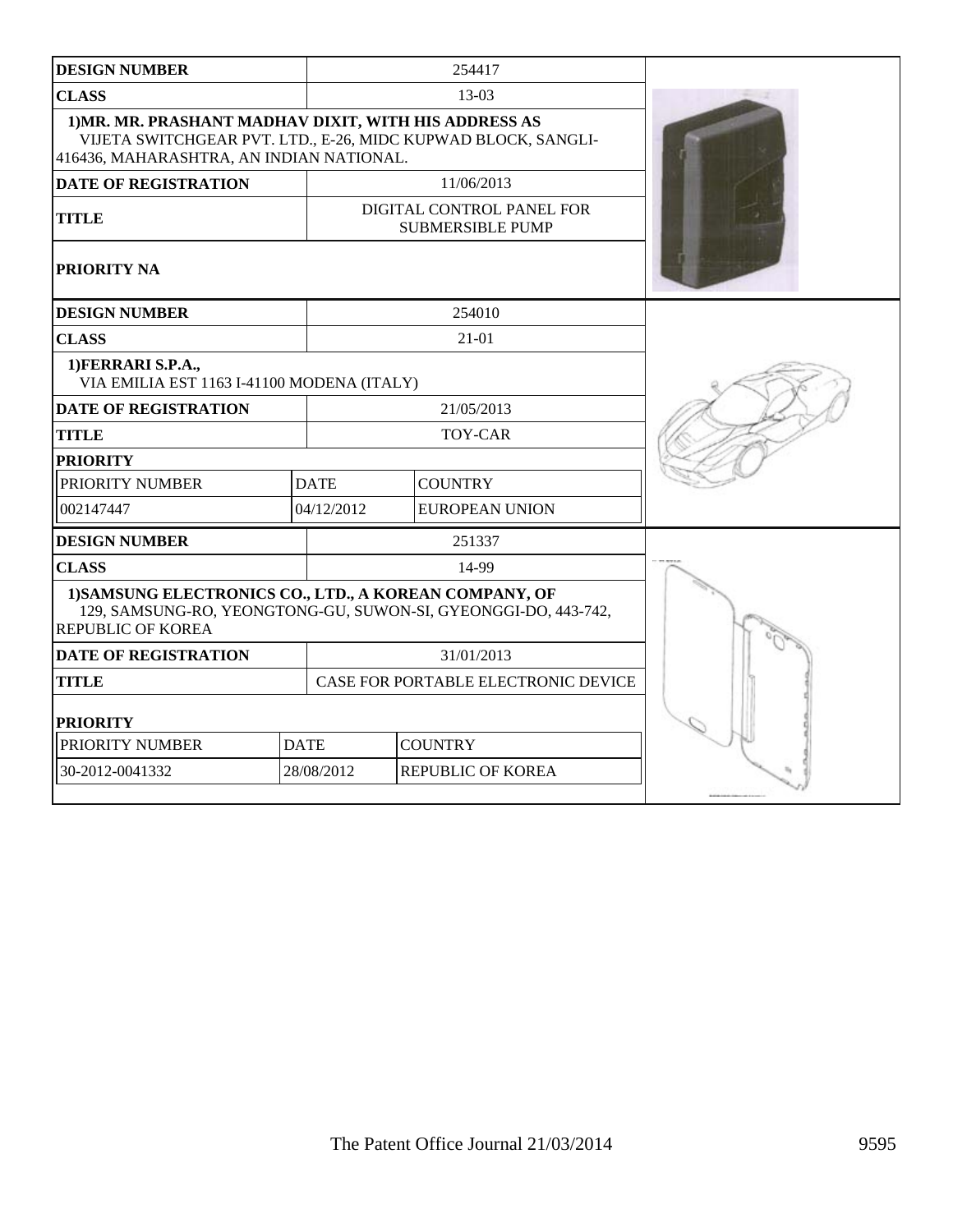| <b>DESIGN NUMBER</b>                                                                                          | 256467                                                                                                                                                                              |  |
|---------------------------------------------------------------------------------------------------------------|-------------------------------------------------------------------------------------------------------------------------------------------------------------------------------------|--|
| <b>CLASS</b>                                                                                                  | $26-01$                                                                                                                                                                             |  |
| <b>INDIA HAVING ITS PRINCIPAL PLACE OF BUSINESS AT</b><br>A-41, SECTOR-80, PHASE-II, NOIDA-201305, U.P. INDIA | 1) MA DESIGN INDIA PRIVATE LIMITED, A COMPANY INCORPORATED IN                                                                                                                       |  |
| <b>DATE OF REGISTRATION</b>                                                                                   | 16/09/2013                                                                                                                                                                          |  |
| <b>TITLE</b>                                                                                                  | <b>CANDLE HOLDER</b>                                                                                                                                                                |  |
| <b>PRIORITY NA</b>                                                                                            |                                                                                                                                                                                     |  |
| <b>DESIGN NUMBER</b>                                                                                          | 253696                                                                                                                                                                              |  |
| <b>CLASS</b>                                                                                                  | 06-01                                                                                                                                                                               |  |
| <b>OFFICE ADDRESS AT</b><br>GOREGAON (EAST), MUMBAI-400063, MAHARASHTRA, INDIA                                | 1) WIM PLAST LIMITED, A PUBLIC LIMITED COMPANY REGISTERED<br>UNDER THE PROVISION OF INDIAN COMPANIES ACT, 1956, HAVING<br>5 CORPORATE AVENUE, 'B' WING, CELLO HOUSE, SONAWALA ROAD, |  |
| <b>DATE OF REGISTRATION</b>                                                                                   | 06/05/2013                                                                                                                                                                          |  |
| <b>TITLE</b>                                                                                                  | <b>STOOL</b>                                                                                                                                                                        |  |
| <b>PRIORITY NA</b>                                                                                            |                                                                                                                                                                                     |  |
| <b>DESIGN NUMBER</b>                                                                                          | 253935                                                                                                                                                                              |  |
| <b>CLASS</b>                                                                                                  | 23-02                                                                                                                                                                               |  |
| NATIONAL OF ABOVE ADDRESS                                                                                     | 1) SACHIN BABY.K, PROPRIETOR OF M/S. GREEN EDEN AGRO & CO.,<br>AT MAROTTICHAL POST, TRICHUR-680014, KERALA, INDIA, INDIAN-                                                          |  |
| <b>DATE OF REGISTRATION</b>                                                                                   | 17/05/2013                                                                                                                                                                          |  |
| <b>TITLE</b>                                                                                                  | <b>SOAP BOX</b>                                                                                                                                                                     |  |
| <b>PRIORITY NA</b>                                                                                            |                                                                                                                                                                                     |  |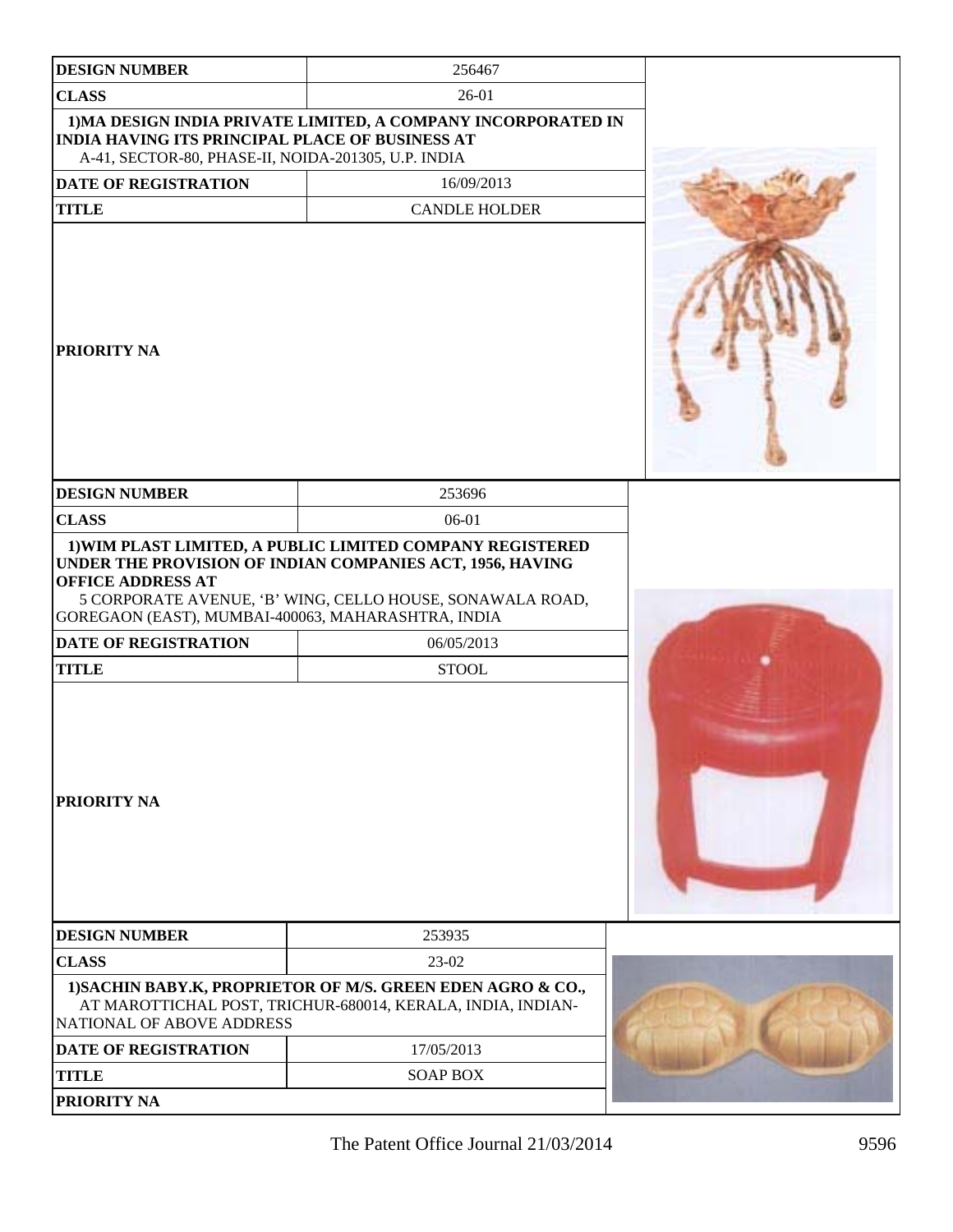| <b>DESIGN NUMBER</b>                                                                                                                                            |             | 251335                                                         |  |
|-----------------------------------------------------------------------------------------------------------------------------------------------------------------|-------------|----------------------------------------------------------------|--|
| <b>CLASS</b>                                                                                                                                                    |             | 14-99                                                          |  |
| 1) SAMSUNG ELECTRONICS CO., LTD., A KOREAN COMPANY, OF<br><b>REPUBLIC OF KOREA</b>                                                                              |             | 129, SAMSUNG-RO, YEONGTONG-GU, SUWON-SI, GYEONGGI-DO, 443-742, |  |
| DATE OF REGISTRATION                                                                                                                                            |             | 31/01/2013                                                     |  |
| <b>TITLE</b>                                                                                                                                                    |             | CASE FOR PORTABLE ELECTRONIC DEVICE                            |  |
| <b>PRIORITY</b>                                                                                                                                                 |             |                                                                |  |
| PRIORITY NUMBER                                                                                                                                                 | <b>DATE</b> | <b>COUNTRY</b>                                                 |  |
| 30-2012-0041331                                                                                                                                                 | 28/08/2012  | <b>REPUBLIC OF KOREA</b>                                       |  |
| <b>DESIGN NUMBER</b>                                                                                                                                            |             | 256466                                                         |  |
| <b>CLASS</b>                                                                                                                                                    |             | $26-01$                                                        |  |
| <b>INDIA HAVING ITS PRINCIPAL PLACE OF BUSINESS AT</b><br>A-41, SECTOR-80, PHASE-II, NOIDA-201305, U.P. INDIA                                                   |             | 1) MA DESIGN INDIA PRIVATE LIMITED, A COMPANY INCORPORATED IN  |  |
| <b>DATE OF REGISTRATION</b>                                                                                                                                     |             | 16/09/2013                                                     |  |
| <b>TITLE</b>                                                                                                                                                    |             | <b>CANDLE HOLDER</b>                                           |  |
| <b>PRIORITY NA</b>                                                                                                                                              |             |                                                                |  |
| <b>DESIGN NUMBER</b>                                                                                                                                            |             | 251942                                                         |  |
| <b>CLASS</b>                                                                                                                                                    |             | 15-99                                                          |  |
| 1) GENERAL ELECTRIC COMPANY, A NEW YORK CORPORATION<br>INCORPORATED UNDER THE LAWS OF UNITED STATES OF AMERICA<br><b>HAVING ITS OFFICE AT</b><br><b>AMERICA</b> |             | 1 RIVER ROAD, SCHENECTADY, NEW YORK 12345 UNITED STATES OF     |  |
| <b>DATE OF REGISTRATION</b>                                                                                                                                     |             | 28/02/2013                                                     |  |
| <b>TITLE</b>                                                                                                                                                    |             | SYSTEM FOR MACHINERY PROTECTION<br>AND CONDITION MONITORING    |  |
| <b>PRIORITY NA</b>                                                                                                                                              |             |                                                                |  |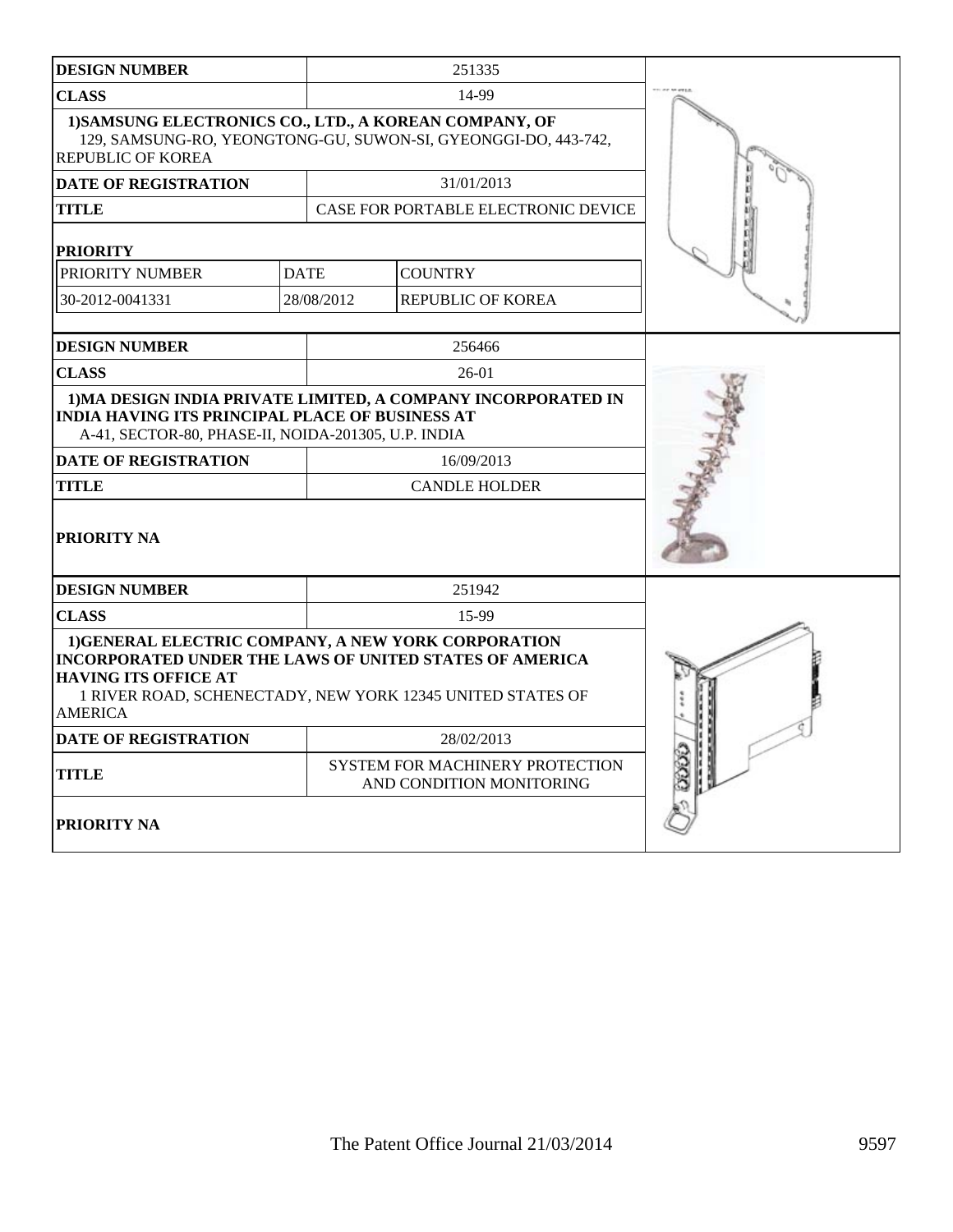| <b>DESIGN NUMBER</b>                                                                                                                                                                                                                                                  |             | 253695                                      |  |
|-----------------------------------------------------------------------------------------------------------------------------------------------------------------------------------------------------------------------------------------------------------------------|-------------|---------------------------------------------|--|
| <b>CLASS</b>                                                                                                                                                                                                                                                          |             | $06-01$                                     |  |
| 1) WIM PLAST LIMITED, A PUBLIC LIMITED COMPANY REGISTERED<br>UNDER THE PROVISION OF INDIAN COMPANIES ACT, 1956, HAVING OFFICE<br><b>ADDRESS AT</b><br>5 CORPORATE AVENUE, 'B' WING, CELLO HOUSE, SONAWALA ROAD,<br>GOREGAON (EAST), MUMBAI-400063, MAHARASHTRA, INDIA |             |                                             |  |
| <b>DATE OF REGISTRATION</b>                                                                                                                                                                                                                                           |             | 06/05/2013                                  |  |
| <b>TITLE</b>                                                                                                                                                                                                                                                          |             | <b>STOOL</b>                                |  |
| PRIORITY NA                                                                                                                                                                                                                                                           |             |                                             |  |
| <b>DESIGN NUMBER</b>                                                                                                                                                                                                                                                  |             | 255341                                      |  |
| <b>CLASS</b>                                                                                                                                                                                                                                                          |             | $09-03$                                     |  |
| 1) INSECTICIDES INDIA LIMITED A COMPANY INCORPORATED UNDER<br>THE INDIAN COMPANIES ACT, 1956 INDIAN COMPANY<br>401-402, LUSA TOWER, AZADPUR COMMERCIAL COMPLEX, NEW DELHI-110<br>033<br><b>DATE OF REGISTRATION</b><br><b>TITLE</b><br><b>PRIORITY NA</b>             |             | 18/07/2013<br><b>CONTAINER</b>              |  |
| <b>DESIGN NUMBER</b>                                                                                                                                                                                                                                                  |             | 254396                                      |  |
| <b>CLASS</b>                                                                                                                                                                                                                                                          |             | 23-01                                       |  |
| 1) UNILEVER PLC, A COMPANY REGISTERED IN ENGLAND AND WALES<br><b>UNDER COMPANY NO. 41424 OF</b><br>UNILEVER HOUSE, 100 VICTORIA EMBANKMENT, LONDON, EC4Y 0DY,<br><b>UNITED KINGDOM</b>                                                                                |             |                                             |  |
| <b>DATE OF REGISTRATION</b>                                                                                                                                                                                                                                           |             | 07/06/2013                                  |  |
| <b>TITLE</b>                                                                                                                                                                                                                                                          |             | <b>BIOCIDE CARTRIDGE FOR WATER PURIFIER</b> |  |
| <b>PRIORITY</b>                                                                                                                                                                                                                                                       |             |                                             |  |
| PRIORITY NUMBER                                                                                                                                                                                                                                                       | <b>DATE</b> | <b>COUNTRY</b>                              |  |
| 002151373-0001                                                                                                                                                                                                                                                        | 12/12/2012  | <b>OHIM</b>                                 |  |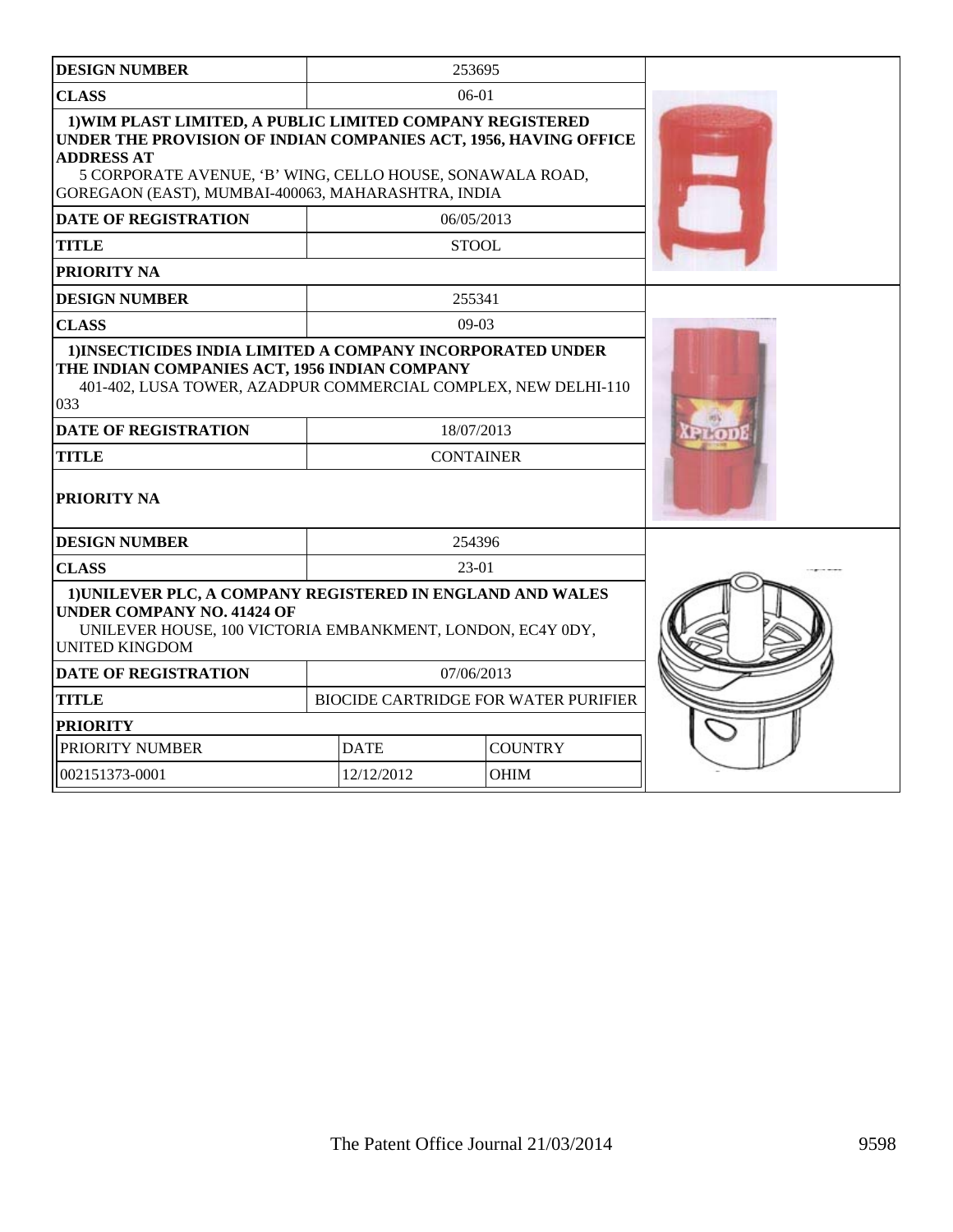| <b>DESIGN NUMBER</b>                                                                                                       |                               | 254183                                                               |                               |
|----------------------------------------------------------------------------------------------------------------------------|-------------------------------|----------------------------------------------------------------------|-------------------------------|
| <b>CLASS</b>                                                                                                               |                               | $15-06$                                                              |                               |
| 1) MASCHINENFABRIK RIETER AG, A SWISS COMPANY OF<br>KLOSTERSTRASSE 20, CH-8406 WINTERTHUR, SWITZERLAND                     |                               |                                                                      |                               |
| <b>DATE OF REGISTRATION</b>                                                                                                |                               | 30/05/2013                                                           |                               |
| <b>TITLE</b>                                                                                                               |                               | RETAINER FOR CLEANING ROLLER IN A<br><b>TEXTILE SPINNING MACHINE</b> |                               |
| <b>PRIORITY</b>                                                                                                            |                               |                                                                      |                               |
| PRIORITY NUMBER                                                                                                            | <b>DATE</b>                   | <b>COUNTRY</b>                                                       |                               |
| 201230652681.1                                                                                                             | 12/12/2012                    | <b>CHINA</b>                                                         |                               |
| <b>DESIGN NUMBER</b>                                                                                                       |                               | 254281                                                               |                               |
| <b>CLASS</b>                                                                                                               |                               | $12 - 16$                                                            |                               |
| 1)RENAULT TRUCKS, A COMPANY ORGANIZED UNDER THE LAWS OF<br>FRANCE,<br>OF 99 ROUTE DE LYON, 69800 SAINT PRIEST, FRANCE      |                               |                                                                      |                               |
| <b>DATE OF REGISTRATION</b>                                                                                                |                               | 06/06/2013                                                           |                               |
| <b>TITLE</b>                                                                                                               | AIR-INTAKE GRILLE FOR VEHICLE |                                                                      |                               |
| PRIORITY NA                                                                                                                |                               |                                                                      |                               |
| <b>DESIGN NUMBER</b>                                                                                                       | 255201                        |                                                                      |                               |
| <b>CLASS</b>                                                                                                               |                               | $09-03$                                                              |                               |
| 1) ZEDEL (SOCIÉTÉ PAR ACTIONS SIMPLIFIÉE), A FRENCH COMPANY<br>OF ZONE INDUSTRIELLE DE CROLLES, 38920 CROLLES, FRANCE (FR) |                               |                                                                      |                               |
| <b>DATE OF REGISTRATION</b>                                                                                                |                               | 12/07/2013                                                           |                               |
| <b>TITLE</b>                                                                                                               |                               | <b>PACKAGING</b>                                                     |                               |
| <b>PRIORITY</b>                                                                                                            |                               |                                                                      |                               |
| PRIORITY NUMBER                                                                                                            | <b>DATE</b><br><b>COUNTRY</b> |                                                                      |                               |
| 002166173                                                                                                                  | 14/01/2013                    | <b>OHIM</b>                                                          | maintenancement au control de |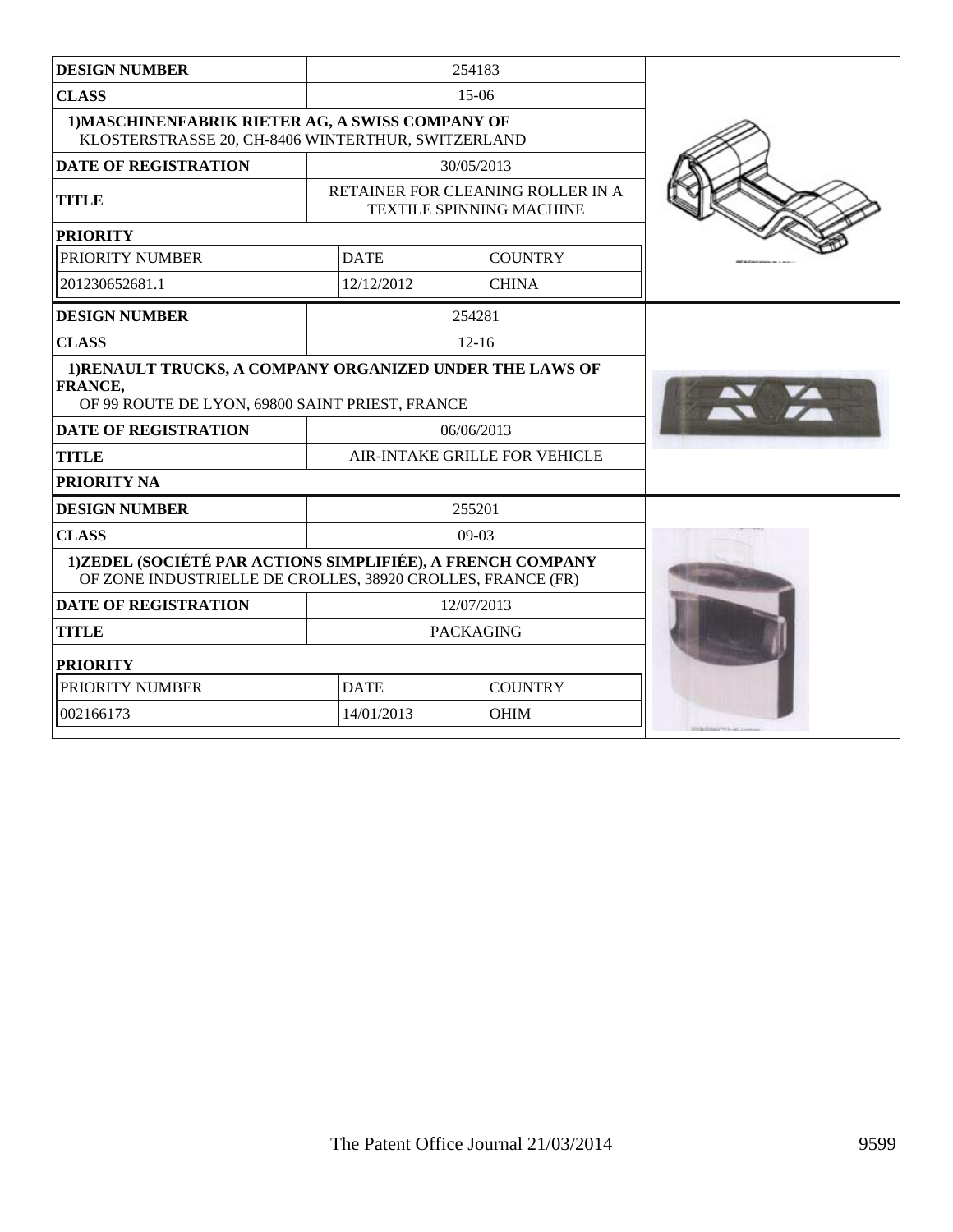| <b>DESIGN NUMBER</b>                   | 254354                                                                                                                                                          |  |
|----------------------------------------|-----------------------------------------------------------------------------------------------------------------------------------------------------------------|--|
| <b>CLASS</b>                           | 26-03                                                                                                                                                           |  |
| S-19 PANCHSHILA PARK, NEW DELHI 110017 | 1) VAISH, HIMANGSHU RAI, AN INDIAN NATIONAL OF                                                                                                                  |  |
| <b>DATE OF REGISTRATION</b>            | 06/06/2013                                                                                                                                                      |  |
| <b>TITLE</b>                           | STREET LIGHT FIXTURE                                                                                                                                            |  |
| <b>PRIORITY NA</b>                     |                                                                                                                                                                 |  |
| <b>DESIGN NUMBER</b>                   | 254011                                                                                                                                                          |  |
| <b>CLASS</b>                           | $02 - 04$                                                                                                                                                       |  |
| <b>DISTRIBUTORS WHOSE ADDRESS IS</b>   | 1) RAJ KUMAR GROVER, SOLE PROPRIETOR OF PHARMATECH<br>S-12, SHIVAJI PARK MARKET, PUNJABI BAGH, NEW DELHI-<br>110026, INDIA, AN INDIAN NATIONAL OF ABOVE ADDRESS |  |
| <b>DATE OF REGISTRATION</b>            | 21/05/2013                                                                                                                                                      |  |
| <b>TITLE</b>                           | TOE SPREADER WITH METATARSAL<br><b>SUPPORT</b>                                                                                                                  |  |
| <b>PRIORITY NA</b>                     |                                                                                                                                                                 |  |
| <b>DESIGN NUMBER</b>                   | 254180                                                                                                                                                          |  |
| <b>CLASS</b>                           | 23-01                                                                                                                                                           |  |
| OF                                     | 1)LUBRIZOL ADVANCED MATERIALS, INC, A DELAWARE CORPORATION<br>9919 BRECKSVILLE ROAD, CLEVELAND, OHIO 44141-3247, U.S.A.                                         |  |
| <b>DATE OF REGISTRATION</b>            | 30/05/2013                                                                                                                                                      |  |
| <b>TITLE</b>                           | <b>PIPE</b>                                                                                                                                                     |  |
| <b>PRIORITY NA</b>                     |                                                                                                                                                                 |  |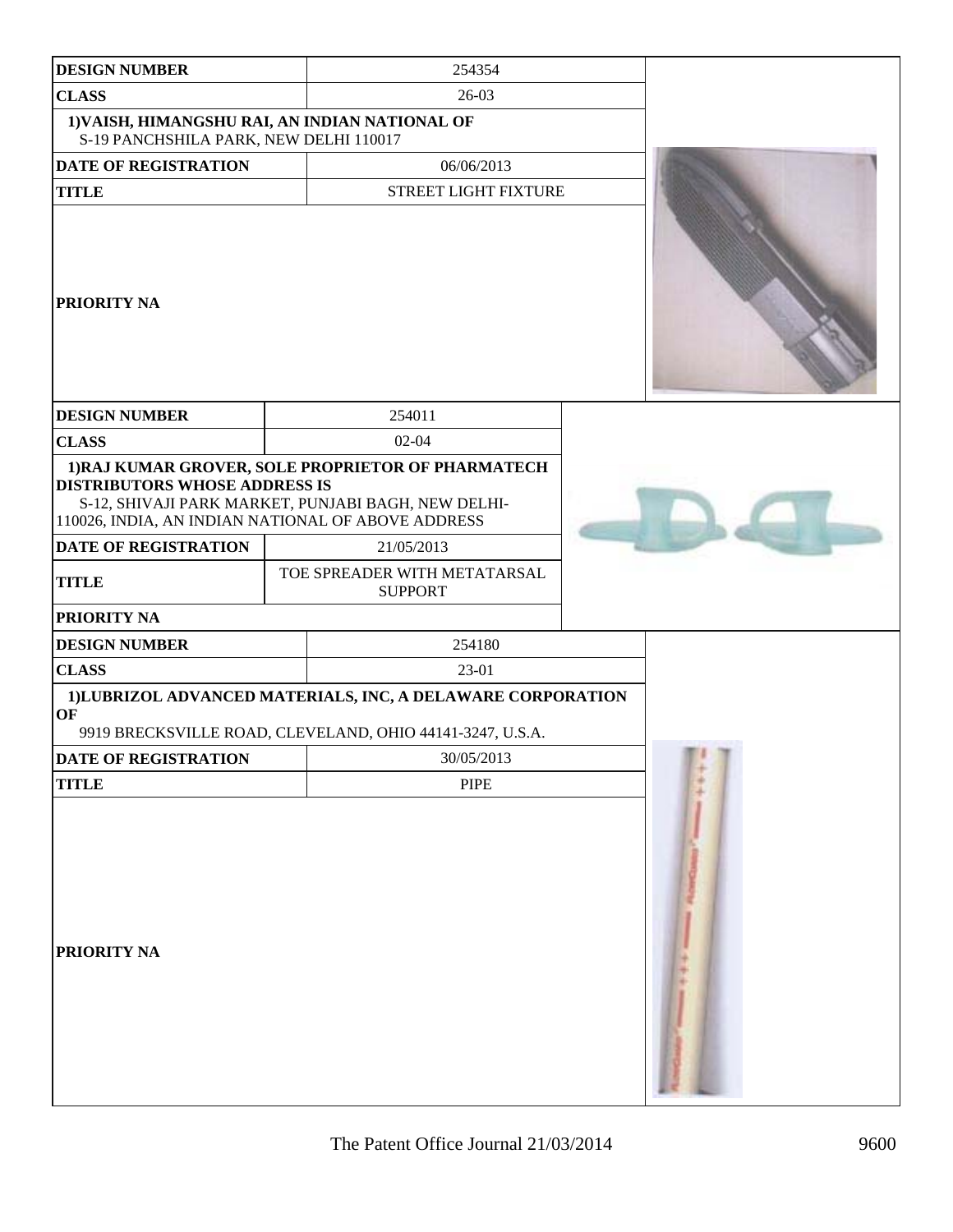| <b>DESIGN NUMBER</b>                                                                                                                                                                                    | 255690                                                            |             |
|---------------------------------------------------------------------------------------------------------------------------------------------------------------------------------------------------------|-------------------------------------------------------------------|-------------|
| <b>CLASS</b>                                                                                                                                                                                            | $12 - 11$                                                         | LES LINITED |
| 1) HERO CYCLES LIMITED, HERO NAGAR, G. T. ROAD, LUDHIANA-141003<br>(PUNJAB), INDIA,<br>(AN INDIAN COMPANY DULY INCORPORATED UNDER THE PROVISIONS OF<br><b>INDIAN COMPANIES ACT, 1956)</b>               |                                                                   |             |
| <b>DATE OF REGISTRATION</b>                                                                                                                                                                             | 06/08/2013                                                        |             |
| <b>TITLE</b>                                                                                                                                                                                            | <b>BICYCLE</b>                                                    |             |
| <b>PRIORITY NA</b>                                                                                                                                                                                      |                                                                   |             |
| <b>DESIGN NUMBER</b>                                                                                                                                                                                    | 255811                                                            |             |
| <b>CLASS</b>                                                                                                                                                                                            | $07-02$                                                           |             |
| 1) MRS. SIMPLE (PROPRIETOR), NATIONALITY INDIAN TRADING AS TULIP<br><b>INDUSTRIES (THIS IS A PROPRIETORSHIP FIRM) WHOES ADDRESS IS</b><br>C-130, SECTOR-3, BAWANA INDUSTRIAL AREA, DELHI-110039 (INDIA) |                                                                   |             |
| <b>DATE OF REGISTRATION</b>                                                                                                                                                                             | 14/08/2013                                                        |             |
| <b>TITLE</b>                                                                                                                                                                                            | <b>BOWL</b>                                                       |             |
| <b>PRIORITY NA</b>                                                                                                                                                                                      |                                                                   |             |
| <b>DESIGN NUMBER</b>                                                                                                                                                                                    | 256298                                                            |             |
| <b>CLASS</b>                                                                                                                                                                                            | $02-04$                                                           |             |
| 1) LIBERTY SHOES LIMITED, AN INDIAN COMPANY, OF<br>132001, HARYANA, INDIA                                                                                                                               | LIBERTY PURAM, 13, MILESTONE, GT KARNAL ROAD, KUTAIL, DT-KARNAL - |             |
| <b>DATE OF REGISTRATION</b>                                                                                                                                                                             | 06/09/2013                                                        |             |
| <b>TITLE</b>                                                                                                                                                                                            | <b>SOLE FOR FOOTWEAR</b>                                          |             |
| <b>PRIORITY NA</b>                                                                                                                                                                                      |                                                                   |             |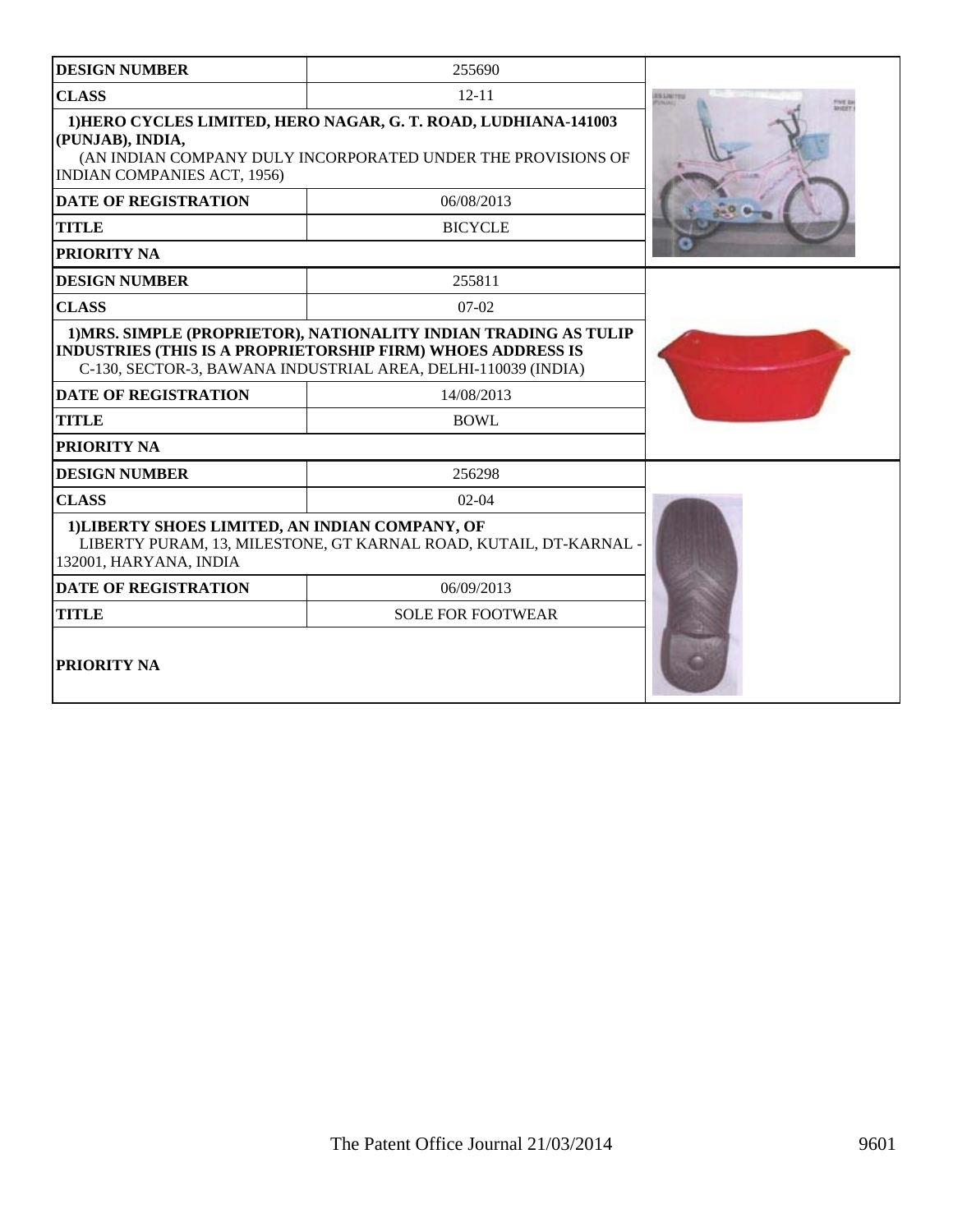| <b>DESIGN NUMBER</b>                                                                                                                           |             | 253939                   |  |
|------------------------------------------------------------------------------------------------------------------------------------------------|-------------|--------------------------|--|
| <b>CLASS</b>                                                                                                                                   |             | 13-03                    |  |
| 1) SMA SOLAR TECHNOLOGY AG, A GERMAN COMPANY OF<br>SONNENALLEE 1, 34266 NIESTETAL, GERMANY                                                     |             |                          |  |
| <b>DATE OF REGISTRATION</b>                                                                                                                    |             | 17/05/2013               |  |
| <b>TITLE</b>                                                                                                                                   |             | <b>SWITCHING HUB</b>     |  |
| <b>PRIORITY</b>                                                                                                                                |             |                          |  |
| PRIORITY NUMBER                                                                                                                                | <b>DATE</b> | <b>COUNTRY</b>           |  |
| 002140855                                                                                                                                      | 22/11/2012  | <b>OHIM</b>              |  |
| <b>DESIGN NUMBER</b>                                                                                                                           |             | 254179                   |  |
| <b>CLASS</b>                                                                                                                                   |             | 23-01                    |  |
| 1)LUBRIZOL ADVANCED MATERIALS, INC, A DELAWARE CORPORATION<br>OF<br>9919 BRECKSVILLE ROAD, CLEVELAND, OHIO 44141-3247, U.S.A.                  |             |                          |  |
| <b>DATE OF REGISTRATION</b>                                                                                                                    |             | 30/05/2013               |  |
| <b>TITLE</b>                                                                                                                                   | <b>PIPE</b> |                          |  |
| <b>PRIORITY NA</b>                                                                                                                             |             |                          |  |
| <b>DESIGN NUMBER</b>                                                                                                                           |             | 256297                   |  |
| <b>CLASS</b>                                                                                                                                   |             | $02 - 04$                |  |
| 1) LIBERTY SHOES LIMITED, AN INDIAN COMPANY, OF<br>LIBERTY PURAM, 13, MILESTONE, GT KARNAL ROAD, KUTAIL, DT-KARNAL -<br>132001, HARYANA, INDIA |             |                          |  |
| <b>DATE OF REGISTRATION</b>                                                                                                                    |             | 06/09/2013               |  |
| <b>TITLE</b>                                                                                                                                   |             | <b>SOLE FOR FOOTWEAR</b> |  |
| <b>PRIORITY NA</b>                                                                                                                             |             |                          |  |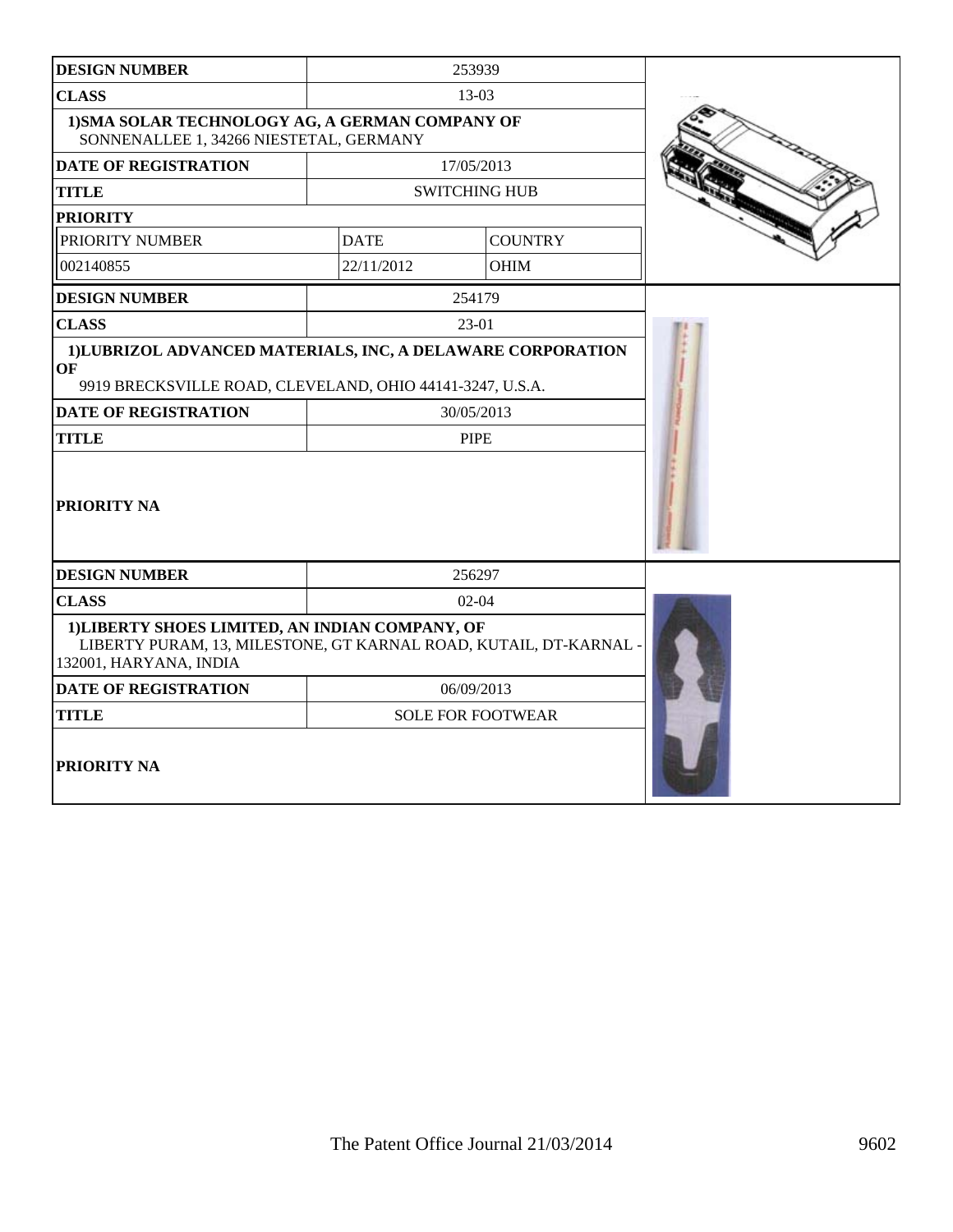| <b>DESIGN NUMBER</b>                                                                                                                                       |             | 254408                 |  |
|------------------------------------------------------------------------------------------------------------------------------------------------------------|-------------|------------------------|--|
| <b>CLASS</b>                                                                                                                                               |             | 14-03                  |  |
| 1) BEATS ELECTRONICS, LLC,<br>1601 CLOVERFIELD BLVD, SUITE 5000N, SANTA MONICA, CA 90404, U.S.A.                                                           |             |                        |  |
| DATE OF REGISTRATION                                                                                                                                       |             | 10/06/2013             |  |
| <b>TITLE</b>                                                                                                                                               |             | <b>TRANSMITTER BOX</b> |  |
| <b>PRIORITY</b>                                                                                                                                            |             |                        |  |
| PRIORITY NUMBER                                                                                                                                            | <b>DATE</b> | <b>COUNTRY</b>         |  |
| 29/439,367                                                                                                                                                 | 10/12/2012  | U.S.A.                 |  |
| <b>DESIGN NUMBER</b>                                                                                                                                       |             | 253938                 |  |
| <b>CLASS</b>                                                                                                                                               |             | 13-03                  |  |
| 1) SMA SOLAR TECHNOLOGY AG, A GERMAN COMPANY OF<br>SONNENALLEE 1, 34266 NIESTETAL, GERMANY                                                                 |             |                        |  |
| <b>DATE OF REGISTRATION</b>                                                                                                                                |             | 17/05/2013             |  |
| <b>TITLE</b>                                                                                                                                               |             | <b>SWITCHING HUB</b>   |  |
| <b>PRIORITY</b>                                                                                                                                            |             |                        |  |
| PRIORITY NUMBER                                                                                                                                            | <b>DATE</b> | <b>COUNTRY</b>         |  |
| 002140855                                                                                                                                                  | 22/11/2012  | <b>OHIM</b>            |  |
| <b>DESIGN NUMBER</b>                                                                                                                                       |             | 250277                 |  |
| <b>CLASS</b>                                                                                                                                               |             | $23-04$                |  |
| 1) KHAITAN (INDIA) LIMITED, AN INDIAN COMPANY HAVING ITS<br><b>REGISTERED OFFICE AT</b><br>46C, JAWAHAR LAL NEHRU ROAD, KOLKATA 700071, WEST BENGAL, INDIA |             |                        |  |
| <b>DATE OF REGISTRATION</b>                                                                                                                                |             | 18/12/2012             |  |
| <b>TITLE</b>                                                                                                                                               |             | <b>AIR COOLER</b>      |  |
| PRIORITY NA                                                                                                                                                |             |                        |  |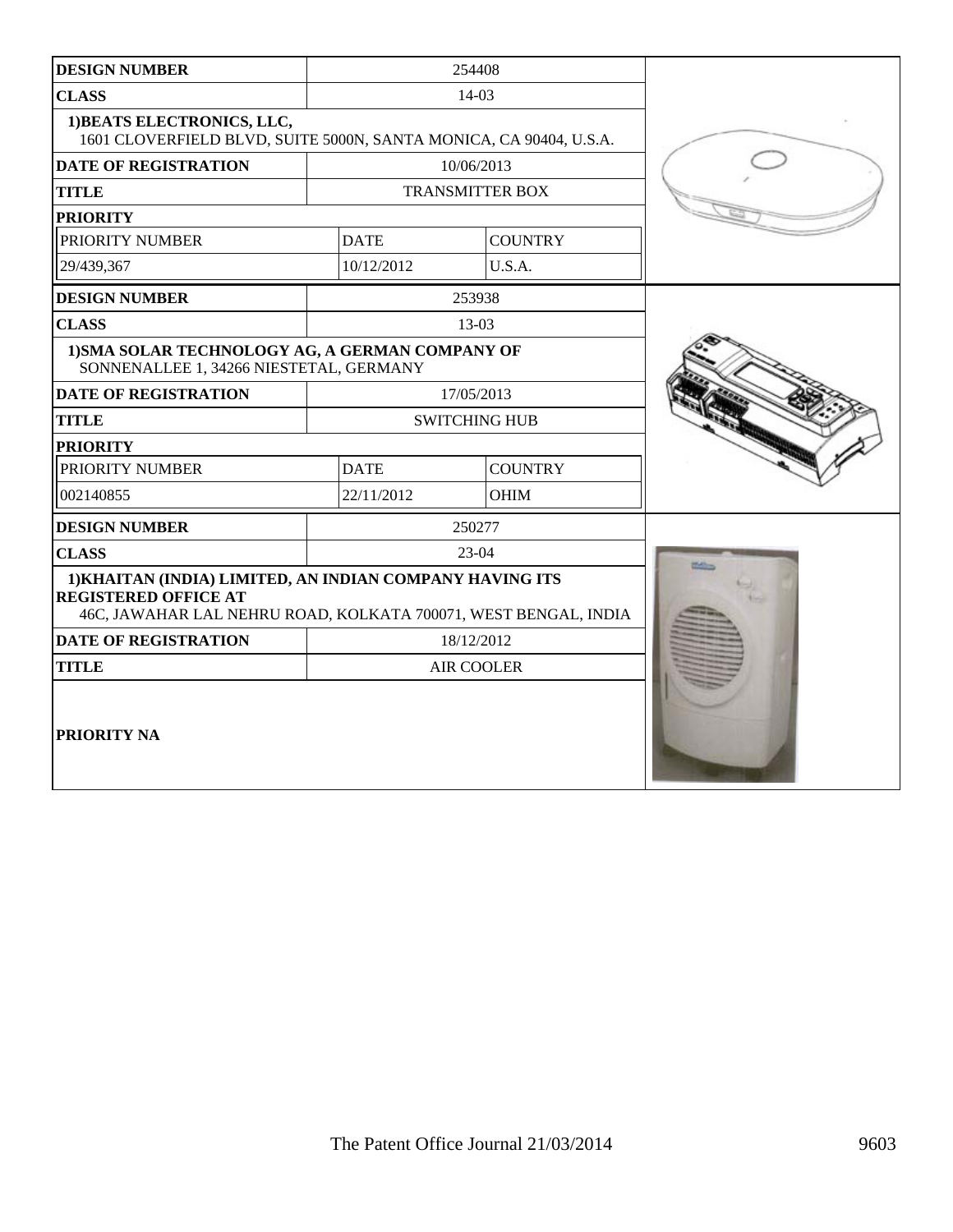| <b>DESIGN NUMBER</b>                                                                                                                                                                     |                               | 255850          |  |  |
|------------------------------------------------------------------------------------------------------------------------------------------------------------------------------------------|-------------------------------|-----------------|--|--|
| <b>CLASS</b>                                                                                                                                                                             | $02 - 04$                     |                 |  |  |
| 1) THAIKATTIL JOSE,<br>THAIKATTIL HOUSE, OLLUKARA P.O., THRISSUR, KERALA STATE, 680655,<br>INDIA, AN INDIAN NATIONAL                                                                     |                               |                 |  |  |
| DATE OF REGISTRATION                                                                                                                                                                     |                               | 16/08/2013      |  |  |
| <b>TITLE</b>                                                                                                                                                                             |                               | <b>FOOTWEAR</b> |  |  |
| <b>PRIORITY NA</b>                                                                                                                                                                       |                               |                 |  |  |
| <b>DESIGN NUMBER</b>                                                                                                                                                                     | 256463                        |                 |  |  |
| <b>CLASS</b>                                                                                                                                                                             | 07-99                         |                 |  |  |
| 1) MA DESIGN INDIA PRIVATE LIMITED, A COMPANY<br><b>INCORPORATED IN INDIA HAVING ITS PRINCIPAL PLACE OF</b><br><b>BUSINESS AT</b><br>A-41, SECTOR-80, PHASE-II, NOIDA-201305, U.P. INDIA |                               |                 |  |  |
| <b>DATE OF REGISTRATION</b>                                                                                                                                                              | 16/09/2013                    |                 |  |  |
| <b>TITLE</b>                                                                                                                                                                             | <b>TRAY</b>                   |                 |  |  |
| PRIORITY NA                                                                                                                                                                              |                               |                 |  |  |
| <b>DESIGN NUMBER</b>                                                                                                                                                                     |                               | 256793          |  |  |
| <b>CLASS</b>                                                                                                                                                                             | $12 - 16$                     |                 |  |  |
| 1) HONDA MOTOR CO., LTD., A JAPANESE CORPORATION, OF<br>1-1, MINAMI-AOYAMA 2-CHOME, MINATO-KU, TOKYO, 107-8556 JAPAN                                                                     |                               |                 |  |  |
| <b>DATE OF REGISTRATION</b>                                                                                                                                                              | 26/09/2013                    |                 |  |  |
| <b>TITLE</b>                                                                                                                                                                             | FRONT BUMPER FOR AUTOMOBILE   |                 |  |  |
| <b>PRIORITY</b>                                                                                                                                                                          |                               |                 |  |  |
| PRIORITY NUMBER                                                                                                                                                                          | <b>DATE</b><br><b>COUNTRY</b> |                 |  |  |
| 2013-007894                                                                                                                                                                              | 09/04/2013<br><b>JAPAN</b>    |                 |  |  |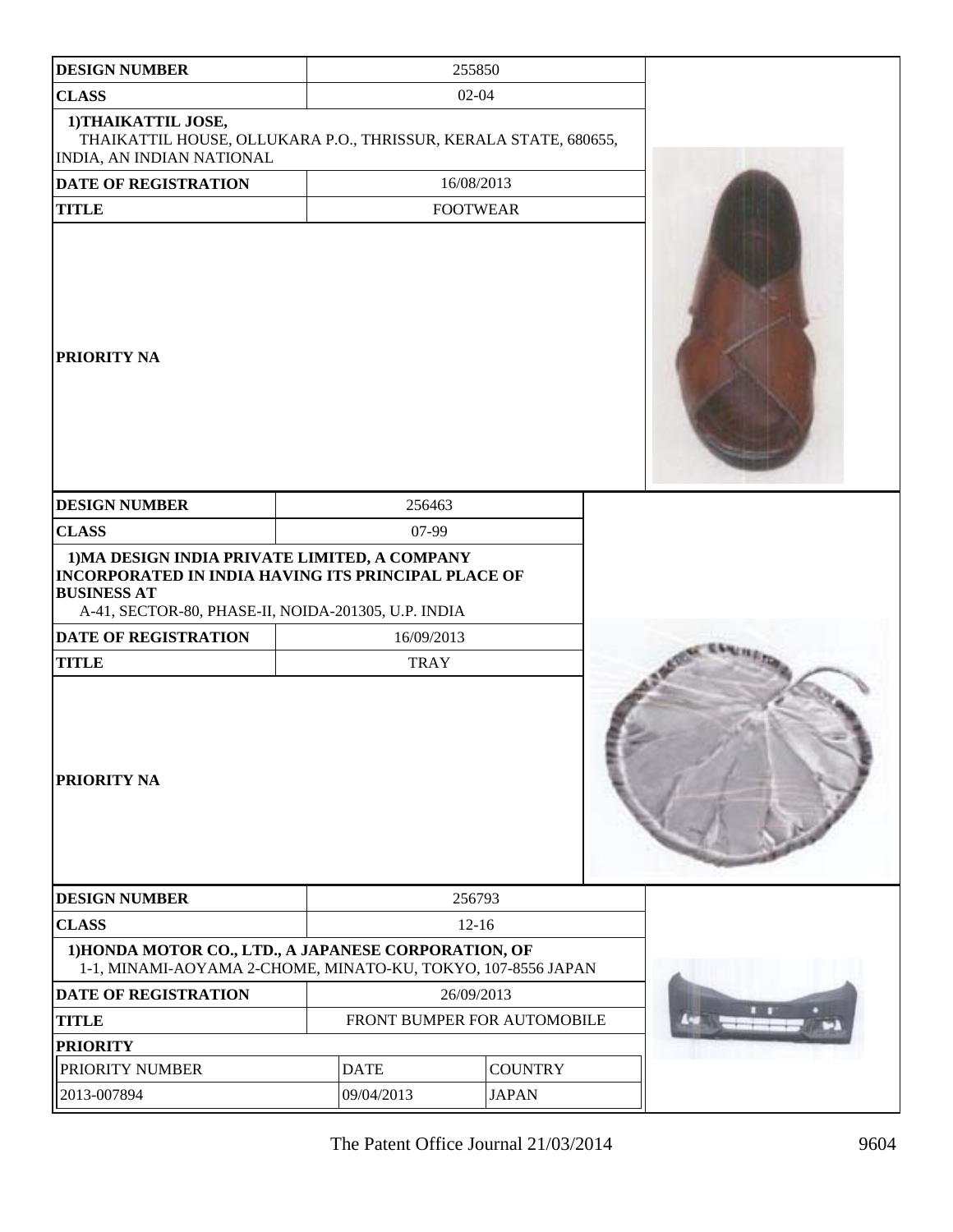| <b>DESIGN NUMBER</b>                                                                                                                                                                                                                          |                                                                                                                                                          | 250844         |  |  |  |
|-----------------------------------------------------------------------------------------------------------------------------------------------------------------------------------------------------------------------------------------------|----------------------------------------------------------------------------------------------------------------------------------------------------------|----------------|--|--|--|
| <b>CLASS</b>                                                                                                                                                                                                                                  | $22 - 04$                                                                                                                                                |                |  |  |  |
|                                                                                                                                                                                                                                               | 1)ZEN TECHNOLOGIES LIMITED, WHOSE ADDRESS IS<br>B-42, INDUSTRIAL ESTATE, SANATHNAGAR, HYDERABAD-500018, ANDHRA<br>PRADESH AND WHOSE NATIONALITY IS INDIA |                |  |  |  |
| <b>DATE OF REGISTRATION</b>                                                                                                                                                                                                                   |                                                                                                                                                          | 07/01/2013     |  |  |  |
| <b>TITLE</b>                                                                                                                                                                                                                                  | FIREARM TARGET SUPPORT SYSTEM                                                                                                                            |                |  |  |  |
| <b>PRIORITY NA</b>                                                                                                                                                                                                                            |                                                                                                                                                          |                |  |  |  |
| <b>DESIGN NUMBER</b>                                                                                                                                                                                                                          | 253899                                                                                                                                                   |                |  |  |  |
| <b>CLASS</b>                                                                                                                                                                                                                                  |                                                                                                                                                          | $09-03$        |  |  |  |
| 1) JK FILES (INDIA) LIMITED, A COMPANY INCORPORATED UNDER THE<br><b>INDIAN COMPANIES ACT, AT</b><br>NEW HIND HOUSE, NAROTTAM MORARJEE MARG, BALLARD ESTATE,<br>MUMBAI-400001, MAHARASHTRA, INDIA<br><b>DATE OF REGISTRATION</b><br>16/05/2013 |                                                                                                                                                          |                |  |  |  |
| <b>TITLE</b>                                                                                                                                                                                                                                  |                                                                                                                                                          | PACKAGING BOX  |  |  |  |
| <b>PRIORITY NA</b>                                                                                                                                                                                                                            |                                                                                                                                                          |                |  |  |  |
| <b>DESIGN NUMBER</b>                                                                                                                                                                                                                          | 252752                                                                                                                                                   |                |  |  |  |
| <b>CLASS</b>                                                                                                                                                                                                                                  | $23-02$                                                                                                                                                  |                |  |  |  |
| 1) KOHLER CO., A COMPANY ORGANIZED AND EXISTING UNDER THE LAW<br>OF USA,<br>OF 444 HIGHLAND DRIVE, KOHLER, WISCONSIN 53044, UNITED STATES OF<br><b>AMERICA</b>                                                                                |                                                                                                                                                          |                |  |  |  |
| <b>DATE OF REGISTRATION</b>                                                                                                                                                                                                                   | 02/04/2013                                                                                                                                               |                |  |  |  |
| <b>TITLE</b>                                                                                                                                                                                                                                  | <b>FLUSH HANDLE</b>                                                                                                                                      |                |  |  |  |
| <b>PRIORITY</b>                                                                                                                                                                                                                               |                                                                                                                                                          |                |  |  |  |
| PRIORITY NUMBER                                                                                                                                                                                                                               | <b>DATE</b>                                                                                                                                              | <b>COUNTRY</b> |  |  |  |
| 29/433,633                                                                                                                                                                                                                                    | 02/10/2012                                                                                                                                               | U.S.A.         |  |  |  |
|                                                                                                                                                                                                                                               |                                                                                                                                                          |                |  |  |  |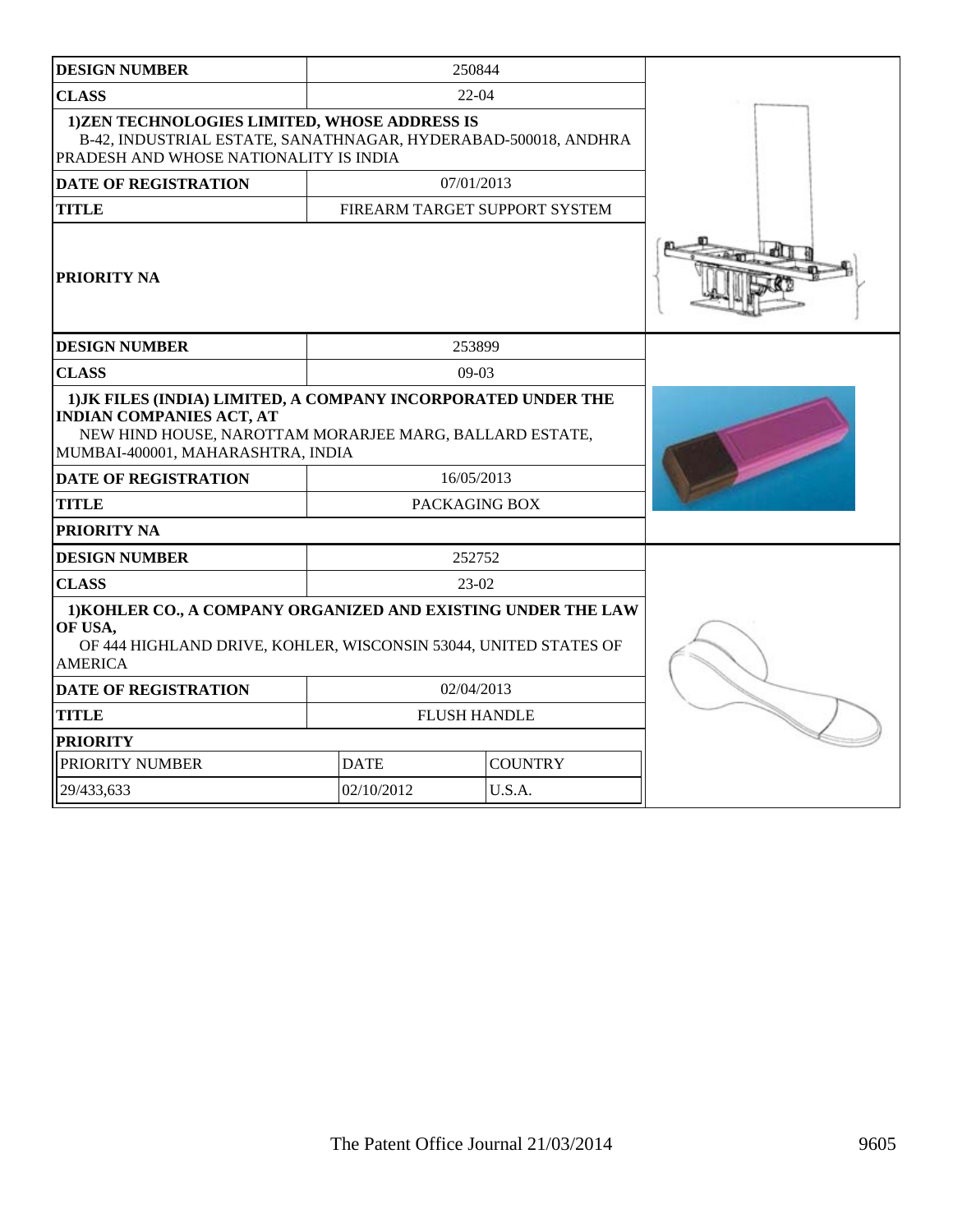| <b>DESIGN NUMBER</b>                                                                                                                                                                                                                                                                                                                                                                                           | 254101                                                                                                                                                                                                                                                                  |  |
|----------------------------------------------------------------------------------------------------------------------------------------------------------------------------------------------------------------------------------------------------------------------------------------------------------------------------------------------------------------------------------------------------------------|-------------------------------------------------------------------------------------------------------------------------------------------------------------------------------------------------------------------------------------------------------------------------|--|
| <b>CLASS</b>                                                                                                                                                                                                                                                                                                                                                                                                   | $23-04$                                                                                                                                                                                                                                                                 |  |
| OSAKA-SHI, OSAKA-FU, JAPAN                                                                                                                                                                                                                                                                                                                                                                                     | 1) DAIKIN INDUSTRIES LTD. A JAPANESE COMPANY OF THE ADDRESS:<br>UMEDA CENTER BUILDING, 4-12 NAKAZAKI-NISHI 2-CHOME, KITA-KU,                                                                                                                                            |  |
| <b>DATE OF REGISTRATION</b>                                                                                                                                                                                                                                                                                                                                                                                    | 27/05/2013                                                                                                                                                                                                                                                              |  |
| <b>TITLE</b>                                                                                                                                                                                                                                                                                                                                                                                                   | <b>AIR CONDITIONER</b>                                                                                                                                                                                                                                                  |  |
| <b>PRIORITY NA</b>                                                                                                                                                                                                                                                                                                                                                                                             |                                                                                                                                                                                                                                                                         |  |
| <b>DESIGN NUMBER</b>                                                                                                                                                                                                                                                                                                                                                                                           | 255926                                                                                                                                                                                                                                                                  |  |
| <b>CLASS</b>                                                                                                                                                                                                                                                                                                                                                                                                   | $08-06$                                                                                                                                                                                                                                                                 |  |
| AT<br><b>GUJARAT, INDIA</b><br><b>DATE OF REGISTRATION</b>                                                                                                                                                                                                                                                                                                                                                     | 1) VINODBHAI RANCHHODBHAI PATEL, NATIONALITY INDIAN, TRADING<br>AS OM SHANTI CORPORATION A SOLE PROPRIETORSHIP FIRM, ADDRESS<br>"DIVYA KUNJ", SHREE MEGHANINAGAR SOCIETY STREET NO. 5,<br>KOTYHARIYA MAIN ROAD, B/H. MANAV DHARMA ASHRAM, RAJKOT: 360002,<br>21/08/2013 |  |
| TITLE                                                                                                                                                                                                                                                                                                                                                                                                          | <b>CABINET HANDLE</b>                                                                                                                                                                                                                                                   |  |
| <b>PRIORITY NA</b>                                                                                                                                                                                                                                                                                                                                                                                             |                                                                                                                                                                                                                                                                         |  |
| <b>DESIGN NUMBER</b>                                                                                                                                                                                                                                                                                                                                                                                           | 254984                                                                                                                                                                                                                                                                  |  |
| <b>CLASS</b>                                                                                                                                                                                                                                                                                                                                                                                                   | $04-01$                                                                                                                                                                                                                                                                 |  |
| 1) JOSHI PLASTIC INDUSTRIES (A PARTNERSHIP FIRM REGISTERED<br>UNDER INDIAN PARTNERSHIP ACT, 1932), AT JOSHI BUILDING, SAKI - VIHAR<br>ROAD, POWAI, MUMBAI - 400072 MAHARASHTRA, INDIA. WHOSE PARTNERS<br>ARE (1) DEEPAK JOSHI (INDIAN NATIONAL), (2) PAVAN JOSHI (INDIAN<br>NATIONAL),<br>(3) MRS. SHOBA JOSHI INDIAN NATIONAL) & (4) B. D. JOSHI HUF (A HINDU<br>UNDIVIDED FIRM) ALL ARE HAVING ABOVE ADDRESS |                                                                                                                                                                                                                                                                         |  |
| <b>DATE OF REGISTRATION</b>                                                                                                                                                                                                                                                                                                                                                                                    | 04/07/2013                                                                                                                                                                                                                                                              |  |
| <b>TITLE</b>                                                                                                                                                                                                                                                                                                                                                                                                   | <b>BRUSHES FOR CLEANING</b>                                                                                                                                                                                                                                             |  |
| <b>PRIORITY NA</b>                                                                                                                                                                                                                                                                                                                                                                                             |                                                                                                                                                                                                                                                                         |  |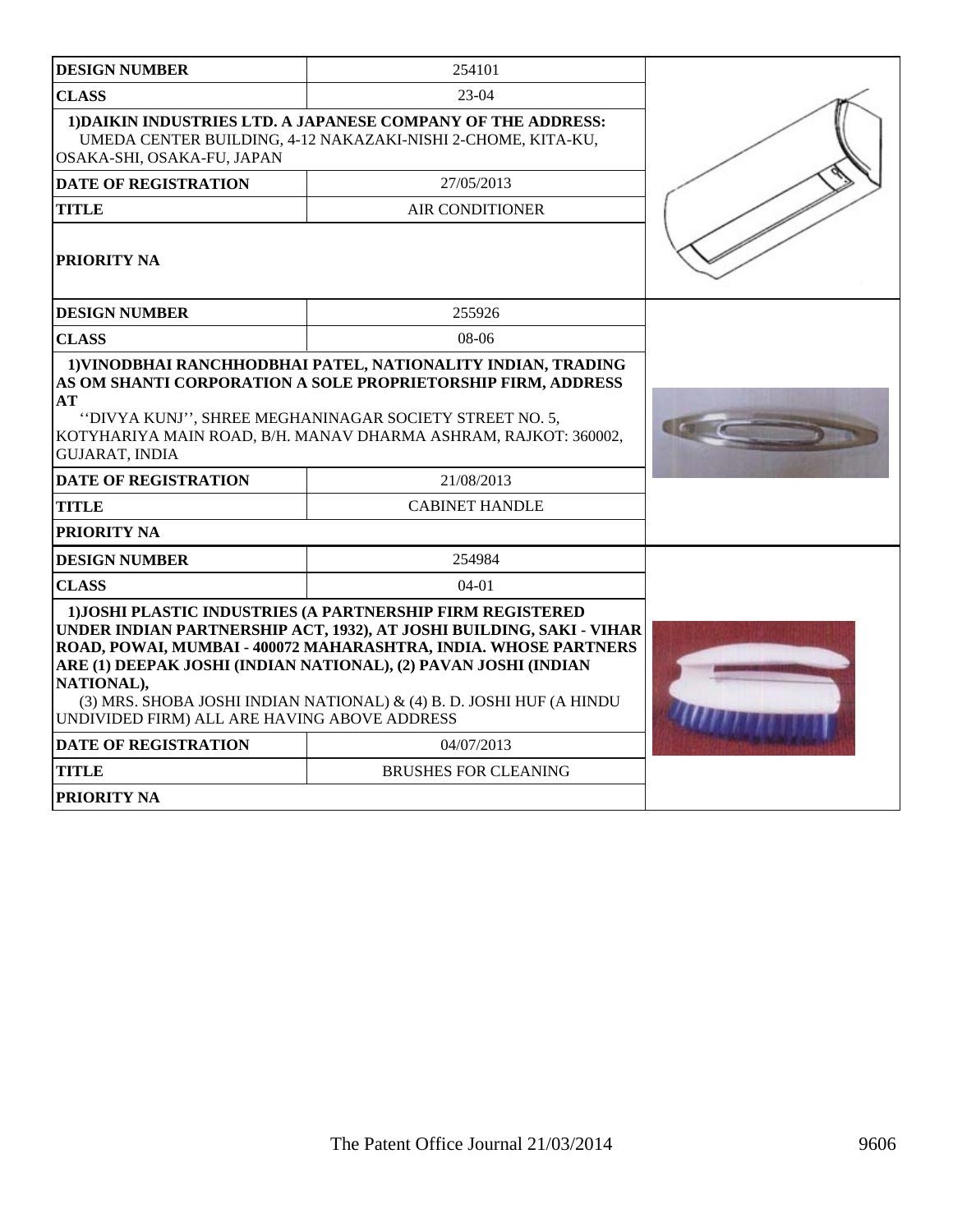| <b>DESIGN NUMBER</b>                                                                                                                                                                                                                                                                                                                                                                                                                       |                           | 246956                                         |  |
|--------------------------------------------------------------------------------------------------------------------------------------------------------------------------------------------------------------------------------------------------------------------------------------------------------------------------------------------------------------------------------------------------------------------------------------------|---------------------------|------------------------------------------------|--|
| <b>CLASS</b>                                                                                                                                                                                                                                                                                                                                                                                                                               |                           | $31 - 00$                                      |  |
| 1) SODASTREAM INDUSTRIES LTD; AN ISRAELI CORPORATION,<br>OF P.O. BOX 280, AIR PORT CITY 70100, ISRAEL                                                                                                                                                                                                                                                                                                                                      |                           |                                                |  |
| <b>DATE OF REGISTRATION</b>                                                                                                                                                                                                                                                                                                                                                                                                                |                           | 06/08/2012                                     |  |
| <b>TITLE</b>                                                                                                                                                                                                                                                                                                                                                                                                                               |                           | DOMESTIC SODA-WATER PREPARING<br><b>DEVICE</b> |  |
| <b>PRIORITY</b>                                                                                                                                                                                                                                                                                                                                                                                                                            |                           |                                                |  |
| PRIORITY NUMBER                                                                                                                                                                                                                                                                                                                                                                                                                            | <b>DATE</b>               | <b>COUNTRY</b>                                 |  |
| 001995085-0001                                                                                                                                                                                                                                                                                                                                                                                                                             | 20/02/2012                | <b>OHIM</b>                                    |  |
| <b>DESIGN NUMBER</b>                                                                                                                                                                                                                                                                                                                                                                                                                       |                           | 255203                                         |  |
| <b>CLASS</b>                                                                                                                                                                                                                                                                                                                                                                                                                               |                           | $26-02$                                        |  |
| 1)ZEDEL (SOCIÉTÉ PAR ACTIONS SIMPLIFIÉE), A FRENCH COMPANY<br>OF ZONE INDUSTRIELLE DE CROLLES, 38920 CROLLES, FRANCE (FR)                                                                                                                                                                                                                                                                                                                  |                           |                                                |  |
| <b>DATE OF REGISTRATION</b>                                                                                                                                                                                                                                                                                                                                                                                                                |                           | 12/07/2013                                     |  |
| <b>TITLE</b>                                                                                                                                                                                                                                                                                                                                                                                                                               |                           | <b>HEADLAMP</b>                                |  |
| <b>PRIORITY</b>                                                                                                                                                                                                                                                                                                                                                                                                                            |                           |                                                |  |
| PRIORITY NUMBER                                                                                                                                                                                                                                                                                                                                                                                                                            | <b>DATE</b>               | <b>COUNTRY</b>                                 |  |
| 002166132                                                                                                                                                                                                                                                                                                                                                                                                                                  | 14/01/2013                | <b>OHIM</b>                                    |  |
| <b>DESIGN NUMBER</b>                                                                                                                                                                                                                                                                                                                                                                                                                       |                           | 254362                                         |  |
| <b>CLASS</b>                                                                                                                                                                                                                                                                                                                                                                                                                               |                           | $12 - 16$                                      |  |
| 1) FORD MOTOR COMPANY A COMPANY ORGANIZED AND EXISTING<br>UNDER THE LAWS OF UNITED STATES OF AMERICA, HAVING ITS OFFICE<br>AT DEARBORN, COUNTY OF WAYNE, STATE OF MICHIGAN, UNITED STATES<br>OF AMERICA, AND FORD OTOMOTIV SANAYI ANONIM SIRKETI A<br><b>COMPANY ORGANIZED AND EXISTING UNDER THE LAWS OF REPUBLIC OF</b><br>TURKEY, HAVING ITS OFFICE AT<br>AKPINAR MAHALLESI, HASAN BASRI CADDESI NO. 2, SANCAKTEPE,<br>ISTANBUL, TURKEY |                           |                                                |  |
| DATE OF REGISTRATION                                                                                                                                                                                                                                                                                                                                                                                                                       | 06/06/2013                |                                                |  |
| <b>TITLE</b>                                                                                                                                                                                                                                                                                                                                                                                                                               | <b>VEHICLE STEP COVER</b> |                                                |  |
| <b>PRIORITY</b>                                                                                                                                                                                                                                                                                                                                                                                                                            |                           |                                                |  |
| PRIORITY NUMBER                                                                                                                                                                                                                                                                                                                                                                                                                            | <b>DATE</b>               | <b>COUNTRY</b>                                 |  |
| 29/443,888                                                                                                                                                                                                                                                                                                                                                                                                                                 | 23/01/2013                | U.S.A.                                         |  |
|                                                                                                                                                                                                                                                                                                                                                                                                                                            |                           |                                                |  |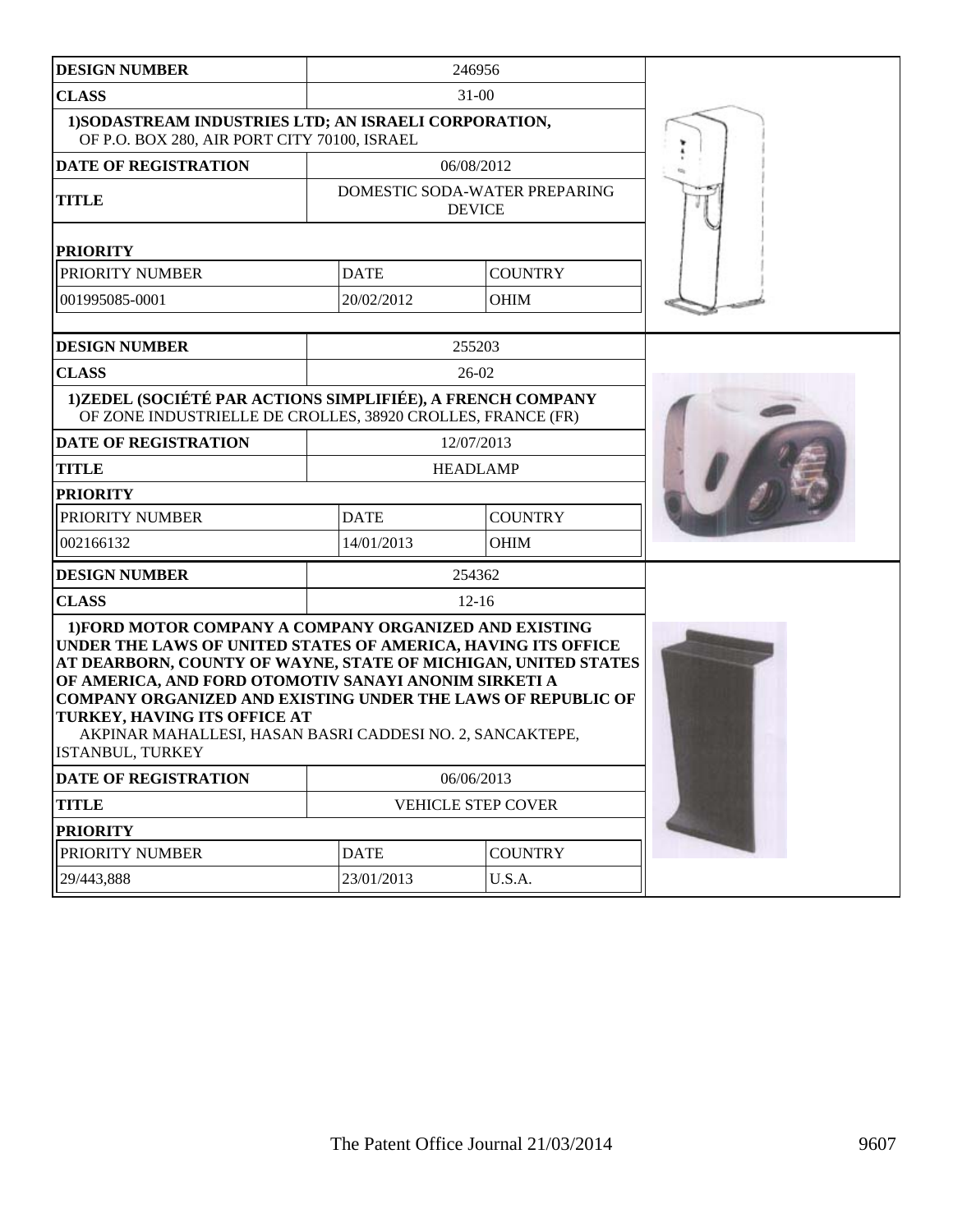| <b>DESIGN NUMBER</b>                                                                                                                                 | 254438                           |              |           |
|------------------------------------------------------------------------------------------------------------------------------------------------------|----------------------------------|--------------|-----------|
| <b>CLASS</b>                                                                                                                                         | 09-07                            |              |           |
| 1) RIE MAKITA,<br>1300-3, OAZA WADA, MATSUMOTO-SHI, NAGANO-KEN, JAPAN,<br>NATIONALITY: JAPAN                                                         |                                  |              |           |
| DATE OF REGISTRATION                                                                                                                                 | 11/06/2013                       |              |           |
| <b>TITLE</b>                                                                                                                                         | CAP OF A CONTAINER FOR A PACKAGE |              |           |
| <b>PRIORITY NA</b>                                                                                                                                   |                                  |              |           |
| <b>DESIGN NUMBER</b>                                                                                                                                 |                                  | 254014       |           |
| <b>CLASS</b>                                                                                                                                         |                                  | $09-03$      |           |
| 1) MANJUSHREE TECHNOPACK LIMITED, OF<br>143, C-5, BOMMASANDRA INDUSTRIAL AREA, HOSUR ROAD, BANGALORE-<br>560099, KARNATAKA, INDIA, AN INDIAN COMPANY |                                  |              |           |
| <b>DATE OF REGISTRATION</b>                                                                                                                          |                                  | 21/05/2013   |           |
| <b>TITLE</b>                                                                                                                                         |                                  | <b>JAR</b>   |           |
| PRIORITY NA                                                                                                                                          |                                  |              | ALC: YES! |
| <b>DESIGN NUMBER</b>                                                                                                                                 | 254578                           |              |           |
| <b>CLASS</b>                                                                                                                                         | 12-08                            |              |           |
| 1) HONDA MOTOR CO., LTD., A JAPANESE CORPORATION,<br>OF 1-1, MINAMI-AOYAMA 2-CHOME, MINATO-KU, TOKYO, JAPAN                                          |                                  |              |           |
| <b>DATE OF REGISTRATION</b>                                                                                                                          | 19/06/2013                       |              |           |
| <b>TITLE</b>                                                                                                                                         | CAR                              |              |           |
| <b>PRIORITY</b>                                                                                                                                      |                                  |              |           |
| PRIORITY NUMBER                                                                                                                                      | <b>COUNTRY</b><br><b>DATE</b>    |              |           |
|                                                                                                                                                      | 28/12/2012                       | <b>JAPAN</b> |           |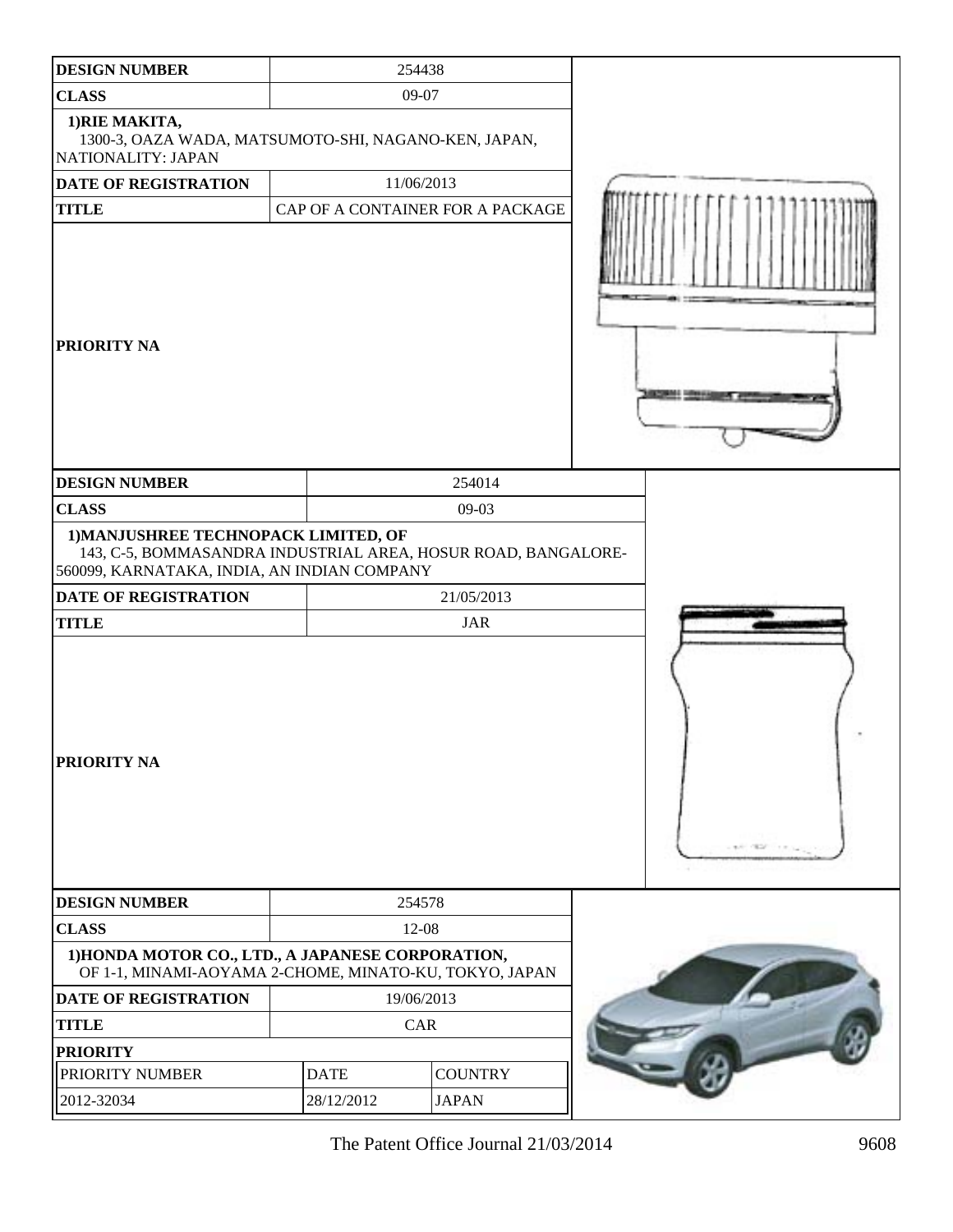| <b>DESIGN NUMBER</b>                                                                                                                                                                                                                   | 254116                    |                              |  |
|----------------------------------------------------------------------------------------------------------------------------------------------------------------------------------------------------------------------------------------|---------------------------|------------------------------|--|
| <b>CLASS</b>                                                                                                                                                                                                                           | 15-99                     |                              |  |
| 1) M/S MEGHA STEEL INDUSTRIES, FOCAL POINT EXTN, NEAR PHASE-VII,<br>DHANDARI KHURD, LUDHIANA-141010 (PUNJAB) INDIA<br>AN INDIAN PROPRIETORSHIP FIRM WHOSE PROPRIETOR IS:- KULDIP<br>SINGLA BEING INDIAN NATIONALS OF THE ABOVE ADDRESS |                           |                              |  |
| <b>DATE OF REGISTRATION</b>                                                                                                                                                                                                            | 28/05/2013                |                              |  |
| <b>TITLE</b>                                                                                                                                                                                                                           |                           | <b>BUTTON MAKING MACHINE</b> |  |
| <b>PRIORITY NA</b>                                                                                                                                                                                                                     |                           |                              |  |
| <b>DESIGN NUMBER</b>                                                                                                                                                                                                                   | 256476                    |                              |  |
| <b>CLASS</b>                                                                                                                                                                                                                           |                           | $07-01$                      |  |
| 1) MA DESIGN INDIA PRIVATE LIMITED, A COMPANY INCORPORATED IN<br><b>INDIA HAVING ITS PRINCIPAL PLACE OF BUSINESS AT</b><br>A-41, SECTOR-80, PHASE-II, NOIDA-201305, U.P. INDIA                                                         |                           |                              |  |
| <b>DATE OF REGISTRATION</b>                                                                                                                                                                                                            | 16/09/2013                |                              |  |
| <b>TITLE</b>                                                                                                                                                                                                                           | <b>DISH</b>               |                              |  |
| <b>PRIORITY NA</b>                                                                                                                                                                                                                     |                           |                              |  |
| <b>DESIGN NUMBER</b>                                                                                                                                                                                                                   | 251759                    |                              |  |
| <b>CLASS</b>                                                                                                                                                                                                                           | $09-01$                   |                              |  |
| 1) LRC PRODUCTS LTD,<br>103-105 BATH ROAD, SLOUGH, BERKSHIRE SL1 3UH, UNITED KINGDOM                                                                                                                                                   |                           |                              |  |
| <b>DATE OF REGISTRATION</b>                                                                                                                                                                                                            | 19/02/2013                |                              |  |
| <b>TITLE</b>                                                                                                                                                                                                                           | <b>BOTTLE</b>             |                              |  |
| <b>PRIORITY</b>                                                                                                                                                                                                                        |                           |                              |  |
| PRIORITY NUMBER                                                                                                                                                                                                                        | <b>DATE</b>               | <b>COUNTRY</b>               |  |
| 002089797                                                                                                                                                                                                                              | <b>OHIM</b><br>20/08/2012 |                              |  |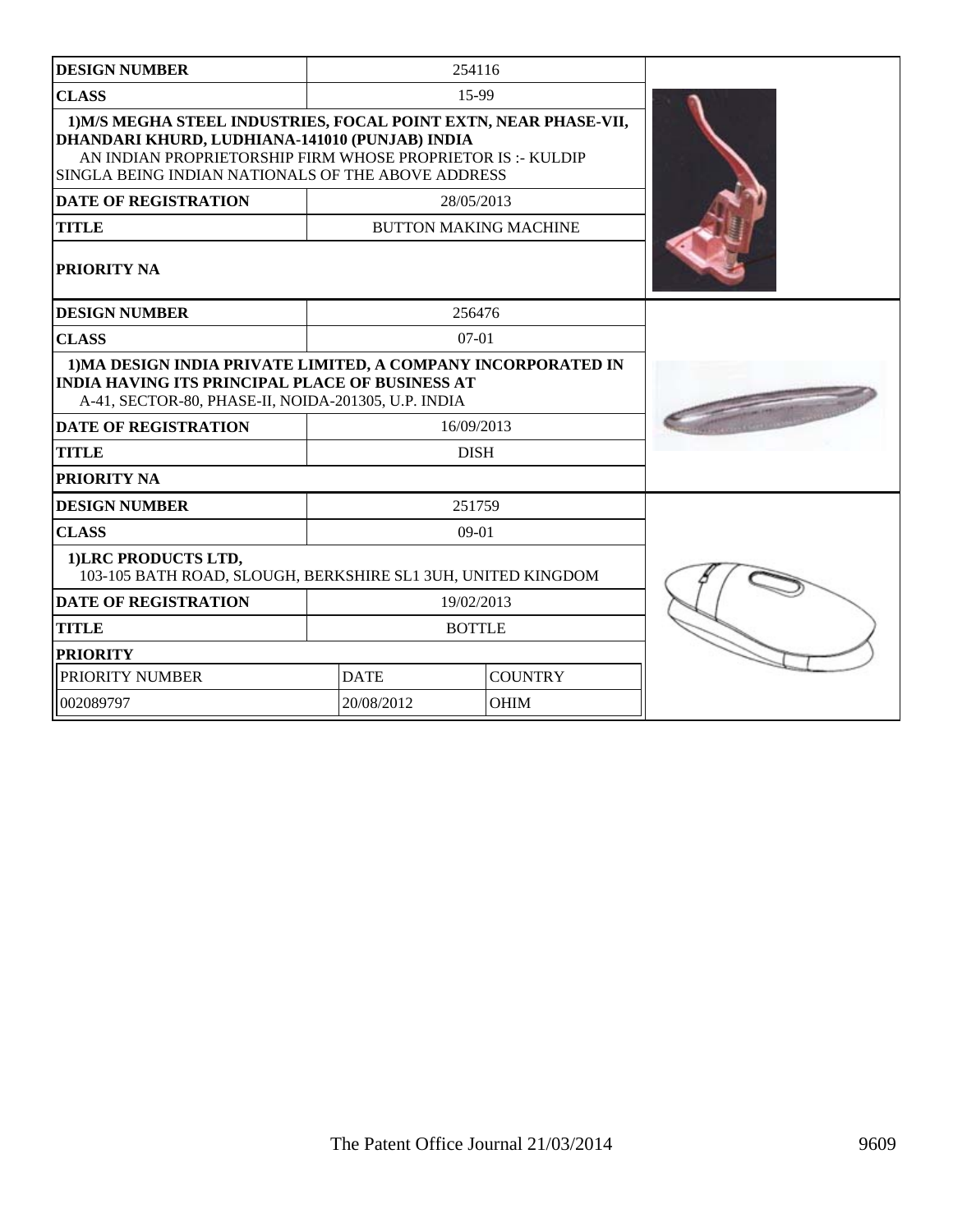| <b>DESIGN NUMBER</b>                                                                                                                                          |                                  | 256701                    |  |
|---------------------------------------------------------------------------------------------------------------------------------------------------------------|----------------------------------|---------------------------|--|
| <b>CLASS</b>                                                                                                                                                  |                                  | $12 - 16$                 |  |
| 1) HONDA MOTOR CO., LTD., A JAPANESE CORPORATION, OF<br>1-1, MINAMI-AOYAMA 2-CHOME, MINATO-KU, TOKYO, 107-8556, JAPAN                                         |                                  |                           |  |
| <b>DATE OF REGISTRATION</b>                                                                                                                                   |                                  | 24/09/2013                |  |
| <b>TITLE</b>                                                                                                                                                  |                                  | SIDE COVER FOR MOTORCYCLE |  |
| <b>PRIORITY</b>                                                                                                                                               |                                  |                           |  |
| PRIORITY NUMBER                                                                                                                                               | <b>DATE</b>                      | <b>COUNTRY</b>            |  |
| 2013-006816                                                                                                                                                   | 27/03/2013                       | <b>JAPAN</b>              |  |
| <b>DESIGN NUMBER</b>                                                                                                                                          |                                  | 249487                    |  |
| <b>CLASS</b>                                                                                                                                                  |                                  | $05-06$                   |  |
| 1) DSM IP ASSETS B.V, A COMPANY ORGANIZED AND EXISTING UNDER<br>THE LAWS OF NETHERLANDS, HAVING ITS OFFICE AT<br>HET OVERLOON 1, 6411 TE HEERLEN, NETHERLANDS |                                  |                           |  |
| <b>DATE OF REGISTRATION</b>                                                                                                                                   | 15/11/2012                       |                           |  |
| <b>TITLE</b>                                                                                                                                                  | SHEET FOR ANTIBALLISTIC ARTICLES |                           |  |
| <b>PRIORITY NA</b>                                                                                                                                            |                                  |                           |  |
| <b>DESIGN NUMBER</b>                                                                                                                                          |                                  | 243107                    |  |
| <b>CLASS</b>                                                                                                                                                  |                                  | $11 - 01$                 |  |
| 1)BULGARI S.P.A.<br>LUNGOTEVERE MARZIO, 11, 1-00186 ROME, ITALY                                                                                               |                                  |                           |  |
| <b>DATE OF REGISTRATION</b>                                                                                                                                   | 15/02/2012                       |                           |  |
| <b>TITLE</b>                                                                                                                                                  | <b>NECKLACE</b>                  |                           |  |
| <b>PRIORITY</b>                                                                                                                                               |                                  |                           |  |
| PRIORITY NUMBER                                                                                                                                               | <b>COUNTRY</b><br><b>DATE</b>    |                           |  |
| DM/076683                                                                                                                                                     | 31/08/2011<br><b>DENMARK</b>     |                           |  |
|                                                                                                                                                               |                                  |                           |  |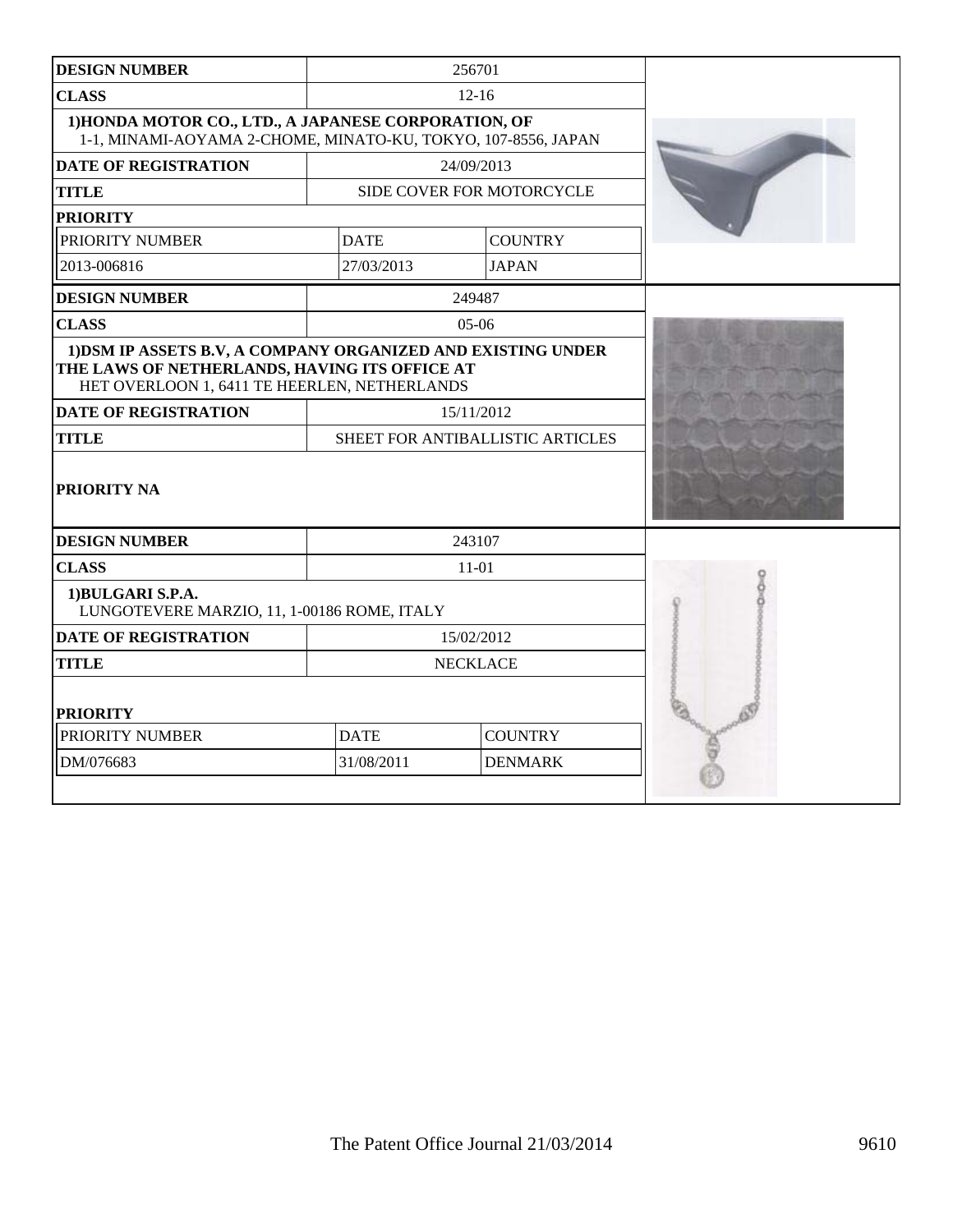| <b>DESIGN NUMBER</b>                                                                                                                                                                                                                         | 253956                                                                                                                                                                                                                                                                    |  |  |
|----------------------------------------------------------------------------------------------------------------------------------------------------------------------------------------------------------------------------------------------|---------------------------------------------------------------------------------------------------------------------------------------------------------------------------------------------------------------------------------------------------------------------------|--|--|
| <b>CLASS</b>                                                                                                                                                                                                                                 | $12 - 16$                                                                                                                                                                                                                                                                 |  |  |
| 1) STANDARD CORPORATION INDIA LIMITED, OF<br>STANDARD CHOWK, BARNALA, PUNJUB, INDIA, A COMPANY<br>INCORPORATED UNDER THE COMPANIES ACT, 1956, OF THE ABOVE ADDRESS                                                                           |                                                                                                                                                                                                                                                                           |  |  |
| <b>DATE OF REGISTRATION</b>                                                                                                                                                                                                                  | 17/05/2013                                                                                                                                                                                                                                                                |  |  |
| <b>TITLE</b>                                                                                                                                                                                                                                 | <b>BONNET OF TRACTOR</b>                                                                                                                                                                                                                                                  |  |  |
| PRIORITY NA                                                                                                                                                                                                                                  |                                                                                                                                                                                                                                                                           |  |  |
| <b>DESIGN NUMBER</b>                                                                                                                                                                                                                         | 255450                                                                                                                                                                                                                                                                    |  |  |
| <b>CLASS</b>                                                                                                                                                                                                                                 | $07-04$                                                                                                                                                                                                                                                                   |  |  |
| OF ABOVE ADDRESS<br><b>DATE OF REGISTRATION</b><br><b>TITLE</b><br><b>PRIORITY NA</b>                                                                                                                                                        | 1) SUROOR PLASTICS., (AN INDIAN SOLE PROPRIETORHSIP CONCERN),<br>HAVING OFFICE AT V/628B, CHELAPILLY ROAD, MANJAPETTY,<br>MARRAMPILLY P.O. ALUVA, ERNAKULAM DIST, KERALA<br>WHOSE PROPRIETOR IS THENOOR MOOSA HASSAINAR. (INDIAN NATIONAL)<br>26/07/2013<br><b>BASKET</b> |  |  |
| <b>DESIGN NUMBER</b>                                                                                                                                                                                                                         | 256047                                                                                                                                                                                                                                                                    |  |  |
| <b>CLASS</b>                                                                                                                                                                                                                                 | $09-03$                                                                                                                                                                                                                                                                   |  |  |
| 1) CHAPPIN & NELSON HOMOEOPATHS, AM-2, DILKHUSH INDUSTRIAL<br>ESTATE, G. T. KARNAL ROAD, DELHI-110033, INDIA.<br>(AN INDIAN PROPRIETORSHIP FIRM WHOSE PROPRIETOR IS :- SH. GURMEET<br>SINGH DHINGRA. AN INDIAN NATIONAL OF THE ABOVE ADDRESS |                                                                                                                                                                                                                                                                           |  |  |
| <b>DATE OF REGISTRATION</b>                                                                                                                                                                                                                  | 26/08/2013                                                                                                                                                                                                                                                                |  |  |
| <b>TITLE</b>                                                                                                                                                                                                                                 | <b>BOX</b>                                                                                                                                                                                                                                                                |  |  |
| PRIORITY NA                                                                                                                                                                                                                                  |                                                                                                                                                                                                                                                                           |  |  |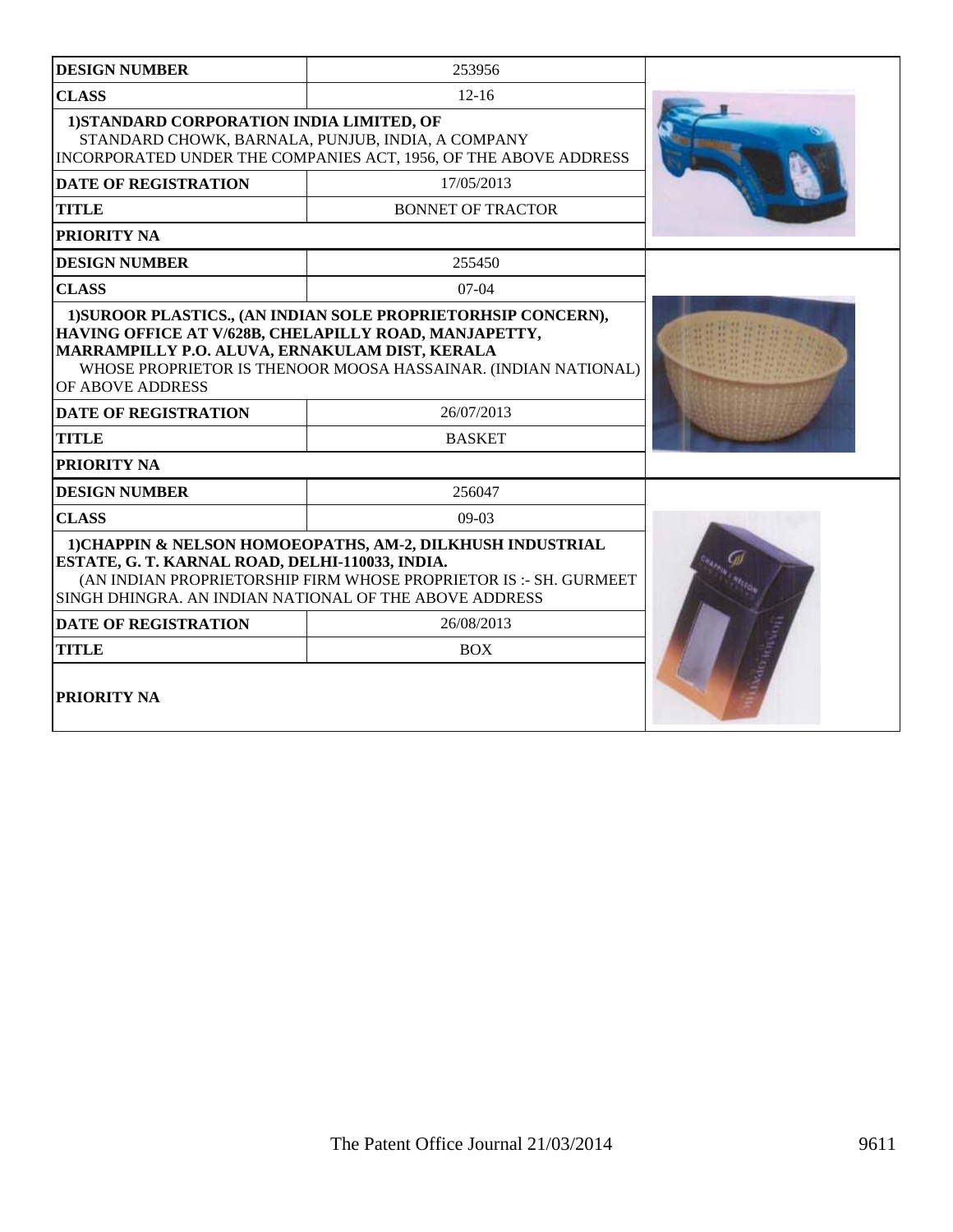| <b>DESIGN NUMBER</b>                                                                                                                                                                   |                           | 255061                           |                           |
|----------------------------------------------------------------------------------------------------------------------------------------------------------------------------------------|---------------------------|----------------------------------|---------------------------|
| <b>CLASS</b>                                                                                                                                                                           |                           | 26-06                            |                           |
| 1) HONDA MOTOR CO., LTD., A CORPORATION OF JAPAN<br>OF 1-1, MINAMI-AOYAMA 2-CHOME, MINATO-KU, TOKYO, 107-<br>8556 JAPAN                                                                |                           |                                  |                           |
| <b>DATE OF REGISTRATION</b>                                                                                                                                                            |                           | 08/07/2013                       |                           |
| <b>TITLE</b>                                                                                                                                                                           |                           | HEADLIGHT FOR MOTOR SCOOTERS     |                           |
|                                                                                                                                                                                        |                           |                                  |                           |
| <b>PRIORITY</b>                                                                                                                                                                        | <b>DATE</b>               |                                  |                           |
| PRIORITY NUMBER                                                                                                                                                                        |                           | <b>COUNTRY</b>                   |                           |
| 2013-000164                                                                                                                                                                            | 09/01/2013                | <b>JAPAN</b>                     |                           |
| <b>DESIGN NUMBER</b>                                                                                                                                                                   |                           | 256628                           |                           |
| <b>CLASS</b>                                                                                                                                                                           |                           | 23-01                            |                           |
| 1) UNILEVER PLC, A COMPANY REGISTERED IN ENGLAND AND WALES<br><b>UNDER COMPANY NO. 41424 OF</b><br>UNILEVER HOUSE, 100 VICTORIA EMBANKMENT, LONDON, EC4Y 0DY,<br><b>UNITED KINGDOM</b> |                           |                                  |                           |
| <b>DATE OF REGISTRATION</b>                                                                                                                                                            |                           | 19/09/2013                       |                           |
| <b>TITLE</b>                                                                                                                                                                           |                           | <b>WATER PURIFICATION DEVICE</b> |                           |
| <b>PRIORITY</b><br>PRIORITY NUMBER<br>002205534-0001                                                                                                                                   | <b>DATE</b><br>20/03/2013 | <b>COUNTRY</b><br><b>OHIM</b>    |                           |
| <b>DESIGN NUMBER</b>                                                                                                                                                                   |                           | 252622                           |                           |
| <b>CLASS</b>                                                                                                                                                                           |                           | 03-01                            |                           |
| 1) CHRISTIAN DIOR COUTURE, A FRENCH PUBLIC LIMITED COMPANY OF<br>30 AVENUE MONTAIGNE, 75008 PARIS, FRANCE                                                                              |                           |                                  | <b>THAT INTO PPOTIONE</b> |
| <b>DATE OF REGISTRATION</b>                                                                                                                                                            |                           | 22/03/2013                       |                           |
| <b>TITLE</b>                                                                                                                                                                           |                           | <b>HAND BAG</b>                  |                           |
| <b>PRIORITY</b><br>PRIORITY NUMBER<br>DM/079672                                                                                                                                        | <b>DATE</b><br>23/11/2012 | <b>COUNTRY</b><br><b>WIPO</b>    |                           |
|                                                                                                                                                                                        |                           |                                  |                           |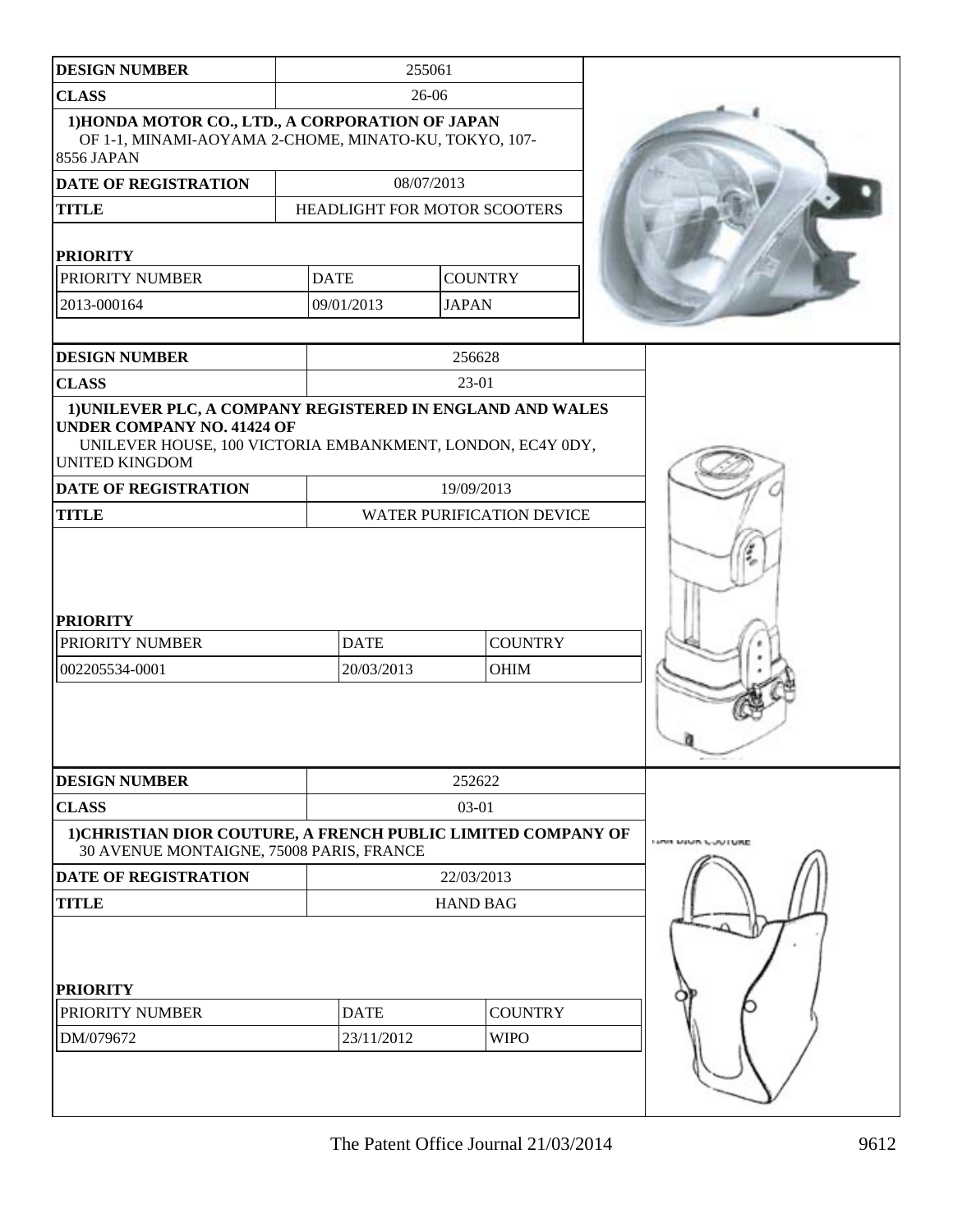| <b>DESIGN NUMBER</b>                                                                                                                                          |                  | 253794                           |  |
|---------------------------------------------------------------------------------------------------------------------------------------------------------------|------------------|----------------------------------|--|
| <b>CLASS</b>                                                                                                                                                  |                  | 28-03                            |  |
| 1) OSIM INTERNATIONAL LIMITED, A COMPANY EXISTING UNDER THE<br><b>LAWS OF SINGAPORE, AT</b><br>65 UBI AVENUE 1, OSIM HEADQUARTERS, SINGAPORE-408939           |                  |                                  |  |
| <b>DATE OF REGISTRATION</b>                                                                                                                                   | 13/05/2013       |                                  |  |
| <b>TITLE</b>                                                                                                                                                  |                  | <b>MASSAGE CHAIR</b>             |  |
| <b>PRIORITY</b>                                                                                                                                               |                  |                                  |  |
| PRIORITY NUMBER                                                                                                                                               | <b>DATE</b>      | <b>COUNTRY</b>                   |  |
| D2012/1305/Z                                                                                                                                                  | 16/11/2012       | <b>SINGAPORE</b>                 |  |
| <b>DESIGN NUMBER</b>                                                                                                                                          |                  | 255134                           |  |
| <b>CLASS</b>                                                                                                                                                  |                  | $21 - 01$                        |  |
| 1) VOLVO TRUCK CORPORATION,<br>OF 40508 GOTEBORG, SWEDEN                                                                                                      |                  |                                  |  |
| <b>DATE OF REGISTRATION</b>                                                                                                                                   | 11/07/2013       |                                  |  |
| <b>TITLE</b>                                                                                                                                                  | <b>TOY TRUCK</b> |                                  |  |
| <b>PRIORITY</b>                                                                                                                                               |                  |                                  |  |
| PRIORITY NUMBER                                                                                                                                               | <b>DATE</b>      | <b>COUNTRY</b>                   |  |
| 002179234-0001                                                                                                                                                | 06/02/2013       | <b>OHIM</b>                      |  |
| <b>DESIGN NUMBER</b>                                                                                                                                          |                  | 249488                           |  |
| <b>CLASS</b>                                                                                                                                                  |                  | $05-06$                          |  |
| 1) DSM IP ASSETS B.V, A COMPANY ORGANIZED AND EXISTING UNDER<br>THE LAWS OF NETHERLANDS, HAVING ITS OFFICE AT<br>HET OVERLOON 1, 6411 TE HEERLEN, NETHERLANDS |                  |                                  |  |
| <b>DATE OF REGISTRATION</b>                                                                                                                                   | 15/11/2012       |                                  |  |
| <b>TITLE</b>                                                                                                                                                  |                  | SHEET FOR ANTIBALLISTIC ARTICLES |  |
| PRIORITY NA                                                                                                                                                   |                  |                                  |  |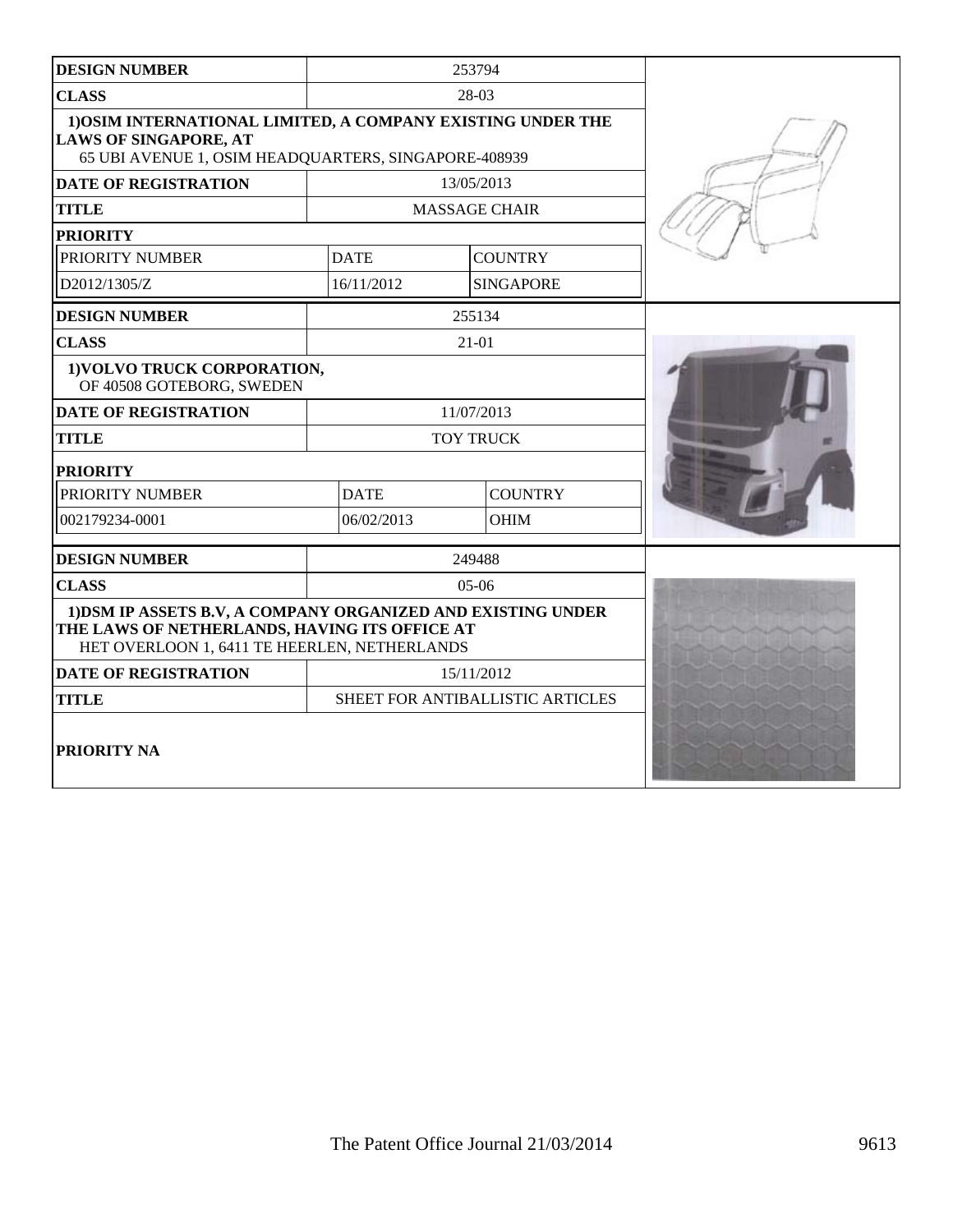| <b>DESIGN NUMBER</b>                                                                                                                                                                                                                            |                                                 | 254300                      |  |
|-------------------------------------------------------------------------------------------------------------------------------------------------------------------------------------------------------------------------------------------------|-------------------------------------------------|-----------------------------|--|
| <b>CLASS</b>                                                                                                                                                                                                                                    | $12 - 16$                                       |                             |  |
| 1) RENAULT TRUCKS, A COMPANY ORGANIZED UNDER THE LAWS OF<br>FRANCE,<br>OF 99 ROUTE DE LYON, 69800 SAINT PRIEST, FRANCE                                                                                                                          |                                                 |                             |  |
| <b>DATE OF REGISTRATION</b>                                                                                                                                                                                                                     |                                                 | 06/06/2013                  |  |
| <b>TITLE</b>                                                                                                                                                                                                                                    | FRAME COMPONENT FOR VEHICLE<br><b>HEADLIGHT</b> |                             |  |
| PRIORITY NA                                                                                                                                                                                                                                     |                                                 |                             |  |
| <b>DESIGN NUMBER</b>                                                                                                                                                                                                                            |                                                 | 253960                      |  |
| <b>CLASS</b>                                                                                                                                                                                                                                    |                                                 | $09-01$                     |  |
| 1) PEARL POLYMERS LIMITED,<br>204, ROHIT HOUSE, 3, TOLSTOY MARG, NEW DELHI-110001, INDIA, A<br>COMPANY INCORPORATED UNDER THE COMPANIES ACT, 1956, OF THE ABOVE<br><b>ADDRESS</b><br><b>DATE OF REGISTRATION</b><br><b>TITLE</b><br>PRIORITY NA |                                                 | 17/05/2013<br><b>BOTTLE</b> |  |
| <b>DESIGN NUMBER</b>                                                                                                                                                                                                                            |                                                 | 250595                      |  |
| <b>CLASS</b>                                                                                                                                                                                                                                    | $15-09$                                         |                             |  |
| 1) KITAMURA MACHINERY CO., LTD. OF<br>1870, TOIDE-KOMYOJI, TAKAOKA-SHI, TOYAMA, JAPAN, A JAPANESE<br><b>COMPANY</b>                                                                                                                             |                                                 |                             |  |
| <b>DATE OF REGISTRATION</b>                                                                                                                                                                                                                     | 02/01/2013                                      |                             |  |
| <b>TITLE</b>                                                                                                                                                                                                                                    | <b>LATHE MACHINE</b>                            |                             |  |
| <b>PRIORITY</b>                                                                                                                                                                                                                                 |                                                 |                             |  |
| PRIORITY NUMBER                                                                                                                                                                                                                                 | <b>DATE</b>                                     | <b>COUNTRY</b>              |  |
| 2012-015956                                                                                                                                                                                                                                     | 05/07/2012                                      | <b>JAPAN</b>                |  |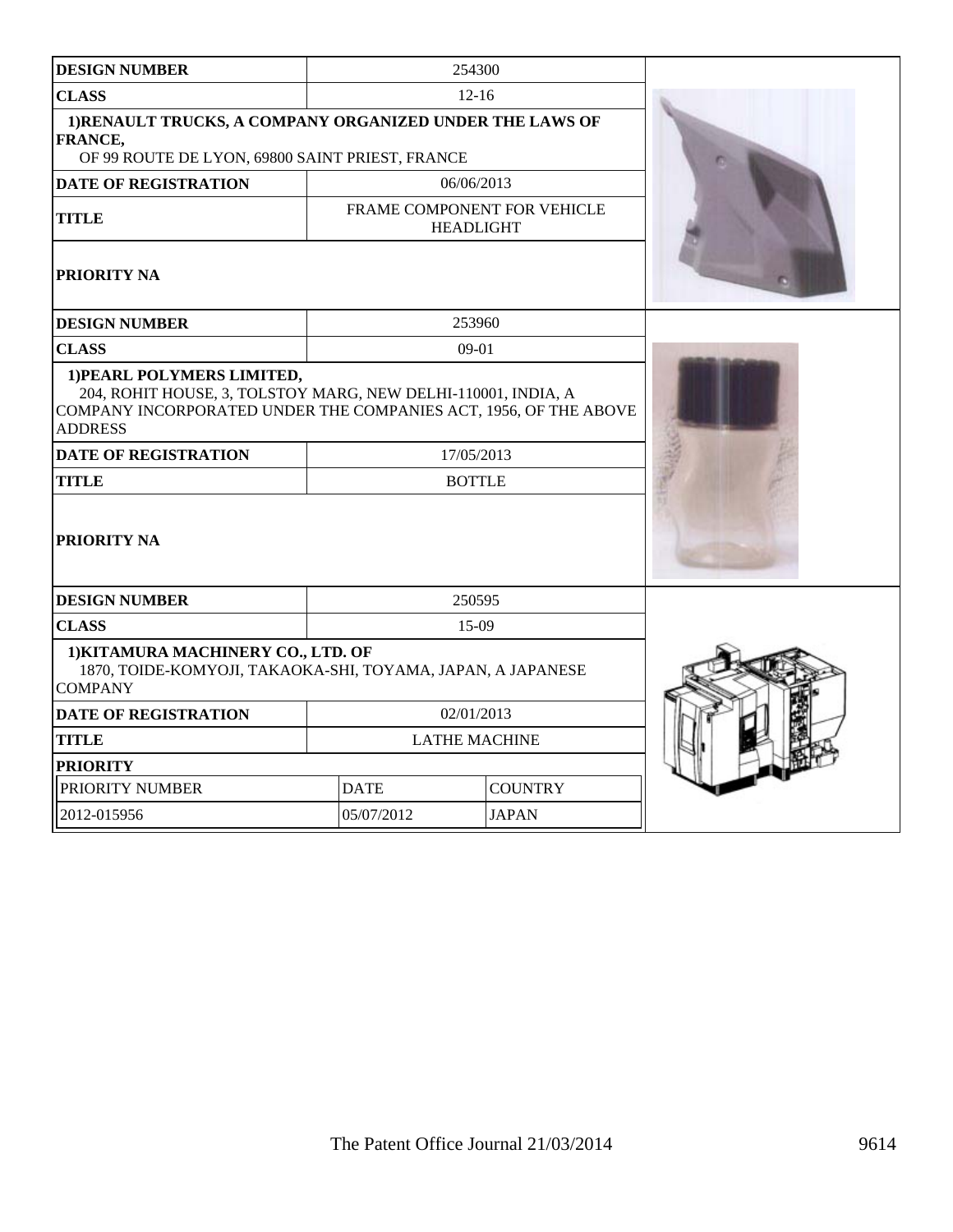| <b>DESIGN NUMBER</b>                                                                                                                                                       |                                        | 254243                                            |  |
|----------------------------------------------------------------------------------------------------------------------------------------------------------------------------|----------------------------------------|---------------------------------------------------|--|
| <b>CLASS</b>                                                                                                                                                               |                                        | $25-02$                                           |  |
| 1) ALUDECOR LAMINATION PRIVATE LIMITED,<br>OF 1, R. N. MUKHERJEE ROAD, SUITE NO. 52, 5TH FLOOR, MARTIN BURN<br>BUILDING, KOLKATA-700001, AN INDIAN PRIVATE LIMITED COMPANY |                                        |                                                   |  |
| <b>DATE OF REGISTRATION</b>                                                                                                                                                |                                        | 03/06/2013                                        |  |
| <b>TITLE</b>                                                                                                                                                               | <b>COMPOSITE PANEL</b>                 |                                                   |  |
| <b>PRIORITY NA</b>                                                                                                                                                         |                                        |                                                   |  |
| <b>DESIGN NUMBER</b>                                                                                                                                                       |                                        | 249710                                            |  |
| <b>CLASS</b>                                                                                                                                                               |                                        | 15-06                                             |  |
| 1) SSM SCHÄRER SCHWEITER METTLER AG, OF<br>NEUGASSE 10, 8812 HORGEN, SWITZERLAND                                                                                           |                                        |                                                   |  |
| <b>DATE OF REGISTRATION</b>                                                                                                                                                |                                        | 26/11/2012                                        |  |
| <b>TITLE</b>                                                                                                                                                               | <b>WAXER AND PARAFFINING APPARATUS</b> |                                                   |  |
| <b>PRIORITY</b>                                                                                                                                                            |                                        |                                                   |  |
| PRIORITY NUMBER                                                                                                                                                            | <b>DATE</b>                            | <b>COUNTRY</b>                                    |  |
| 002055715                                                                                                                                                                  | 11/06/2012                             | <b>OHIM</b>                                       |  |
| <b>DESIGN NUMBER</b>                                                                                                                                                       | 253673                                 |                                                   |  |
| <b>CLASS</b>                                                                                                                                                               |                                        | $12 - 16$                                         |  |
| 1) SONA KOYO STEERING SYSTEMS LTD., AN INDIAN COMPANY, OF<br>38/6 DELHI-JAIPUR ROAD, NH-8, GURGAON-122001, HARYANA, INDIA                                                  |                                        |                                                   |  |
| <b>DATE OF REGISTRATION</b>                                                                                                                                                | 03/05/2013                             |                                                   |  |
| <b>TITLE</b>                                                                                                                                                               |                                        | STOPPER FOR POWER STEERING OF A<br><b>VEHICLE</b> |  |
| <b>PRIORITY NA</b>                                                                                                                                                         |                                        |                                                   |  |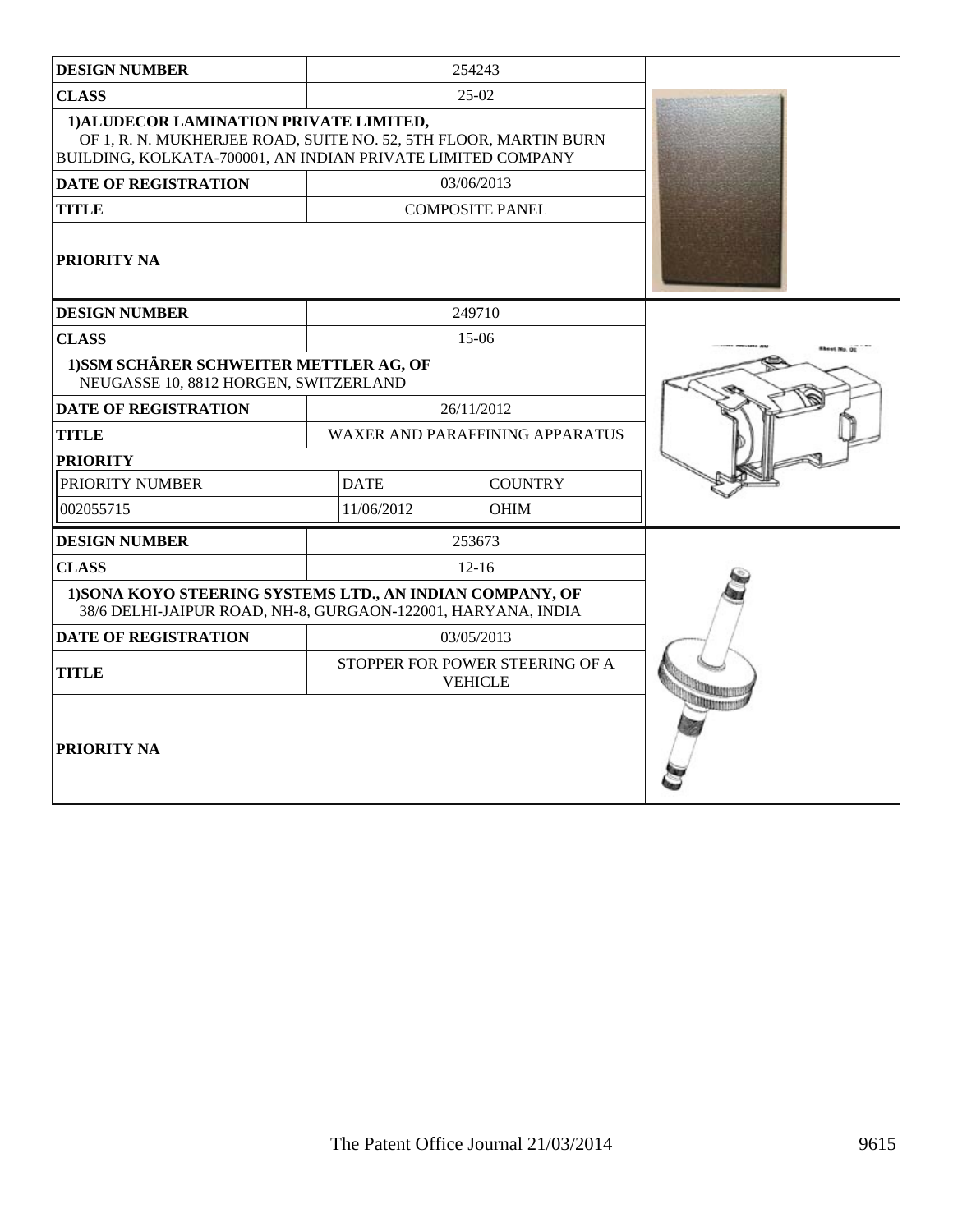| <b>DESIGN NUMBER</b>                                                                                                                                                                                                                            | 254380                                             |                |  |
|-------------------------------------------------------------------------------------------------------------------------------------------------------------------------------------------------------------------------------------------------|----------------------------------------------------|----------------|--|
| <b>CLASS</b>                                                                                                                                                                                                                                    | 25-02                                              |                |  |
| 1) M/S. DIAMOND FRAMES PRIVATE LIMITED, A COMPANY<br>INCORPORATED UNDER INDIAN COMPANIES ACT, 1956,<br><b>HAVING PLACE OF BUSINESS AT</b><br>#4, CORPORATION SHOPPING COMPLEX, PROJECT-II,<br>BREWERY ROAD, SHENOY NAGAR, CHENNAI-600030, INDIA |                                                    |                |  |
| <b>DATE OF</b><br><b>REGISTRATION</b>                                                                                                                                                                                                           | 06/06/2013                                         |                |  |
| <b>TITLE</b>                                                                                                                                                                                                                                    | PARTITION SYSTEM                                   |                |  |
| <b>PRIORITY NA</b>                                                                                                                                                                                                                              |                                                    |                |  |
| <b>DESIGN NUMBER</b>                                                                                                                                                                                                                            |                                                    | 237635         |  |
| <b>CLASS</b>                                                                                                                                                                                                                                    |                                                    | 28-02          |  |
| 1) MS MARIE C.GELIN<br>AT 9002 CEDAR GROVE RD., FAIRBURN, (GEORGIA) GA 30213, UNITED<br><b>STATES OF AMERICA.</b>                                                                                                                               |                                                    |                |  |
| <b>DATE OF REGISTRATION</b>                                                                                                                                                                                                                     |                                                    | 29/06/2011     |  |
| <b>TITLE</b>                                                                                                                                                                                                                                    |                                                    | <b>SOAP</b>    |  |
| PRIORITY NA                                                                                                                                                                                                                                     |                                                    |                |  |
| <b>DESIGN NUMBER</b>                                                                                                                                                                                                                            |                                                    | 255062         |  |
| <b>CLASS</b>                                                                                                                                                                                                                                    | 26-06                                              |                |  |
| 1) HONDA MOTOR CO., LTD., A CORPORATION OF JAPAN<br>OF 1-1, MINAMI-AOYAMA 2-CHOME, MINATO-KU, TOKYO, 107-<br>8556 JAPAN                                                                                                                         |                                                    |                |  |
| <b>DATE OF REGISTRATION</b>                                                                                                                                                                                                                     | 08/07/2013                                         |                |  |
| <b>TITLE</b>                                                                                                                                                                                                                                    | REAR COMBINATION LAMP FOR MOTOR<br><b>SCOOTERS</b> |                |  |
| <b>PRIORITY</b>                                                                                                                                                                                                                                 |                                                    |                |  |
| PRIORITY NUMBER                                                                                                                                                                                                                                 | <b>DATE</b>                                        | <b>COUNTRY</b> |  |
| 2013-000165                                                                                                                                                                                                                                     | 09/01/2013                                         | <b>JAPAN</b>   |  |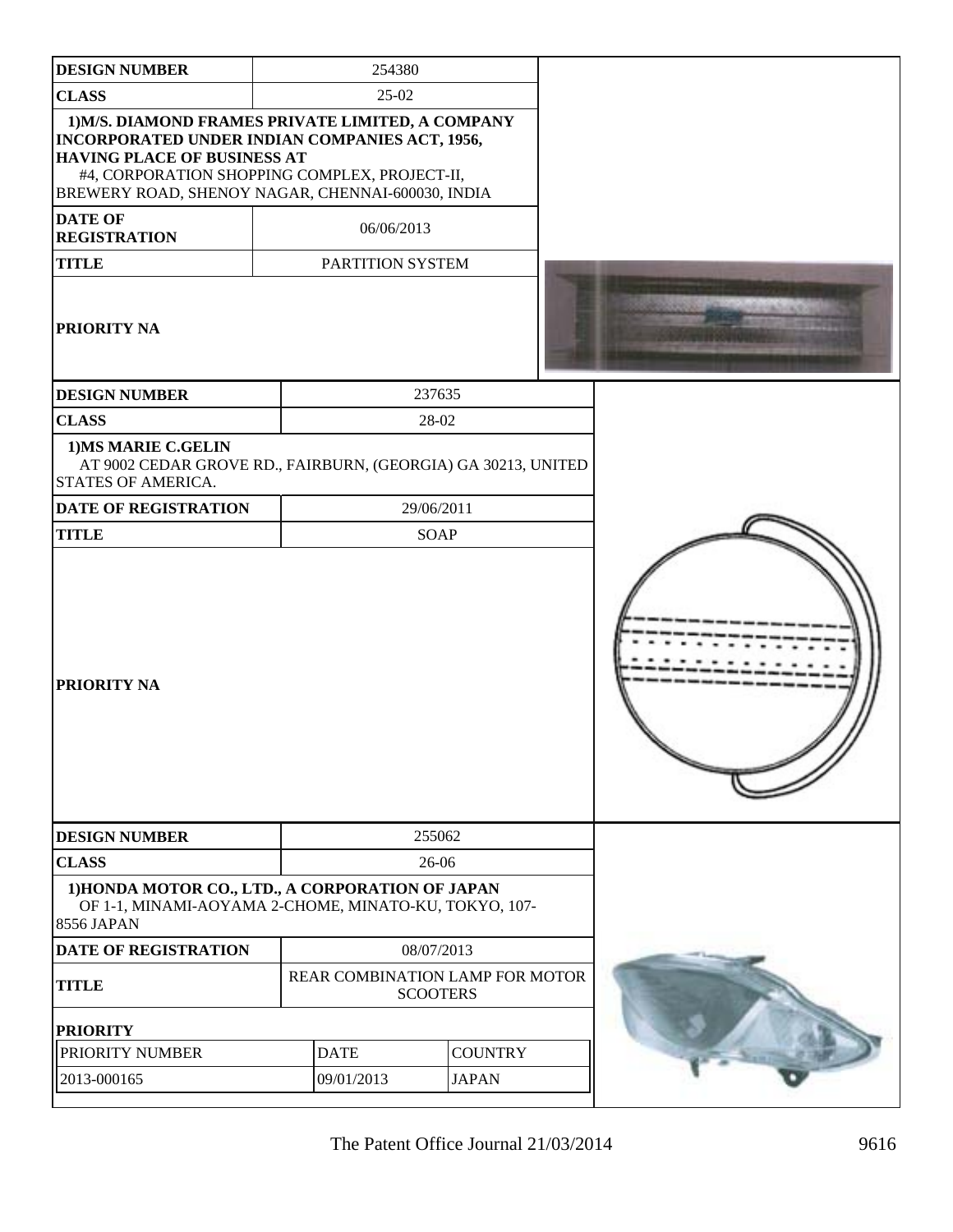| <b>DESIGN NUMBER</b>                                                                                                                                                                   |             | 256629                                  |                       |
|----------------------------------------------------------------------------------------------------------------------------------------------------------------------------------------|-------------|-----------------------------------------|-----------------------|
| <b>CLASS</b>                                                                                                                                                                           |             | 23-01                                   |                       |
| 1) UNILEVER PLC, A COMPANY REGISTERED IN ENGLAND AND WALES<br><b>UNDER COMPANY NO. 41424 OF</b><br>UNILEVER HOUSE, 100 VICTORIA EMBANKMENT, LONDON, EC4Y 0DY,<br><b>UNITED KINGDOM</b> |             |                                         |                       |
| <b>DATE OF REGISTRATION</b>                                                                                                                                                            |             | 19/09/2013                              |                       |
| <b>TITLE</b>                                                                                                                                                                           |             | <b>WATER PURIFICATION DEVICE</b>        |                       |
| <b>PRIORITY</b>                                                                                                                                                                        |             |                                         |                       |
| PRIORITY NUMBER                                                                                                                                                                        | <b>DATE</b> | <b>COUNTRY</b>                          |                       |
| 002205500-0001                                                                                                                                                                         | 20/03/2013  | OHIM                                    |                       |
| <b>DESIGN NUMBER</b>                                                                                                                                                                   |             | 252629                                  |                       |
| <b>CLASS</b>                                                                                                                                                                           |             | $24-04$                                 |                       |
| 1) SAMINA RYAZ SHAMJI, AN INDIAN NATIONAL, HAVING ADDRESS:<br>2F-G2, MODELS MERIDIEN, NIO DONAPAULA, CARANZALEM, GOA, 403004                                                           |             |                                         |                       |
| <b>DATE OF REGISTRATION</b>                                                                                                                                                            |             | 25/03/2013                              |                       |
| <b>TITLE</b>                                                                                                                                                                           |             | DISPOSABLE PANTY SHAPED SANITARY<br>PAD |                       |
| PRIORITY NA                                                                                                                                                                            |             |                                         |                       |
| <b>DESIGN NUMBER</b>                                                                                                                                                                   |             | 249489                                  |                       |
| <b>CLASS</b>                                                                                                                                                                           |             | $05-06$                                 | <i>Evavavavavav</i>   |
| 1) DSM IP ASSETS B.V, A COMPANY ORGANIZED AND EXISTING UNDER<br>THE LAWS OF NETHERLANDS, HAVING ITS OFFICE AT<br>HET OVERLOON 1, 6411 TE HEERLEN, NETHERLANDS                          |             |                                         |                       |
| <b>DATE OF REGISTRATION</b>                                                                                                                                                            |             | 15/11/2012                              | <b>VAVAVAVAV</b>      |
| <b>TITLE</b>                                                                                                                                                                           |             | SHEET FOR ANTIBALLISTIC ARTICLES        | <sub>ℱ</sub> ℛℱℋℛℛℱℱℱ |
| <b>PRIORITY NA</b>                                                                                                                                                                     |             |                                         | <u>VAVAVAVAV</u>      |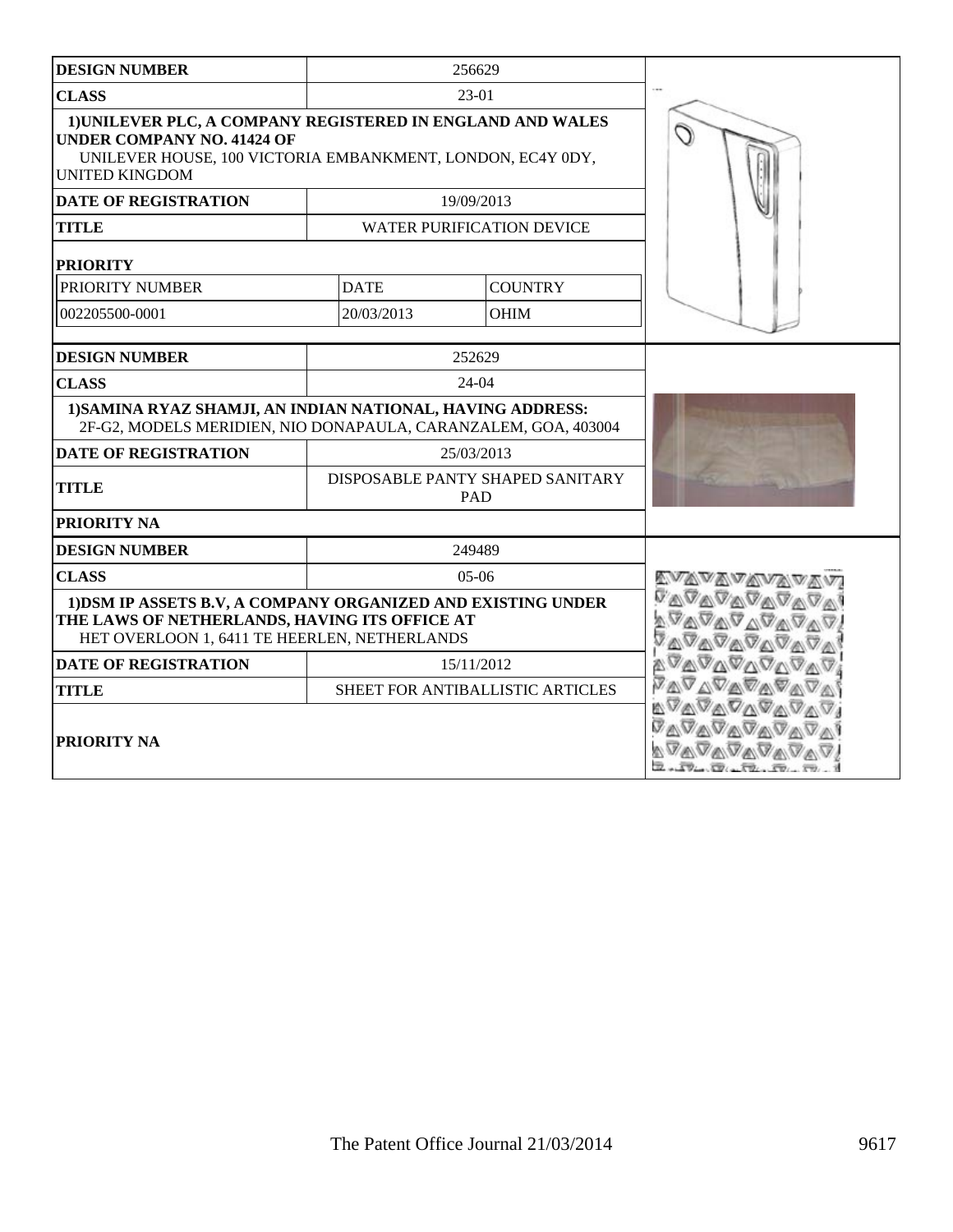| <b>DESIGN NUMBER</b>                                                                                                                                                                                                         |             | 249986                      |  |
|------------------------------------------------------------------------------------------------------------------------------------------------------------------------------------------------------------------------------|-------------|-----------------------------|--|
| <b>CLASS</b>                                                                                                                                                                                                                 |             | 06-01                       |  |
| 1) HAWORTH, INC.,<br>ONE HAWORTH CENTER, HOLLAND, MICHIGAN 49423, UNITED STATES OF<br>AMERICA, A MICHIGAN CORPORATION                                                                                                        |             |                             |  |
| <b>DATE OF REGISTRATION</b>                                                                                                                                                                                                  |             | 06/12/2012                  |  |
| <b>TITLE</b>                                                                                                                                                                                                                 |             | <b>OFFICE CHAIR</b>         |  |
| <b>PRIORITY</b>                                                                                                                                                                                                              |             |                             |  |
| PRIORITY NUMBER                                                                                                                                                                                                              | <b>DATE</b> | <b>COUNTRY</b>              |  |
| 29/424,233                                                                                                                                                                                                                   | 08/06/2012  | U.S.A.                      |  |
|                                                                                                                                                                                                                              |             |                             |  |
| <b>DESIGN NUMBER</b>                                                                                                                                                                                                         |             | 253572                      |  |
| <b>CLASS</b>                                                                                                                                                                                                                 |             | $26-06$                     |  |
| ORGANIZED UNDER THE LAWS OF CHINA, OF<br>NO. 6 SHENWEI NORTH ROAD, YANJIAO JINGGONG, INDUSTRIAL PARK,<br>YANJIAO ECONOMIC AND TECHNOLOGICAL DEVELOPMENT ZONE, SANHE,<br>HEBEI PROVINCE, CHINA<br><b>DATE OF REGISTRATION</b> |             |                             |  |
| <b>TITLE</b>                                                                                                                                                                                                                 |             | <b>TAILLAMP FOR VEHICLE</b> |  |
| <b>PRIORITY</b>                                                                                                                                                                                                              |             |                             |  |
| PRIORITY NUMBER                                                                                                                                                                                                              | <b>DATE</b> | <b>COUNTRY</b>              |  |
| 2013301078438                                                                                                                                                                                                                | 11/04/2013  | <b>CHINA</b>                |  |
| <b>DESIGN NUMBER</b>                                                                                                                                                                                                         |             | 253962                      |  |
| <b>CLASS</b>                                                                                                                                                                                                                 |             | $09-01$                     |  |
| 1) PEARL POLYMERS LIMITED, OF<br>204, ROHIT HOUSE, 3, TOLSTOY MARG, NEW DELHI-110001, INDIA, A<br>COMPANY INCORPORATED UNDER THE COMPANIES ACT, 1956, OF THE ABOVE<br><b>ADDRESS</b>                                         |             |                             |  |
| <b>DATE OF REGISTRATION</b>                                                                                                                                                                                                  |             | 17/05/2013                  |  |
| <b>TITLE</b>                                                                                                                                                                                                                 |             | <b>BOTTLE</b>               |  |
| <b>PRIORITY NA</b>                                                                                                                                                                                                           |             |                             |  |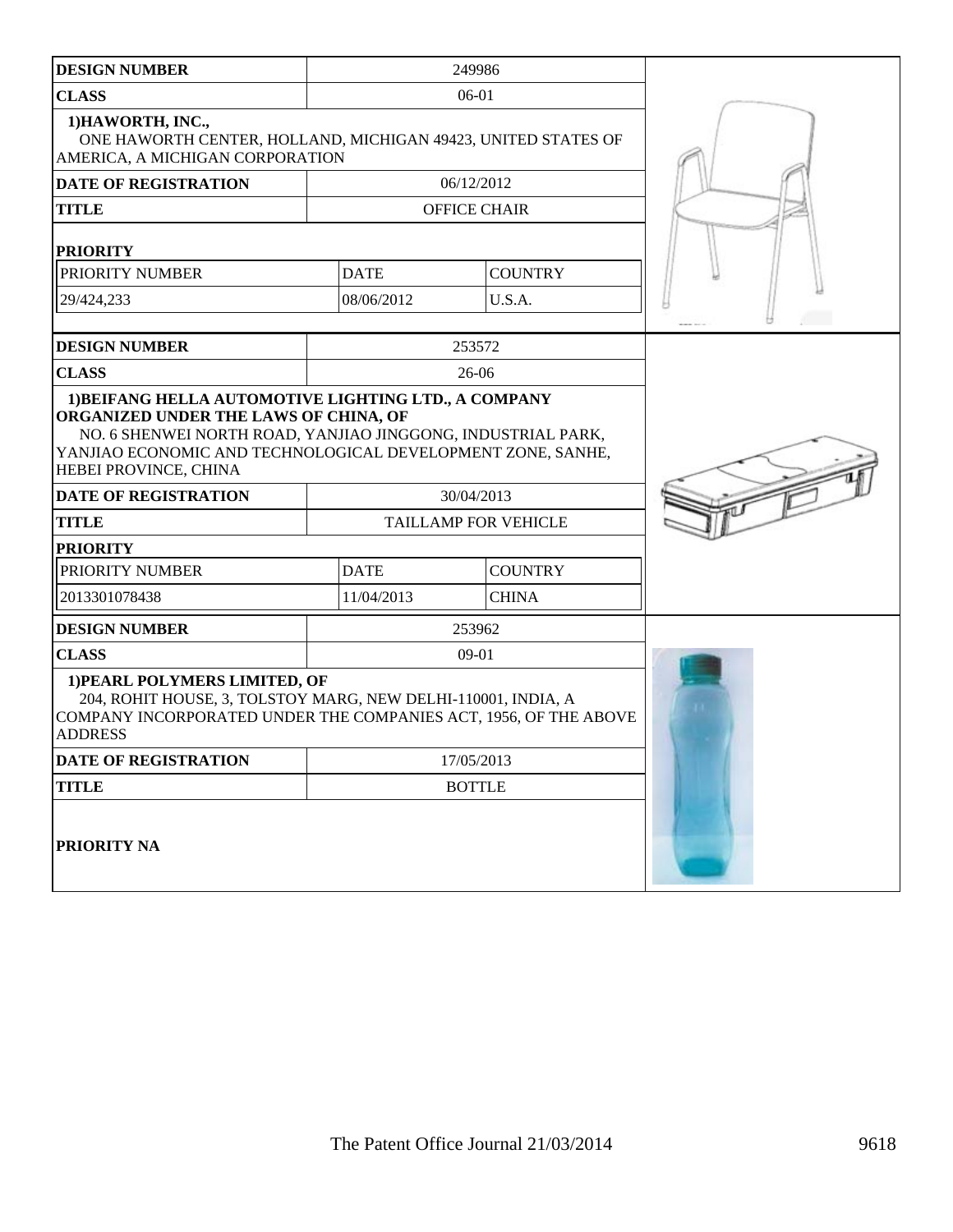| <b>DESIGN NUMBER</b>                                                                                                                                                                                            | 254607                                                                                                                                                                                              |  |  |
|-----------------------------------------------------------------------------------------------------------------------------------------------------------------------------------------------------------------|-----------------------------------------------------------------------------------------------------------------------------------------------------------------------------------------------------|--|--|
| <b>CLASS</b>                                                                                                                                                                                                    | $12 - 02$                                                                                                                                                                                           |  |  |
| <b>REGISTERED OFFICE &amp; WORKS AT</b>                                                                                                                                                                         | 1) HEGDE AGRO IMPEX PRIVATE LIMITED, AN INDIAN PRIVATE LIMITED<br>COMPANY REGISTERED UNDER COMPANIES ACT 1956, HAVING ITS<br>2ND K. M., B. K. ROAD, SAGARA (T), SHIMOGA (D), KARNATAKA (ST.), INDIA |  |  |
| <b>DATE OF REGISTRATION</b>                                                                                                                                                                                     | 20/06/2013                                                                                                                                                                                          |  |  |
| <b>TITLE</b>                                                                                                                                                                                                    | <b>BARROW</b>                                                                                                                                                                                       |  |  |
| PRIORITY NA                                                                                                                                                                                                     |                                                                                                                                                                                                     |  |  |
| <b>DESIGN NUMBER</b>                                                                                                                                                                                            | 254223                                                                                                                                                                                              |  |  |
| <b>CLASS</b>                                                                                                                                                                                                    | $02-04$                                                                                                                                                                                             |  |  |
| 1) DELHI PLASTIC T-1/118, MANGOLPURI INDUSTRIAL AREA, PHASE-1,<br><b>DELHI-110083, INDIA</b><br>(AN INDIAN PROPRIETORSHIP FIRM WHOSE PROPRIETOR IS:- SH. ANIL<br>BANSAL AN INDIAN NATIONAL OF THE ABOVE ADDRESS |                                                                                                                                                                                                     |  |  |
| <b>DATE OF REGISTRATION</b>                                                                                                                                                                                     | 31/05/2013                                                                                                                                                                                          |  |  |
| <b>TITLE</b>                                                                                                                                                                                                    | <b>SHOE</b>                                                                                                                                                                                         |  |  |
| <b>PRIORITY NA</b>                                                                                                                                                                                              |                                                                                                                                                                                                     |  |  |
| <b>DESIGN NUMBER</b>                                                                                                                                                                                            | 252296                                                                                                                                                                                              |  |  |
| <b>CLASS</b>                                                                                                                                                                                                    | $26-05$                                                                                                                                                                                             |  |  |
| 1) SUCHIR LIGHTINGS EXPORTS PRIVATE LIMITED, A COMPANY HAVING<br><b>ITS PRINCIPAL PLACE OF BUSINESS AT</b><br>C-98, HOSIERY COMPLEX, PHASE-II EXTN., NOIDA-201305, U.P. INDIA BY<br>NATIONALITY INDIA           |                                                                                                                                                                                                     |  |  |
| <b>DATE OF REGISTRATION</b>                                                                                                                                                                                     | 13/03/2013                                                                                                                                                                                          |  |  |
| <b>TITLE</b>                                                                                                                                                                                                    | <b>LAMP SHADE</b>                                                                                                                                                                                   |  |  |
| PRIORITY NA                                                                                                                                                                                                     |                                                                                                                                                                                                     |  |  |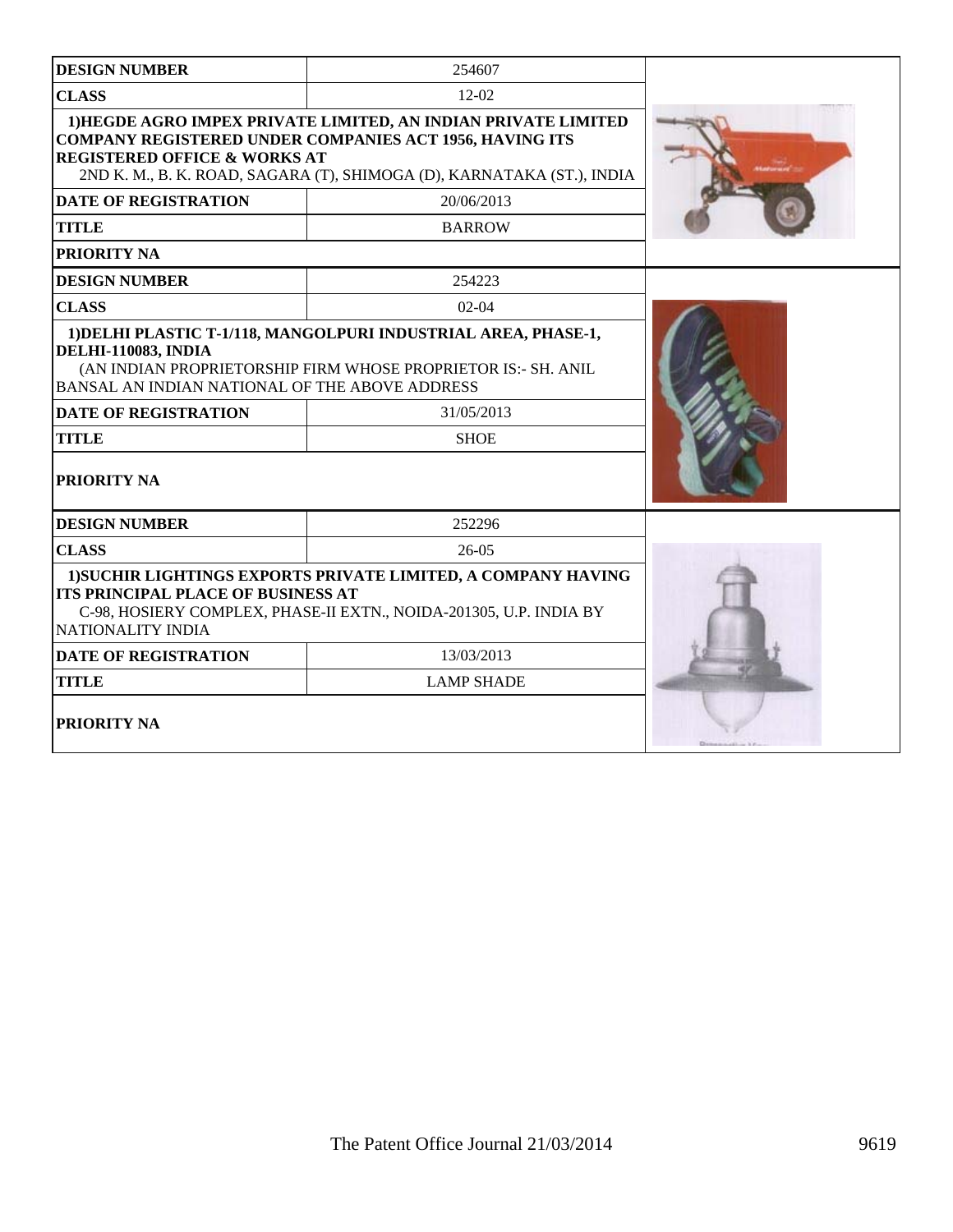| <b>DESIGN NUMBER</b>                                                                                                                                                                                                                                             |                           | 256457                      |  |  |
|------------------------------------------------------------------------------------------------------------------------------------------------------------------------------------------------------------------------------------------------------------------|---------------------------|-----------------------------|--|--|
| <b>CLASS</b>                                                                                                                                                                                                                                                     |                           | $07-06$                     |  |  |
| 1) MA DESIGN INDIA PRIVATE LIMITED, A COMPANY INCORPORATED IN<br><b>INDIA HAVING ITS PRINCIPAL PLACE OF BUSINESS AT</b><br>A-41, SECTOR-80, PHASE-II, NOIDA-201305, U.P. INDIA                                                                                   |                           |                             |  |  |
| DATE OF REGISTRATION                                                                                                                                                                                                                                             | 16/09/2013                |                             |  |  |
| <b>TITLE</b>                                                                                                                                                                                                                                                     |                           | STAND (FOR CAKES, PASTRIES) |  |  |
| <b>PRIORITY NA</b>                                                                                                                                                                                                                                               |                           |                             |  |  |
| <b>DESIGN NUMBER</b>                                                                                                                                                                                                                                             |                           | 251894                      |  |  |
| <b>CLASS</b>                                                                                                                                                                                                                                                     |                           | 21-01                       |  |  |
| LANE 538, LANG ROAD, LANG HA PRECINCT, DONG DA DISTRICT, HANOI,<br>VIETNAM AND [2] HO VINH HOANG AN INDIVIDUAL VIETNAM NATIONAL;<br>ADDRESS AT, NO. 7, LANE 538, LANG ROAD, LANG HA PRECINCT, DONG<br>DA DISTRICT, HANOI, VIETNAM<br><b>DATE OF REGISTRATION</b> |                           | 27/02/2013                  |  |  |
| <b>TITLE</b>                                                                                                                                                                                                                                                     |                           | <b>ROBOT TOY</b>            |  |  |
| <b>PRIORITY</b><br><b>PRIORITY NUMBER</b><br>29/430,657                                                                                                                                                                                                          | <b>DATE</b><br>28/08/2012 | <b>COUNTRY</b><br>U.S.A.    |  |  |
| <b>DESIGN NUMBER</b>                                                                                                                                                                                                                                             | 254379                    |                             |  |  |
| <b>CLASS</b>                                                                                                                                                                                                                                                     | $25-02$                   |                             |  |  |
| 1) M/S. DIAMOND FRAMES PRIVATE LIMITED, A COMPANY<br>INCORPORATED UNDER INDIAN COMPANIES ACT, 1956, HAVING<br><b>PLACE OF BUSINESS AT</b><br>#4, CORPORATION SHOPPING COMPLEX, PROJECT-II, BREWERY<br>ROAD, SHENOY NAGAR, CHENNAI-600030, INDIA                  |                           |                             |  |  |
| <b>DATE OF REGISTRATION</b>                                                                                                                                                                                                                                      | 06/06/2013                |                             |  |  |
| <b>TITLE</b>                                                                                                                                                                                                                                                     | FRAME FOR CEILING SYSTEM  |                             |  |  |
| PRIORITY NA                                                                                                                                                                                                                                                      |                           |                             |  |  |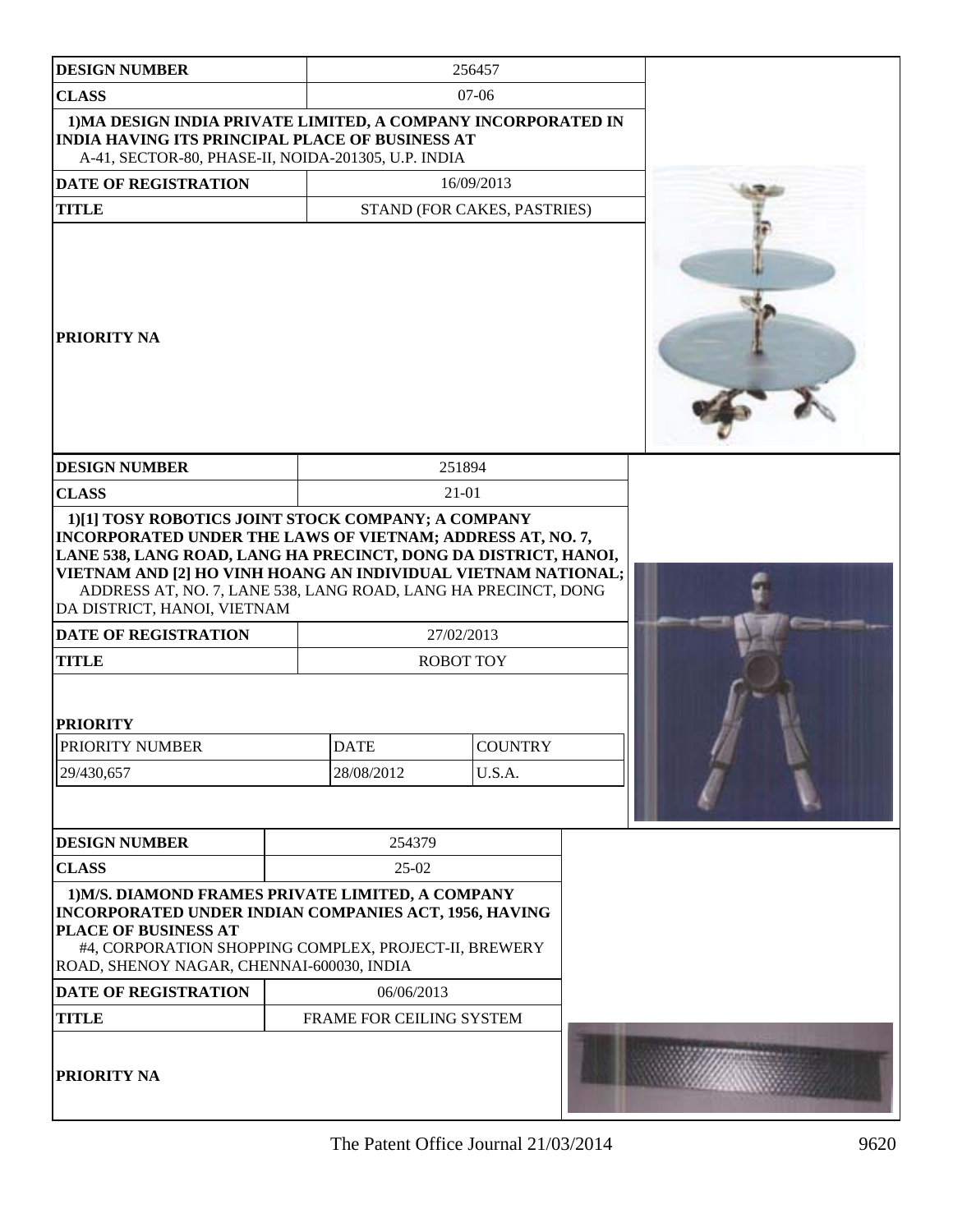| <b>DESIGN NUMBER</b>                                                                                                                                                           |             | 245030                                         |  |
|--------------------------------------------------------------------------------------------------------------------------------------------------------------------------------|-------------|------------------------------------------------|--|
| <b>CLASS</b>                                                                                                                                                                   |             | 24-02                                          |  |
| 1) OCCLUTECH HOLDING AG<br>VORDERGASSE 3, CH-8201 SCHAFFHAUSEN, SWITZERLAND                                                                                                    |             |                                                |  |
| <b>DATE OF REGISTRATION</b>                                                                                                                                                    |             | 30/04/2012                                     |  |
| <b>TITLE</b>                                                                                                                                                                   |             | <b>OCCLUSAL APPLIANCES</b>                     |  |
| <b>PRIORITY</b>                                                                                                                                                                |             |                                                |  |
| PRIORITY NUMBER                                                                                                                                                                | <b>DATE</b> | <b>COUNTRY</b>                                 |  |
| 001940610-0005                                                                                                                                                                 | 31/10/2011  | <b>OHIM</b>                                    |  |
| <b>DESIGN NUMBER</b>                                                                                                                                                           |             | 254127                                         |  |
| <b>CLASS</b>                                                                                                                                                                   |             | $12 - 16$                                      |  |
| 1) BHARUCHA PERVEZ NARIMAN, AN INDIAN NATIONAL OF<br>703/A, ASTER, EVERSHINE PARK, PRATHMESH COMPLEX, VEERA DESAI<br>ROAD, ANDHERI (W), MUMBAI, MAHARASHTRA, INDIA             |             |                                                |  |
| <b>DATE OF REGISTRATION</b>                                                                                                                                                    |             | 28/05/2013                                     |  |
| <b>TITLE</b>                                                                                                                                                                   |             | CENTRE STAND FOR TWO WHEELED<br><b>VEHICLE</b> |  |
| PRIORITY NA                                                                                                                                                                    |             |                                                |  |
| <b>DESIGN NUMBER</b>                                                                                                                                                           |             | 256456                                         |  |
| <b>CLASS</b>                                                                                                                                                                   |             | $07-06$                                        |  |
| 1) MA DESIGN INDIA PRIVATE LIMITED, A COMPANY INCORPORATED IN<br><b>INDIA HAVING ITS PRINCIPAL PLACE OF BUSINESS AT</b><br>A-41, SECTOR-80, PHASE-II, NOIDA-201305, U.P. INDIA |             |                                                |  |
| <b>DATE OF REGISTRATION</b>                                                                                                                                                    |             | 16/09/2013                                     |  |
| <b>TITLE</b>                                                                                                                                                                   |             | <b>SALT CELLAR</b>                             |  |
| <b>PRIORITY NA</b>                                                                                                                                                             |             |                                                |  |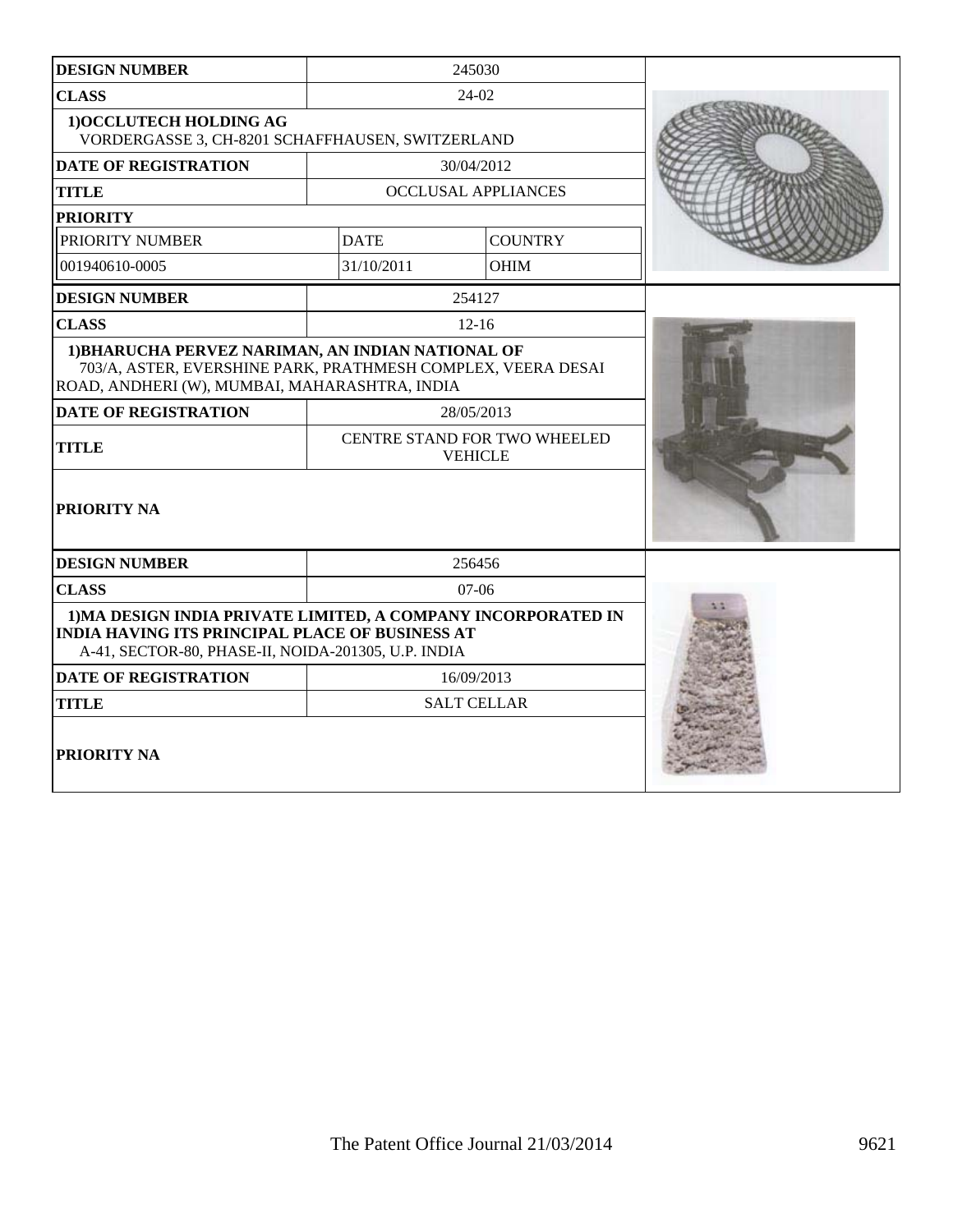| <b>DESIGN NUMBER</b>                                                                                                                                                                                                                            |             | 254378                          |  |
|-------------------------------------------------------------------------------------------------------------------------------------------------------------------------------------------------------------------------------------------------|-------------|---------------------------------|--|
| <b>CLASS</b>                                                                                                                                                                                                                                    |             | $25-02$                         |  |
| 1) M/S. DIAMOND FRAMES PRIVATE LIMITED, A COMPANY<br>INCORPORATED UNDER INDIAN COMPANIES ACT, 1956, HAVING PLACE OF<br><b>BUSINESS AT</b><br>#4, CORPORATION SHOPPING COMPLEX, PROJECT-II, BREWERY ROAD,<br>SHENOY NAGAR, CHENNAI-600030, INDIA |             |                                 |  |
| <b>DATE OF REGISTRATION</b>                                                                                                                                                                                                                     |             | 06/06/2013                      |  |
| <b>TITLE</b>                                                                                                                                                                                                                                    |             | <b>FRAME FOR CEILING SYSTEM</b> |  |
| PRIORITY NA                                                                                                                                                                                                                                     |             |                                 |  |
| <b>DESIGN NUMBER</b>                                                                                                                                                                                                                            |             | 245028                          |  |
| <b>CLASS</b>                                                                                                                                                                                                                                    |             | 24-02                           |  |
| 1) OCCLUTECH HOLDING AG<br>VORDERGASSE 3, CH-8201 SCHAFFHAUSEN, SWITZERLAND                                                                                                                                                                     |             |                                 |  |
| <b>DATE OF REGISTRATION</b>                                                                                                                                                                                                                     |             | 30/04/2012                      |  |
| <b>TITLE</b>                                                                                                                                                                                                                                    |             | <b>OCCLUSAL APPLIANCES</b>      |  |
| <b>PRIORITY</b>                                                                                                                                                                                                                                 |             |                                 |  |
| PRIORITY NUMBER                                                                                                                                                                                                                                 | <b>DATE</b> | <b>COUNTRY</b>                  |  |
| 001940610-0003                                                                                                                                                                                                                                  | 31/10/2011  | <b>OHIM</b>                     |  |
| <b>DESIGN NUMBER</b>                                                                                                                                                                                                                            |             | 254102                          |  |
| <b>CLASS</b>                                                                                                                                                                                                                                    |             | $23-04$                         |  |
| 1) DAIKIN INDUSTRIES LTD. A JAPANESE COMPANY OF THE ADDRESS:<br>UMEDA CENTER BUILDING, 4-12 NAKAZAKI-NISHI 2-CHOME, KITA-KU,<br>OSAKA-SHI, OSAKA-FU, JAPAN                                                                                      |             |                                 |  |
| <b>DATE OF REGISTRATION</b>                                                                                                                                                                                                                     |             | 27/05/2013                      |  |
| <b>TITLE</b>                                                                                                                                                                                                                                    |             | <b>AIR CONDITIONER</b>          |  |
| PRIORITY NA                                                                                                                                                                                                                                     |             |                                 |  |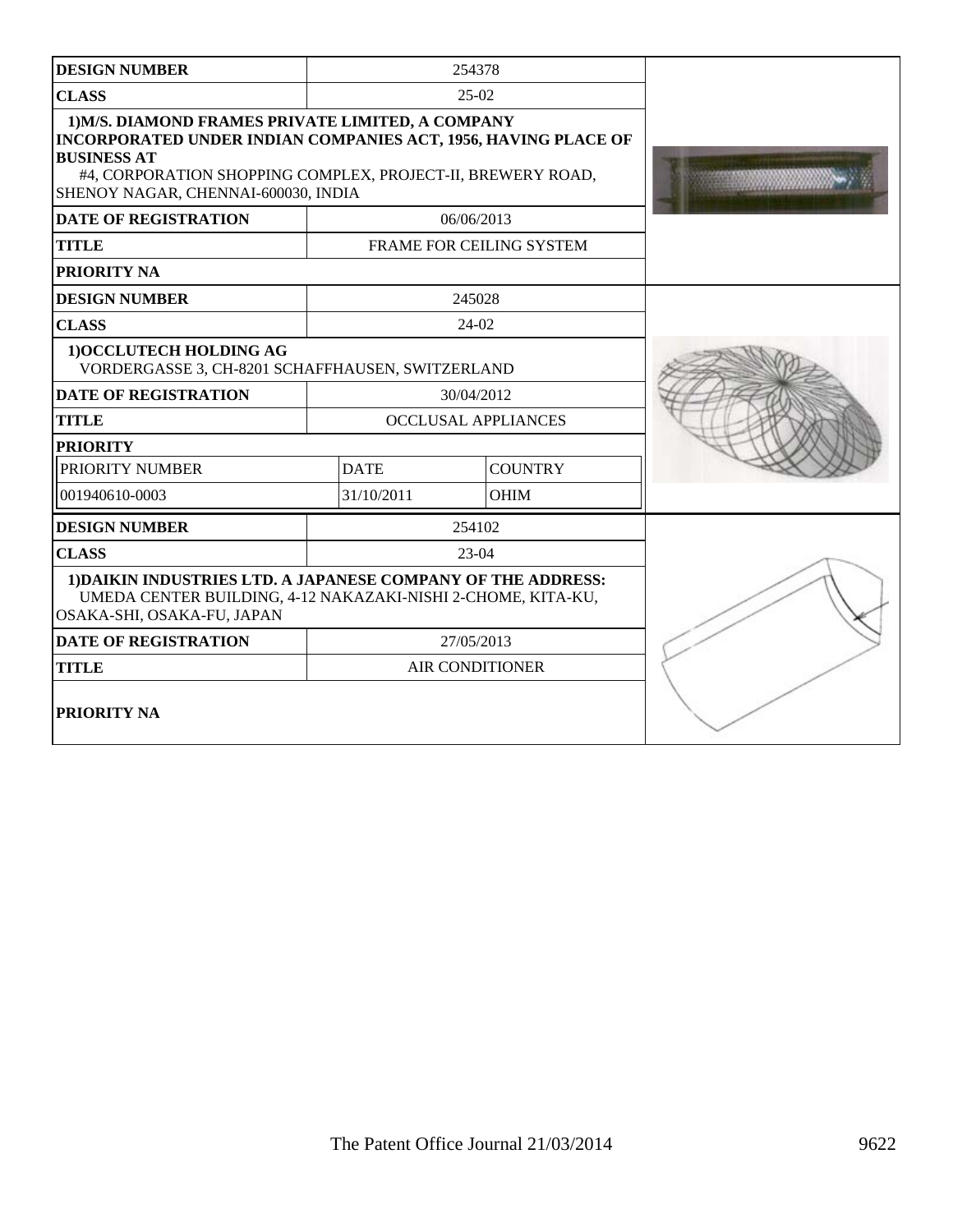| <b>DESIGN NUMBER</b>                                                                                                                                                                                                                                                               |                                                                                                                                                                                                                                                       | 255927                |                |  |
|------------------------------------------------------------------------------------------------------------------------------------------------------------------------------------------------------------------------------------------------------------------------------------|-------------------------------------------------------------------------------------------------------------------------------------------------------------------------------------------------------------------------------------------------------|-----------------------|----------------|--|
| <b>CLASS</b>                                                                                                                                                                                                                                                                       | 08-06                                                                                                                                                                                                                                                 |                       |                |  |
| 1) VINODBHAI RANCHHODBHAI PATEL, NATIONALITY INDIAN, TRADING<br>AS OM SHANTI CORPORATION A SOLE PROPRIETORSHIP FIRM, ADDRESS<br>AT<br>"DIVYA KUNJ, SHREE MEGHANINAGAR SOCIETY STREET NO. 5,<br>KOTYHARIYA MAIN ROAD, B/H. MANAV DHARMA ASHRAM, RAJKOT: 360 002,<br>GUJARAT, INDIA. |                                                                                                                                                                                                                                                       |                       |                |  |
| <b>DATE OF REGISTRATION</b>                                                                                                                                                                                                                                                        |                                                                                                                                                                                                                                                       | 21/08/2013            |                |  |
| <b>TITLE</b>                                                                                                                                                                                                                                                                       |                                                                                                                                                                                                                                                       | <b>CABINET HANDLE</b> |                |  |
| PRIORITY NA                                                                                                                                                                                                                                                                        |                                                                                                                                                                                                                                                       |                       |                |  |
| <b>DESIGN NUMBER</b>                                                                                                                                                                                                                                                               |                                                                                                                                                                                                                                                       | 254985                |                |  |
| <b>CLASS</b>                                                                                                                                                                                                                                                                       |                                                                                                                                                                                                                                                       | $04 - 01$             |                |  |
| NATIONAL),<br>UNDIVIDED FIRM) ALL ARE HAVING ABOVE ADDRESS<br><b>DATE OF REGISTRATION</b><br><b>TITLE</b><br><b>PRIORITY NA</b>                                                                                                                                                    | ROAD, POWAI, MUMBAI - 400072 MAHARASHTRA, INDIA. WHOSE PARTNERS<br>ARE (1) DEEPAK JOSHI (INDIAN NATIONAL), (2) PAVAN JOSHI (INDIAN<br>(3) MRS. SHOBA JOSHI INDIAN NATIONAL) & (4) B. D. JOSHI HUF (A HINDU<br>04/07/2013<br><b>BRUSH FOR CLEANING</b> |                       |                |  |
| <b>DESIGN NUMBER</b>                                                                                                                                                                                                                                                               |                                                                                                                                                                                                                                                       | 251451                |                |  |
| <b>CLASS</b>                                                                                                                                                                                                                                                                       |                                                                                                                                                                                                                                                       | $09-05$               |                |  |
| 1) AVENTISUB II INC., A CORPORATION ORGANIZED UNDER THE LAWS OF<br>THE STATES OF DELAWARE, OF<br>3711 KENNETT PIKE, SUITE 200 GREENVILLE, DELAWARE 19807, UNITED<br><b>STATES</b>                                                                                                  |                                                                                                                                                                                                                                                       |                       |                |  |
| <b>DATE OF REGISTRATION</b>                                                                                                                                                                                                                                                        | 06/02/2013                                                                                                                                                                                                                                            |                       |                |  |
| <b>TITLE</b>                                                                                                                                                                                                                                                                       | <b>PACKAGE WITH BLISTERS</b>                                                                                                                                                                                                                          |                       |                |  |
| <b>PRIORITY</b>                                                                                                                                                                                                                                                                    |                                                                                                                                                                                                                                                       |                       |                |  |
| PRIORITY NUMBER                                                                                                                                                                                                                                                                    | <b>DATE</b>                                                                                                                                                                                                                                           |                       | <b>COUNTRY</b> |  |
| 29429016                                                                                                                                                                                                                                                                           | 06/08/2012<br>U.S.A.                                                                                                                                                                                                                                  |                       |                |  |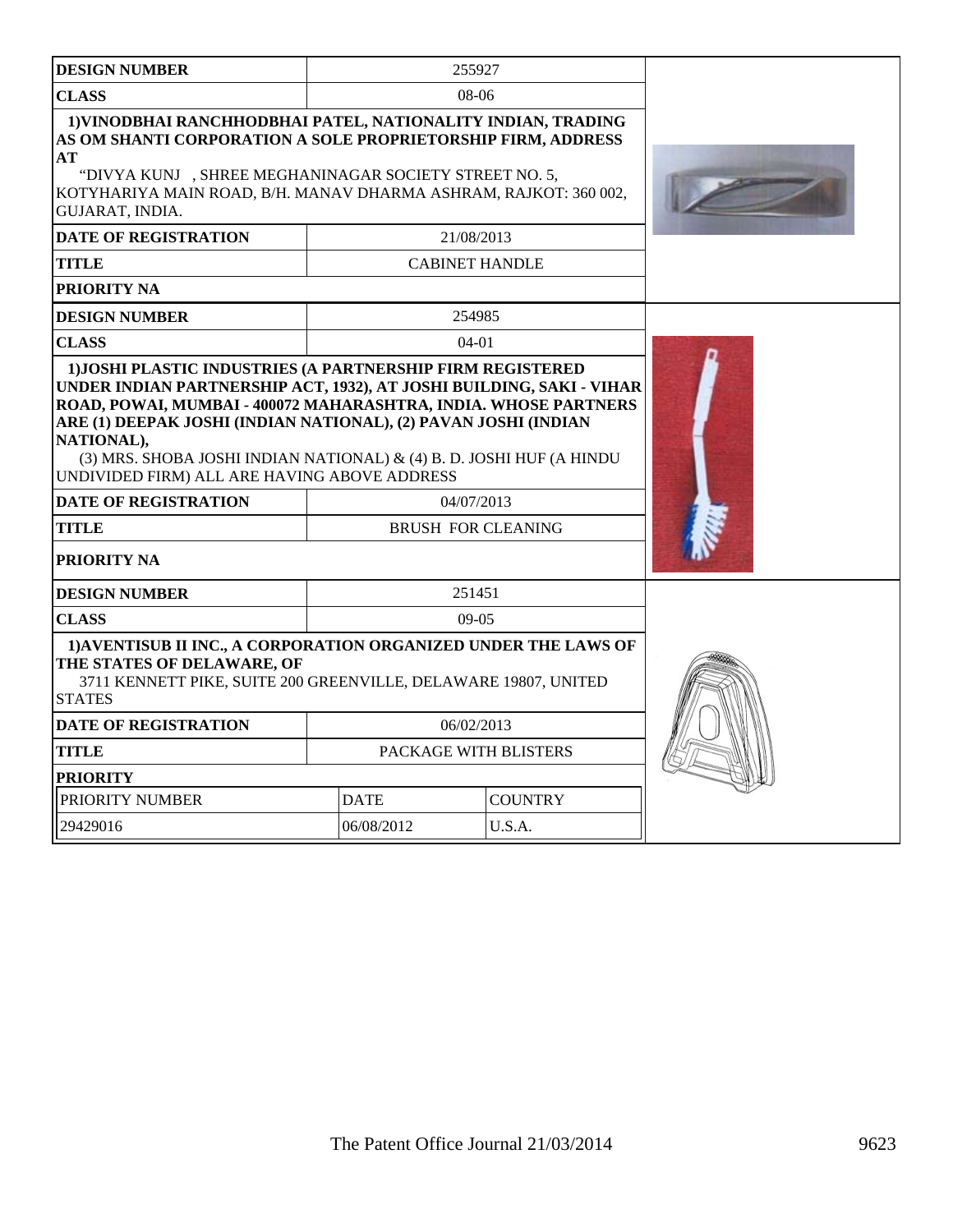| <b>DESIGN NUMBER</b>                                                                                                                                                                  | 253730      |                                                                |  |
|---------------------------------------------------------------------------------------------------------------------------------------------------------------------------------------|-------------|----------------------------------------------------------------|--|
| <b>CLASS</b>                                                                                                                                                                          |             | 24-02                                                          |  |
| 1) KARL STORZ GMBH & CO. KG, A GERMAN COMPANY OF<br>MITTELSTRASSE 8, D-78532 TUTTLINGEN, GERMANY                                                                                      |             |                                                                |  |
| <b>DATE OF REGISTRATION</b>                                                                                                                                                           |             | 06/05/2013                                                     |  |
| <b>TITLE</b>                                                                                                                                                                          |             | SEALING ELEMENT FOR USE IN SINGLE<br>PORT LAPAROSCOPIC SURGERY |  |
| <b>PRIORITY</b>                                                                                                                                                                       |             |                                                                |  |
| PRIORITY NUMBER                                                                                                                                                                       | <b>DATE</b> | <b>COUNTRY</b>                                                 |  |
| 002132084-0007                                                                                                                                                                        | 07/11/2012  | OHIM                                                           |  |
| <b>DESIGN NUMBER</b>                                                                                                                                                                  |             | 255281                                                         |  |
| <b>CLASS</b>                                                                                                                                                                          |             | $09-01$                                                        |  |
| 1) PEARL POLYMERS LIMITED,<br>OF 204, ROHIT HOUSE, 3, TOLSTOY MARG, NEW DELHI-110 001, INDIA, A<br>COMPANY INCORPORATED UNDER THE COMPANIES ACT, 1956, OF THE ABOVE<br><b>ADDRESS</b> |             |                                                                |  |
| <b>DATE OF REGISTRATION</b>                                                                                                                                                           |             | 17/07/2013                                                     |  |
| <b>TITLE</b>                                                                                                                                                                          |             | <b>JAR</b>                                                     |  |
| PRIORITY NA                                                                                                                                                                           |             |                                                                |  |
| <b>DESIGN NUMBER</b>                                                                                                                                                                  |             | 250719                                                         |  |
| <b>CLASS</b>                                                                                                                                                                          |             | 08-06                                                          |  |
| 1) SHAILAJA SUROJU, AN INDIAN NATIONAL, HAVING ADDRESS<br>FLAT NO: 103, ASTER-4, SUKHWANI CAMPUS, VALLABHNAGAR,<br>OPP: S. T. STAND, PIMPRI, PUNE-411018                              |             |                                                                |  |
| DATE OF REGISTRATION                                                                                                                                                                  |             | 04/01/2013                                                     |  |
| <b>TITLE</b>                                                                                                                                                                          |             | FLANGED HINGE FOR FURNITURE,                                   |  |
| PRIORITY NA                                                                                                                                                                           |             |                                                                |  |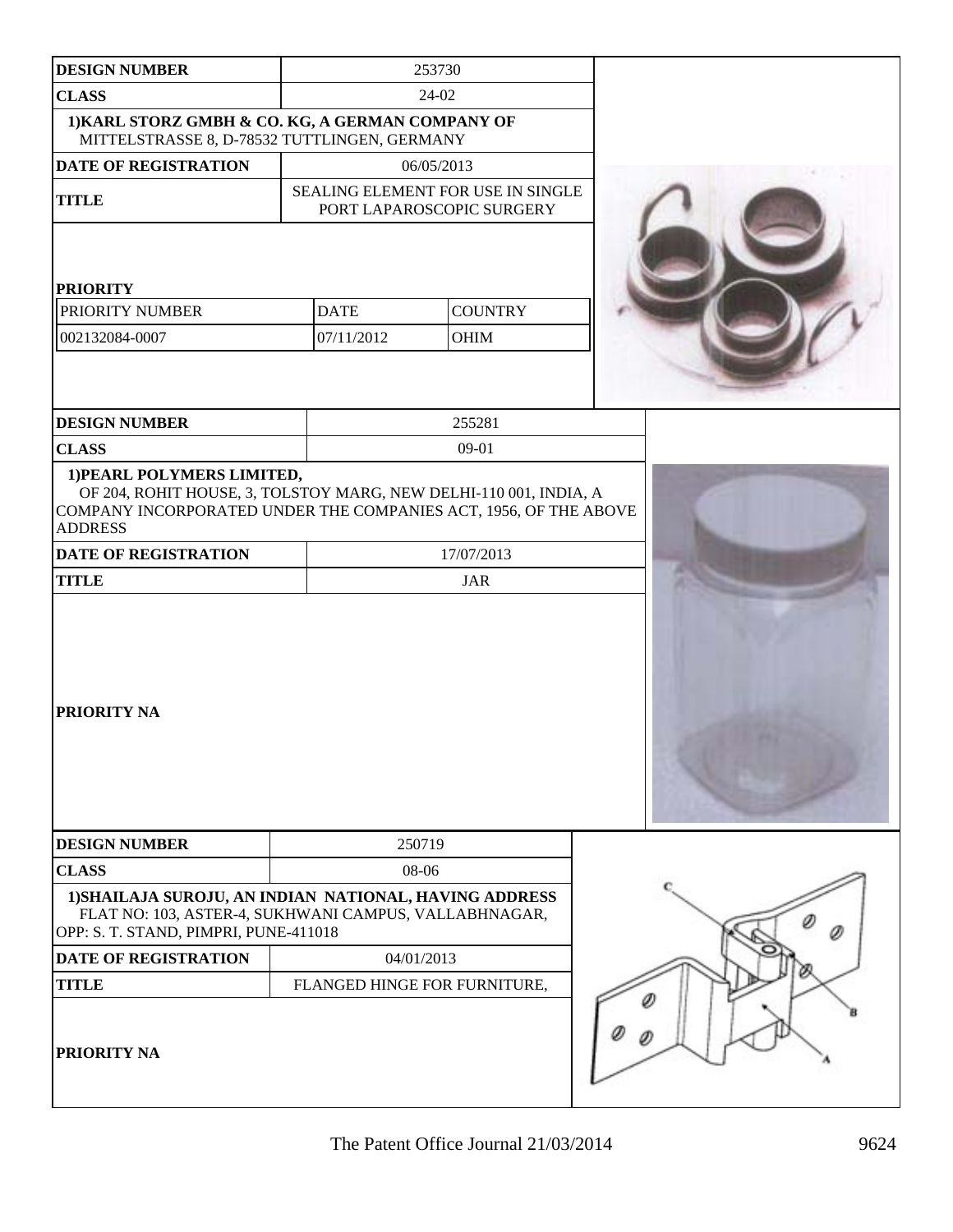| <b>DESIGN NUMBER</b>                                                                                                                                                                                                                                                                 |                                    | 254030      |                                 |          |
|--------------------------------------------------------------------------------------------------------------------------------------------------------------------------------------------------------------------------------------------------------------------------------------|------------------------------------|-------------|---------------------------------|----------|
| <b>CLASS</b>                                                                                                                                                                                                                                                                         |                                    | 24-01       |                                 |          |
| 1) KONINKLIJKE PHILIPS ELECTRONICS N.V., A COMPANY ORGANIZED<br>AND EXISTING UNDER THE LAWS OF THE KINGDOM OF THE<br>NETHERLANDS, RESIDING AT<br>EINDHOVEN, WHOSE POST-OFFICE ADDRESS IS HIGH TECH CAMPUS 5, 5656<br>AE EINDHOVEN, THE NETHERLANDS                                   |                                    |             |                                 |          |
| <b>DATE OF REGISTRATION</b>                                                                                                                                                                                                                                                          |                                    | 22/05/2013  |                                 |          |
| <b>TITLE</b>                                                                                                                                                                                                                                                                         |                                    |             | COMPUTERISED TOMOGRAPHY SCANNER |          |
| <b>PRIORITY</b>                                                                                                                                                                                                                                                                      |                                    |             |                                 |          |
| PRIORITY NUMBER                                                                                                                                                                                                                                                                      |                                    | <b>DATE</b> | <b>COUNTRY</b>                  |          |
| 002140863-0001                                                                                                                                                                                                                                                                       |                                    | 22/11/2012  | <b>OHIM</b>                     |          |
| <b>DESIGN NUMBER</b>                                                                                                                                                                                                                                                                 |                                    | 254585      |                                 |          |
| <b>CLASS</b>                                                                                                                                                                                                                                                                         |                                    | $11 - 01$   |                                 |          |
| 1) OCTONUS DIA-TECH PRIVATE LTD. (A PRIVATE LIMITED COMPANY<br>ORGANIZED AND EXISTING UNDER THE LAWS OF INDIA), HAVING ITS<br><b>REGISTERED OFFICE AT:</b><br>25-28, 1ST FL., NAVRANG INDUSTR. ESTATE OPP. SOSYO FACTORY, UDHNA<br>MAGDALLA RD., 395002 SURAT SAGRAMPURA, INDIA      |                                    |             |                                 |          |
| <b>DATE OF REGISTRATION</b>                                                                                                                                                                                                                                                          | 19/06/2013                         |             |                                 |          |
| <b>TITLE</b>                                                                                                                                                                                                                                                                         | <b>GEMSTONE</b>                    |             |                                 |          |
| <b>PRIORITY</b>                                                                                                                                                                                                                                                                      |                                    |             |                                 |          |
| PRIORITY NUMBER                                                                                                                                                                                                                                                                      | <b>DATE</b>                        |             | <b>COUNTRY</b>                  |          |
| 002159301-0001                                                                                                                                                                                                                                                                       |                                    | 26/12/2012  | <b>OHIM</b>                     |          |
| <b>DESIGN NUMBER</b>                                                                                                                                                                                                                                                                 |                                    | 252154      |                                 |          |
| <b>CLASS</b>                                                                                                                                                                                                                                                                         |                                    | $13-02$     |                                 |          |
| 1) COSTRUZIONI ELETTRONICHE INDUSTRIALI AUTOMATISMI S.P.A.<br>C.E.I.A. S.P.A., A CORPORATION ORGANIZED UNDER THE LAWS OF ITALY,<br><b>WHOSE ADDRESS IS</b><br>CIVITELLA IN VAL DI CHIANA (AR), VIA STRADA PROVINCIALE PESCAIOLA,<br>54/G-56 CAP, I-52040 FRAZIONE VICIOMAGGIO, ITALY |                                    |             |                                 | $\sigma$ |
| DATE OF REGISTRATION                                                                                                                                                                                                                                                                 | 06/03/2013                         |             |                                 |          |
| <b>TITLE</b>                                                                                                                                                                                                                                                                         | APPARATUS FOR RECHARGING BATTERIES |             |                                 |          |
| <b>PRIORITY</b>                                                                                                                                                                                                                                                                      |                                    |             |                                 |          |
| PRIORITY NUMBER                                                                                                                                                                                                                                                                      |                                    | <b>DATE</b> | <b>COUNTRY</b>                  |          |
| 001342588-0001                                                                                                                                                                                                                                                                       |                                    | 06/09/2012  | OHIM                            |          |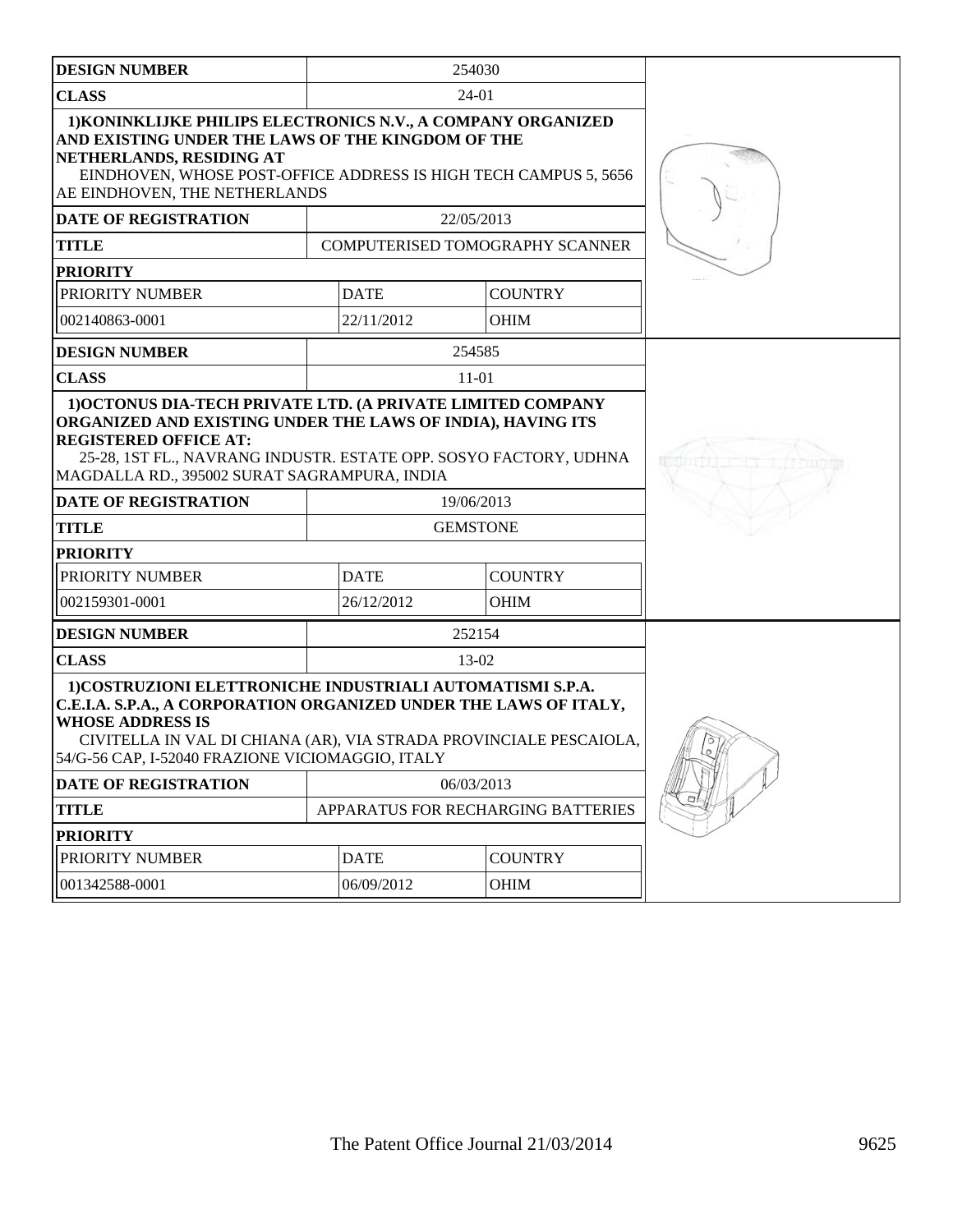| <b>DESIGN NUMBER</b>                                                                                                                                                                                    |             | 251453                                                      |  |
|---------------------------------------------------------------------------------------------------------------------------------------------------------------------------------------------------------|-------------|-------------------------------------------------------------|--|
| <b>CLASS</b>                                                                                                                                                                                            |             | $09-05$                                                     |  |
| 1) AVENTISUB II INC., A CORPORATION ORGANIZED UNDER THE LAWS OF<br>THE STATES OF DELAWARE, OF<br>3711 KENNETT PIKE, SUITE 200 GREENVILLE, DELAWARE 19807, UNITED<br><b>STATES</b>                       |             |                                                             |  |
| <b>DATE OF REGISTRATION</b>                                                                                                                                                                             |             | 06/02/2013                                                  |  |
| <b>TITLE</b>                                                                                                                                                                                            |             | <b>BLISTER PACKAGE</b>                                      |  |
| <b>PRIORITY</b>                                                                                                                                                                                         |             |                                                             |  |
| PRIORITY NUMBER                                                                                                                                                                                         | <b>DATE</b> | <b>COUNTRY</b>                                              |  |
| 29429017                                                                                                                                                                                                | 06/08/2012  | U.S.A.                                                      |  |
| <b>DESIGN NUMBER</b>                                                                                                                                                                                    |             | 252928                                                      |  |
| <b>CLASS</b>                                                                                                                                                                                            |             | $14-02$                                                     |  |
| 1) OMRON CORPORATION, A CORPORATION ORGANIZED AND EXISTING<br>UNDER THE LAWS OF JAPAN, OF<br>801, MINAMIFUDODO-CHO, HORIKAWAHIGASHIIRU, SHIOKOJI-DORI,<br>SHIMOGYO-KU, KYOTO-SHI, KYOTO 600-8530, JAPAN |             |                                                             |  |
| <b>DATE OF REGISTRATION</b>                                                                                                                                                                             |             | 05/04/2013                                                  |  |
| <b>TITLE</b>                                                                                                                                                                                            |             | CONTROL UNIT FOR A PROGRAMMABLE<br><b>CONTROLLER SYSTEM</b> |  |
| <b>PRIORITY</b>                                                                                                                                                                                         |             |                                                             |  |
| PRIORITY NUMBER                                                                                                                                                                                         | <b>DATE</b> | <b>COUNTRY</b>                                              |  |
| 2012-24673                                                                                                                                                                                              | 10/10/2012  | <b>JAPAN</b>                                                |  |
| <b>DESIGN NUMBER</b>                                                                                                                                                                                    |             | 251758                                                      |  |
| <b>CLASS</b>                                                                                                                                                                                            |             | $09-01$                                                     |  |
| 1) LRC PRODUCTS LTD,<br>103-105 BATH ROAD, SLOUGH, BERKSHIRE SL1 3UH, UNITED KINGDOM                                                                                                                    |             |                                                             |  |
| <b>DATE OF REGISTRATION</b>                                                                                                                                                                             |             | 19/02/2013                                                  |  |
| <b>TITLE</b>                                                                                                                                                                                            |             | <b>BOTTLE</b>                                               |  |
| <b>PRIORITY</b>                                                                                                                                                                                         |             |                                                             |  |
| PRIORITY NUMBER                                                                                                                                                                                         | <b>DATE</b> | <b>COUNTRY</b>                                              |  |
| 002089797                                                                                                                                                                                               | 20/08/2012  | <b>OHIM</b>                                                 |  |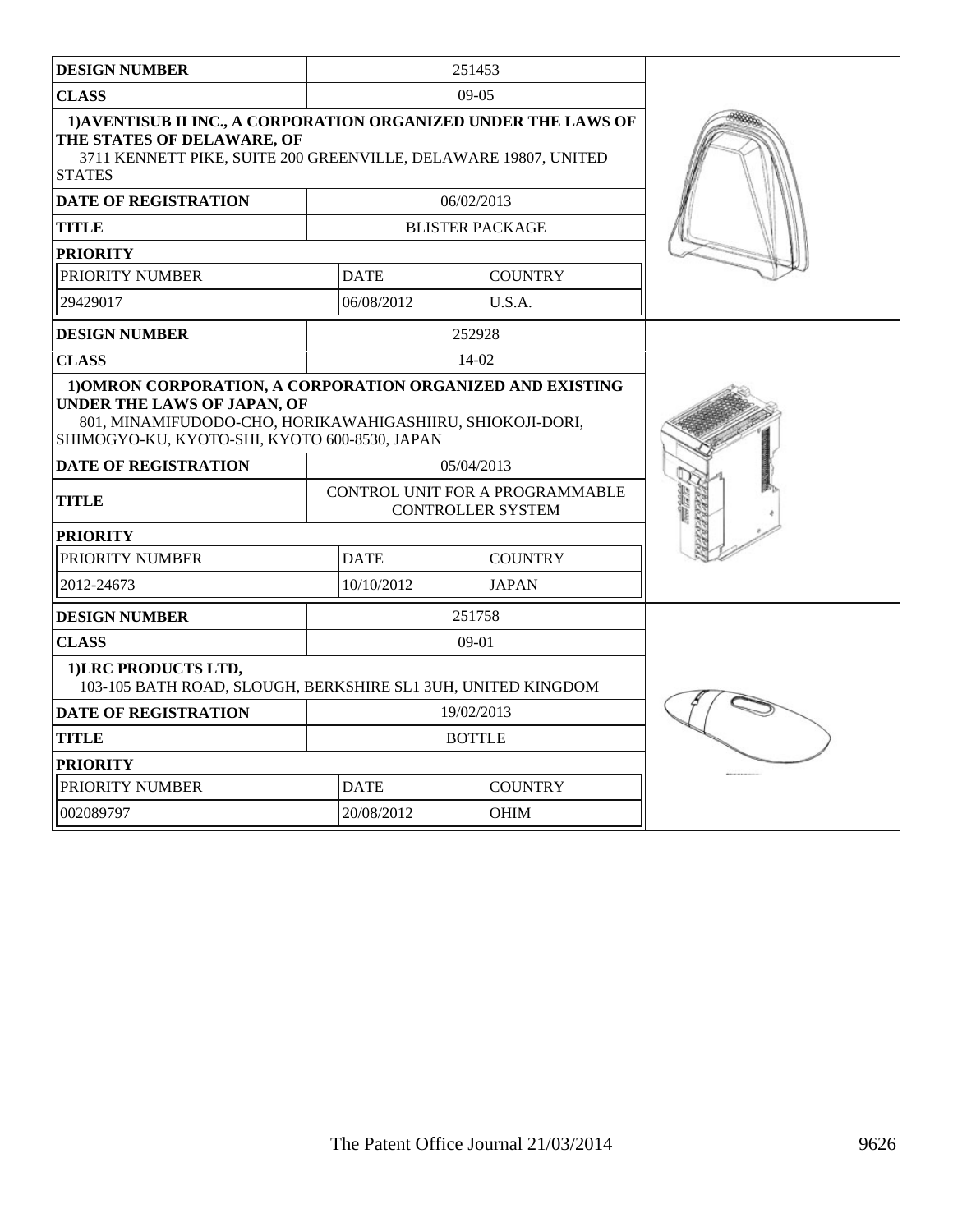| <b>DESIGN NUMBER</b>                                                                                                                                                                                                               | 252191                        |                |  |
|------------------------------------------------------------------------------------------------------------------------------------------------------------------------------------------------------------------------------------|-------------------------------|----------------|--|
| <b>CLASS</b>                                                                                                                                                                                                                       | 14-02                         |                |  |
| 1) APPLE INC.,<br>1 INFINITE LOOP, CUPERTINO, CALIFORNIA 95014, UNITED STATES OF<br>AMERICA, A CORPORATION INCORPORATED IN THE STATE OF CALIFORNIA                                                                                 |                               |                |  |
| <b>DATE OF REGISTRATION</b>                                                                                                                                                                                                        | 07/03/2013                    |                |  |
| <b>TITLE</b>                                                                                                                                                                                                                       | ADAPTER FOR ELECTRONIC DEVICE |                |  |
| <b>PRIORITY</b>                                                                                                                                                                                                                    |                               |                |  |
| PRIORITY NUMBER                                                                                                                                                                                                                    | <b>DATE</b>                   | <b>COUNTRY</b> |  |
| 29/431,841                                                                                                                                                                                                                         | 11/09/2012                    | U.S.A.         |  |
| <b>DESIGN NUMBER</b>                                                                                                                                                                                                               | 256075                        |                |  |
| <b>CLASS</b>                                                                                                                                                                                                                       | $09-01$                       |                |  |
| 1) M/S. AG POLY PACKS PVT. LTD. (A COMPANY INCORPORATED UNDER<br>THE INDIAN COMPANIES ACT, 1956),<br>C-4/1, RAJIV NAGAR INDL. AREA, SEWADHAM MARG, MANDOLI, DELHI-93<br><b>DATE OF REGISTRATION</b><br><b>TITLE</b><br>PRIORITY NA | 27/08/2013<br><b>BOTTLE</b>   |                |  |
| <b>DESIGN NUMBER</b>                                                                                                                                                                                                               |                               |                |  |
| <b>CLASS</b>                                                                                                                                                                                                                       | 255235<br>09-01               |                |  |
| 1) PRAMIT SANGHAVI AND DEWANG SANGHAVI, PARTNERS TRADING AS<br>V2 CORP., A PARTNERSHIP FIRM, INDIAN, MANUFACTURERS AND<br>MERCHANTS,<br>WHOSE ADDRESS IS WZ-8/1, INDUSTRIAL AREA, KIRTI NAGAR, NEW DELHI-<br>110015, INDIA         |                               |                |  |
| <b>DATE OF REGISTRATION</b>                                                                                                                                                                                                        | 15/07/2013                    |                |  |
| <b>TITLE</b>                                                                                                                                                                                                                       | <b>BOTTLE</b>                 |                |  |
| PRIORITY NA                                                                                                                                                                                                                        |                               |                |  |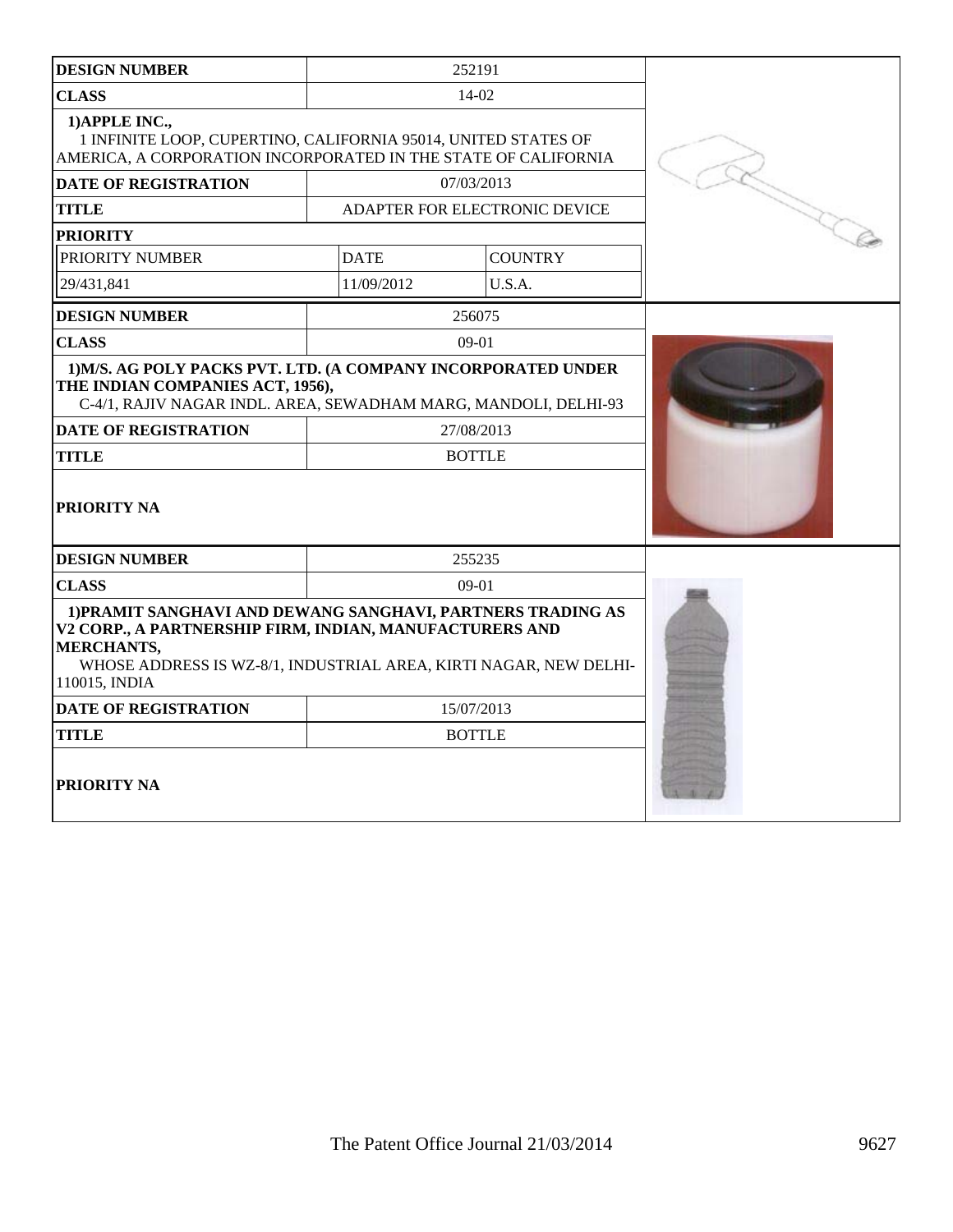| <b>DESIGN NUMBER</b>                                                          | 255068                                                                                                                                                                                     |  |
|-------------------------------------------------------------------------------|--------------------------------------------------------------------------------------------------------------------------------------------------------------------------------------------|--|
| <b>CLASS</b>                                                                  | 08-09                                                                                                                                                                                      |  |
| HAVING ITS PRINCIPAL PLACE OF BUSINESS AT                                     | 1) TTK PRESTIGE LIMITED, AN INDIAN COMPANY,<br>INCORPORATED UNDER THE COMPANIES ACT 1956,<br>11TH FLOOR, BRIGADE TOWERS, 135 BRIGADE ROAD,<br>BANGALORE-560 025, STATE OF KARNATAKA, INDIA |  |
| <b>DATE OF</b><br><b>REGISTRATION</b>                                         | 08/07/2013                                                                                                                                                                                 |  |
| <b>TITLE</b>                                                                  | <b>FITTINGS FOR LOCK</b>                                                                                                                                                                   |  |
| <b>PRIORITY NA</b>                                                            |                                                                                                                                                                                            |  |
| <b>DESIGN NUMBER</b>                                                          | 256455                                                                                                                                                                                     |  |
| <b>CLASS</b>                                                                  | 07-06                                                                                                                                                                                      |  |
| <b>BUSINESS AT</b>                                                            | 1) MA DESIGN INDIA PRIVATE LIMITED, A COMPANY<br><b>INCORPORATED IN INDIA HAVING ITS PRINCIPAL PLACE OF</b><br>A-41, SECTOR-80, PHASE-II, NOIDA-201305, U.P. INDIA                         |  |
| <b>DATE OF REGISTRATION</b>                                                   | 16/09/2013                                                                                                                                                                                 |  |
| <b>TITLE</b>                                                                  | <b>BOWL FOR SALT</b>                                                                                                                                                                       |  |
| <b>PRIORITY NA</b>                                                            |                                                                                                                                                                                            |  |
| <b>DESIGN NUMBER</b>                                                          | 248649                                                                                                                                                                                     |  |
| <b>CLASS</b>                                                                  | $12-08$                                                                                                                                                                                    |  |
| 1) SML ISUZU LIMITED (FORMERLY SWARAJ<br>AT<br>UNDER THE INDIAN COMPANIES ACT | MAZDA LIMITED), HAVING ITS REGISTERED OFFICE<br>VILLAGE ASRON, DISTRICT NAWANSHAHAR-144533<br>(PUNJAB), INDIA, AN INDIAN COMPANY REGISTERED                                                |  |
| <b>DATE OF</b><br><b>REGISTRATION</b>                                         | 16/10/2012                                                                                                                                                                                 |  |
| <b>TITLE</b>                                                                  | <b>BUS</b>                                                                                                                                                                                 |  |
| <b>PRIORITY NA</b>                                                            |                                                                                                                                                                                            |  |